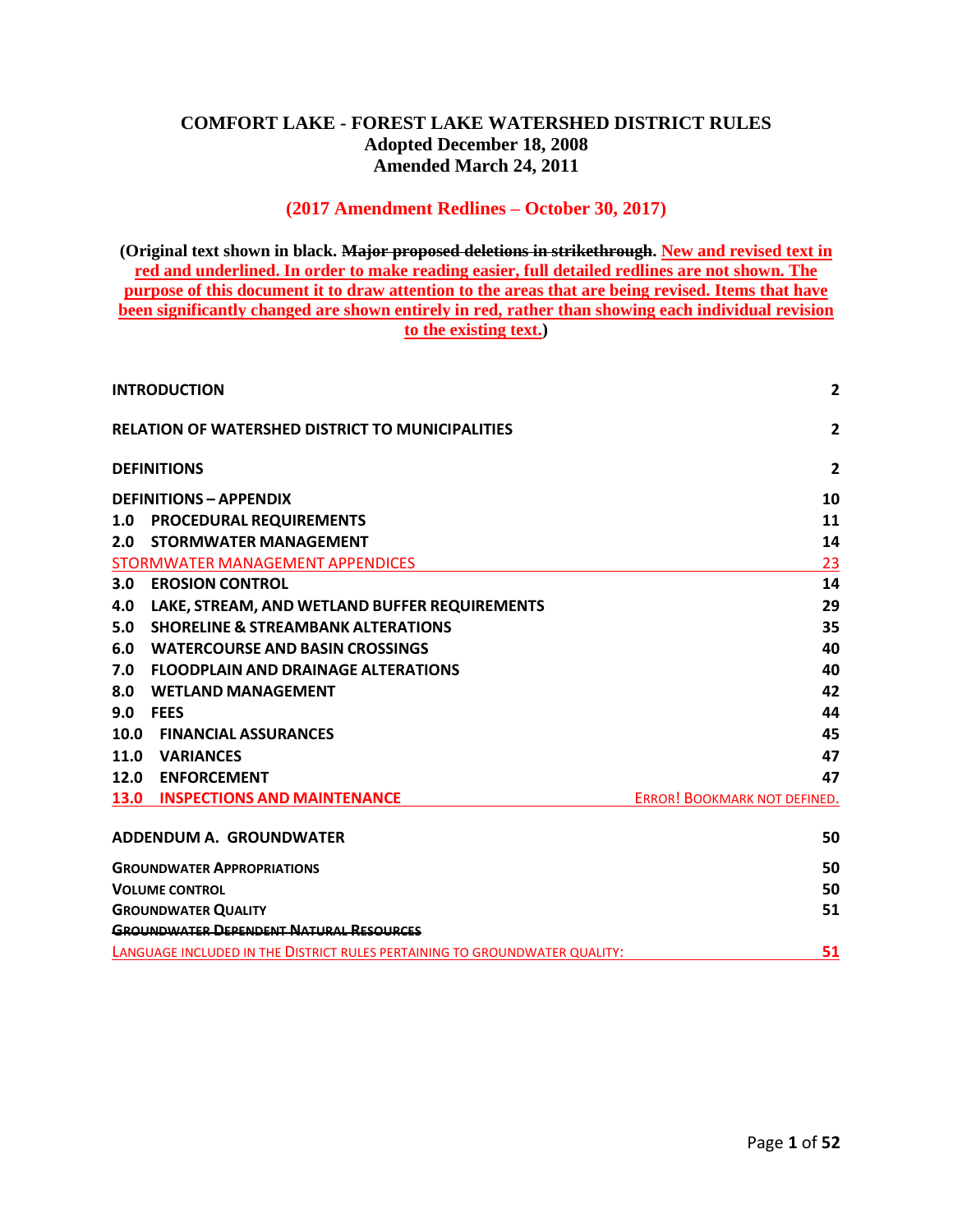## **INTRODUCTION**

The Comfort Lake - Forest Lake Watershed District (the "District") adopts these Rules and Regulations as required by Minnesota Statute 103D.341 to accomplish the purposes in Chapter 103D, implement the powers of the managers, and the policies of the District as contained in the District Watershed Management Plan (the "Plan").

## **RELATION OF WATERSHED DISTRICT TO MUNICIPALITIES**

The District recognizes that the primary control and determination of appropriate land uses is the responsibility of the municipalities. Accordingly, the District will coordinate permit application reviews involving land development only after it is first demonstrated that the application has been submitted to the city where the land is located. It is the intention of the managers to ensure that development of land within the District proceeds in conformity with these Rules, in addition to conforming with the development guides and plans adopted by municipalities.

The District shall exercise control over development by its permit program described in these rules to ensure the maintenance of needed water storage areas, their shorelines, and protection of existing natural topography and vegetative features in order to preserve them for present and future beneficial uses.

The District will review and permit projects sponsored or undertaken by municipalities and other governmental units, and will require permits of the contractor in accordance with these Rules for governmental projects which have an impact on water resources of the District. These projects include but are not limited to, land development, road, trail and utility construction.

The District desires to serve as technical advisors to the municipal officials in the preparation of local surface water management plans and the review of individual development proposals prior to investment of significant public or private funds. To promote a coordinated review process between the District and the municipalities, the District encourages the municipalities to involve the District early in the planning process. The District's comments do not eliminate the need for permit review and approval if otherwise required under these rules. The District intends to coordinate with each municipality to ensure that property owners and other permit applicants are aware of the permit requirements of both bodies. By coordinating, the District and municipalities also can avoid duplication, conflicting requirements and unnecessary costs for permit applicants and taxpayers.

The District urges municipalities to develop, as rapidly as possible, local surface water management plans, providing a coordinated system of managing surface water on a regional or subwatershed basis consistent with their local water management plan and the District's Rules.

## **DEFINITIONS**

"Agricultural activity" means the use of land to produce agronomic, horticultural or silvicultural crops, including nursery stock, sod, fruits, vegetables, flowers, forages, cover crops, grains, and Christmas trees. Agricultural activity also includes animal husbandry and grazing.

"Atlas 14" means the Precipitation Frequency Estimates released by the National Weather Service Hydrometeorlogical Studies Design Center. Volume 8, released in 2013, provides precipitation frequency estimates for many Midwestern states including Minnesota.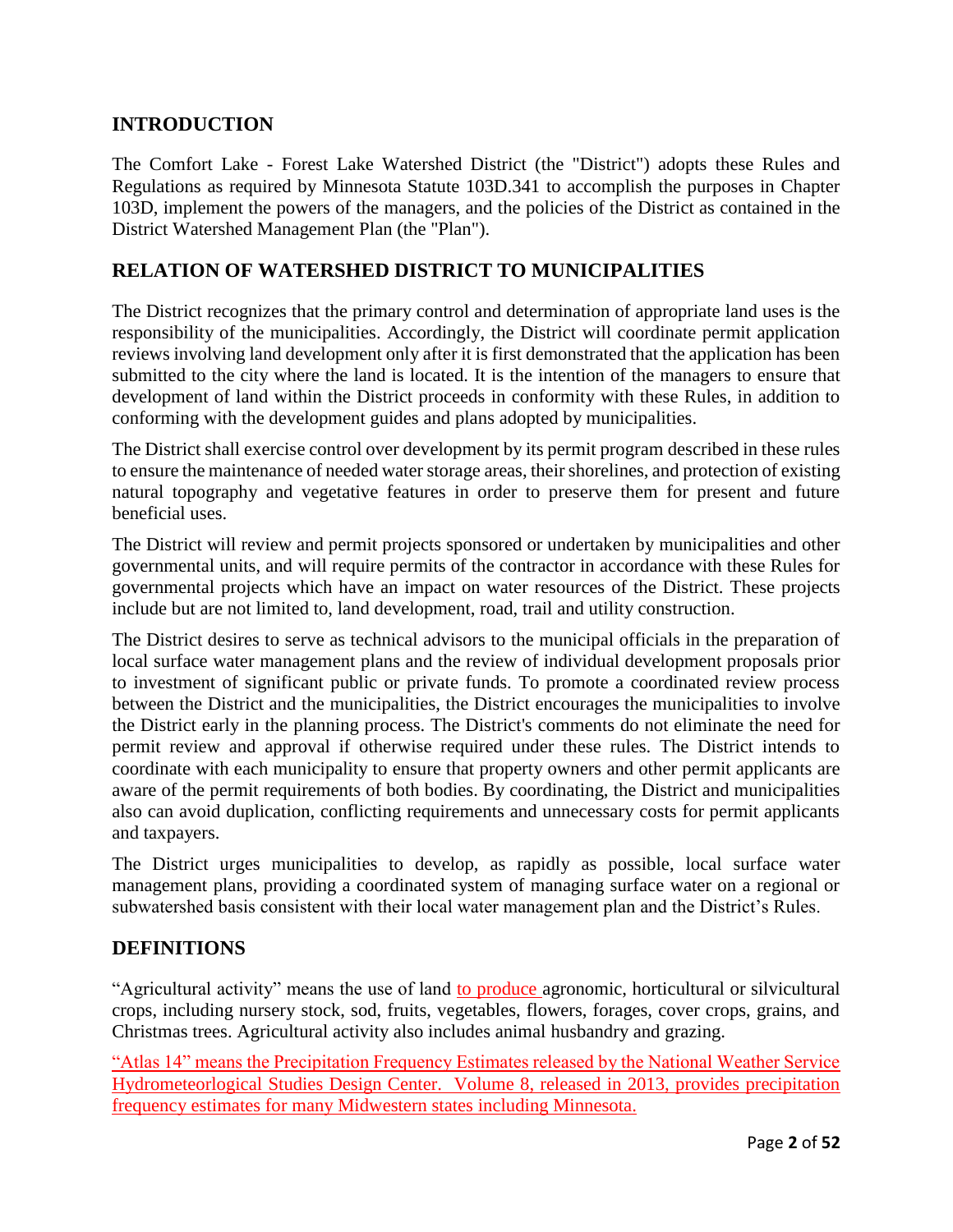"Bed of waterbody" means all portions of a waterbody located below the ordinary high-water level.

"Best management practices (BMPs)" means effective and practicable means of erosion prevention and sediment control, and water quality management practices that are effective and practicable to limit degradation of surface water.

"Better Site Design" means the control and management of stormwater quantity and quality through the application of Better Site Design Techniques as outlined in the Minnesota Stormwater Manual: [http://stormwater.pca.state.mn.us/index.php/Main\\_Page,](http://stormwater.pca.state.mn.us/index.php/Main_Page) as revised. Better Site Design includes: preservation of natural areas; site reforestation; stream and shoreland buffers; open space design; disconnection of impervious cover; rooftop disconnection; grass channels; stormwater landscaping; compost and amended soils; impervious surface reduction; and trout stream protection.

"Bioengineering" means the use of live plant materials to provide erosion control, slope and stream bank stabilization, landscape restoration, and wildlife habitat. These techniques are used alone or in conjunction with conventional engineering techniques.

"Buffer" means an upland area adjacent to a lake, stream or wetland that is maintained in or restored to primarily native vegetation.

"Common plan of development" means a tract or contiguous tracts where separate and distinct land disturbance occurs, concurrently or at different times, under one plan.

"Critical duration flood event" means the 100-year precipitation or snow melt event with a duration resulting in the maximum 100 year return period water surface elevation. The critical duration flood event is generally either the 100-year, 24 hour rainfall event as found in NOAA Atlas 14 or the ten-day snow melt event assumed to be 7.2 inches of runoff occurring on frozen ground (CN=100); however, other durations (e.g., 6-hour) may result in the maximum 100 year return period water surface elevation.

"Development" means alteration of land contours or the placement of one or more structures or surfaces on a single parcel, or on contiguous parcels pursuant to a common scheme. Development includes any land disturbance, or development or redevelopment of impervious surface, including but not limited to road and/or parking lot construction or reconstruction.

"Developed site" means a parcel or portion of a parcel containing one or more structures or impervious surfaces and may contain associated landscaped or actively maintained vegetated areas.

"Dewatering" means the removal of surface or ground water to dry and/or solidify a construction site to enable construction activity. Dewatering may require a Minnesota Department of Natural Resources (DNR) water appropriation permit, and if dewatering water is contaminated, discharge of such water may require an individual MPCA NPDES/SDS permit.

"Distributed CN-value approach" means an approach that separately assigns a curve number to each land use to more accurately reflect volume and timing of site-generated runoff. Impervious surfaces directly connected to stormwater conveyances may not be grouped together with disconnected impervious and pervious areas for calculation of drainage area curve numbers.

"Energy dissipation" means methods employed at pipe outlets to prevent erosion caused by the rapid discharge of water scouring soils. Examples include, but are not limited to: concrete aprons, riprap, splash pads, and gabions that are designed to prevent erosion.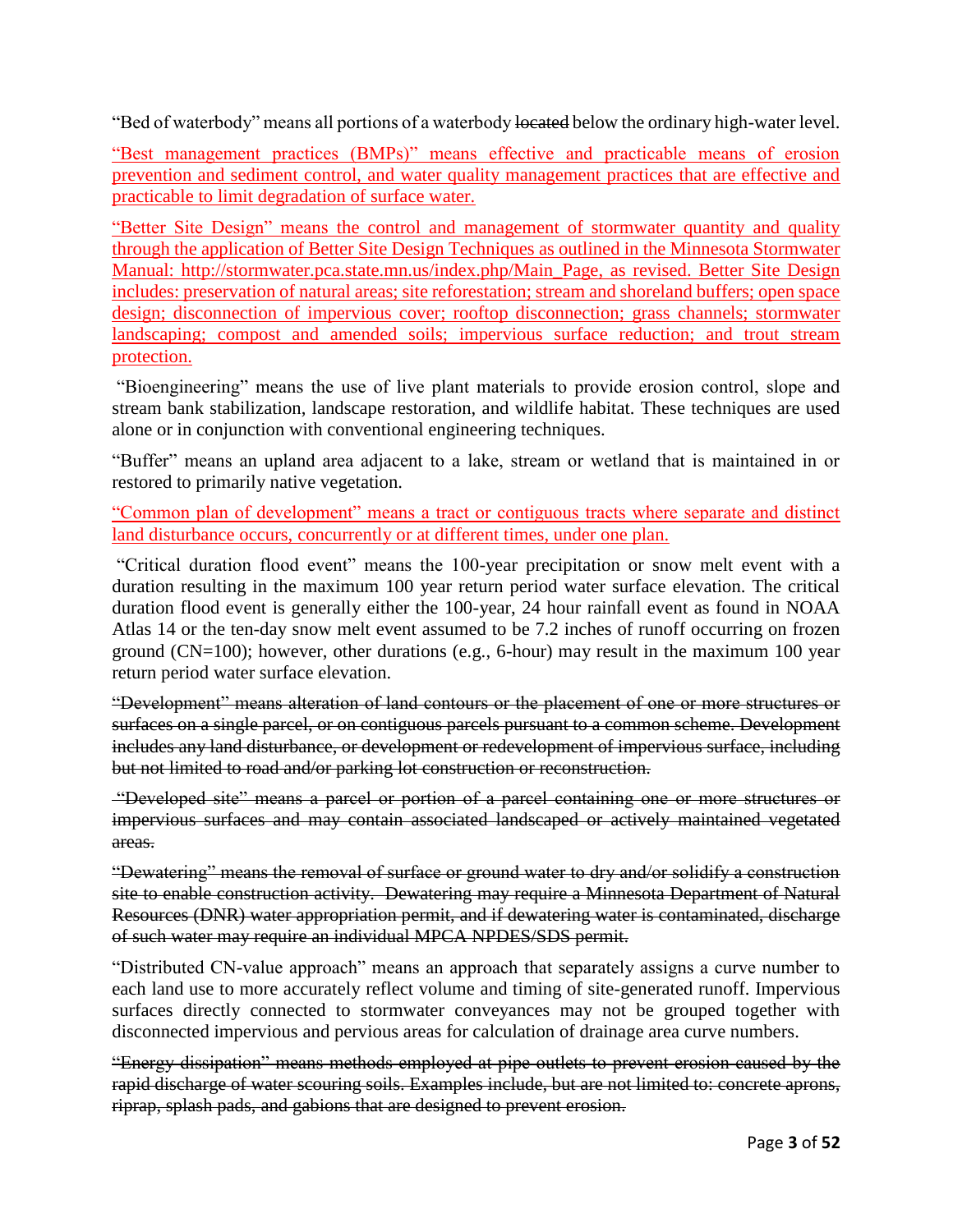"Erosion prevention" means measures employed to prevent erosion. Examples include but not limited to: soil stabilization practices, limited grading, mulch, temporary erosion protection or permanent cover, and construction phasing.

"Facility" means any part of a natural or constructed system contributing under the stormwater management plan to meeting a standard of Section 2.3.

"Feasible" means technically achievable at a cost that, in the District's determination, not substantially disproportionate to the stormwater management benefit to be gained.

"Floodplain" means the area adjoining a watercourse or water basin that has been or would be covered by a flood expected to occur on an average frequency of the 100-year recurrence interval. An applicable delineation in the District's Hydrologic and Hydraulic study (SRF 2005) shall govern.

"General development lake" means a lake so designated by the Minnesota DNR pursuant to Minn. Rules 6120.3000.

"Groundwater-dependent natural resource" (GDNR) means a feature with surface emergence of groundwater at a spring or seepage area, sufficiently mineral rich to support a plant community or aquatic ecosystem listed in the Appendix to these Definitions. Information used to identify a GDNR includes Minnesota Land Cover Classification System plant community data, information on known springs and groundwater seepages, wetland function and value assessments, flow and water quality data and site inspection data.

"Impervious surface" means a surface that has been compacted or covered with a layer of material, or is likely to become compacted from expected use, so that it is highly resistant to infiltration by water and increases the depth of runoff compared to natural soils and land cover. Including but not limited to roads, driveways, parking areas, sidewalks and trails, patios, tennis courts, basketball courts, swimming pools, building roofs, covered decks, and other structures.

"Land disturbance" or "land disturbing activity" means an activity that changes or alters the existing ground cover (vegetative or non-vegetative) and/or the existing soil topography. Land disturbing activity includes, but is not limited to, development, redevelopment, clearing, grading, filling, excavation and borrow pits. The following are among those that do not constitute land disturbance: mill, reclamation and overlay of impervious surface; routine vegetation management activity; and the use of land for new or continuing agricultural activity, home gardens, or landscaping adjacent to existing structures.

"Lowest basement floor elevation" means the lowest floor of the lowest enclosed area. An unfinished or flood resistant enclosure, used solely for parking of vehicles, building access, or storage in an area other than a basement area is not considered a building's lowest basement floor.

"Landlocked basin" means a basin localized depression that does not have a natural outlet at or below the water elevation of the 10-day runoff (snowmelt) event with a 100-year return frequency using the 2000 Washington County Topographic Survey and Chisago County Topographic Survey.

"Manage 1," as a wetland classification, means a wetland that does not qualify as a "Preserve" wetland but that meets one or more of the following rating levels pursuant to the most current version of Minnesota Routine Assessment Method (MnRAM) or other method approved by the District: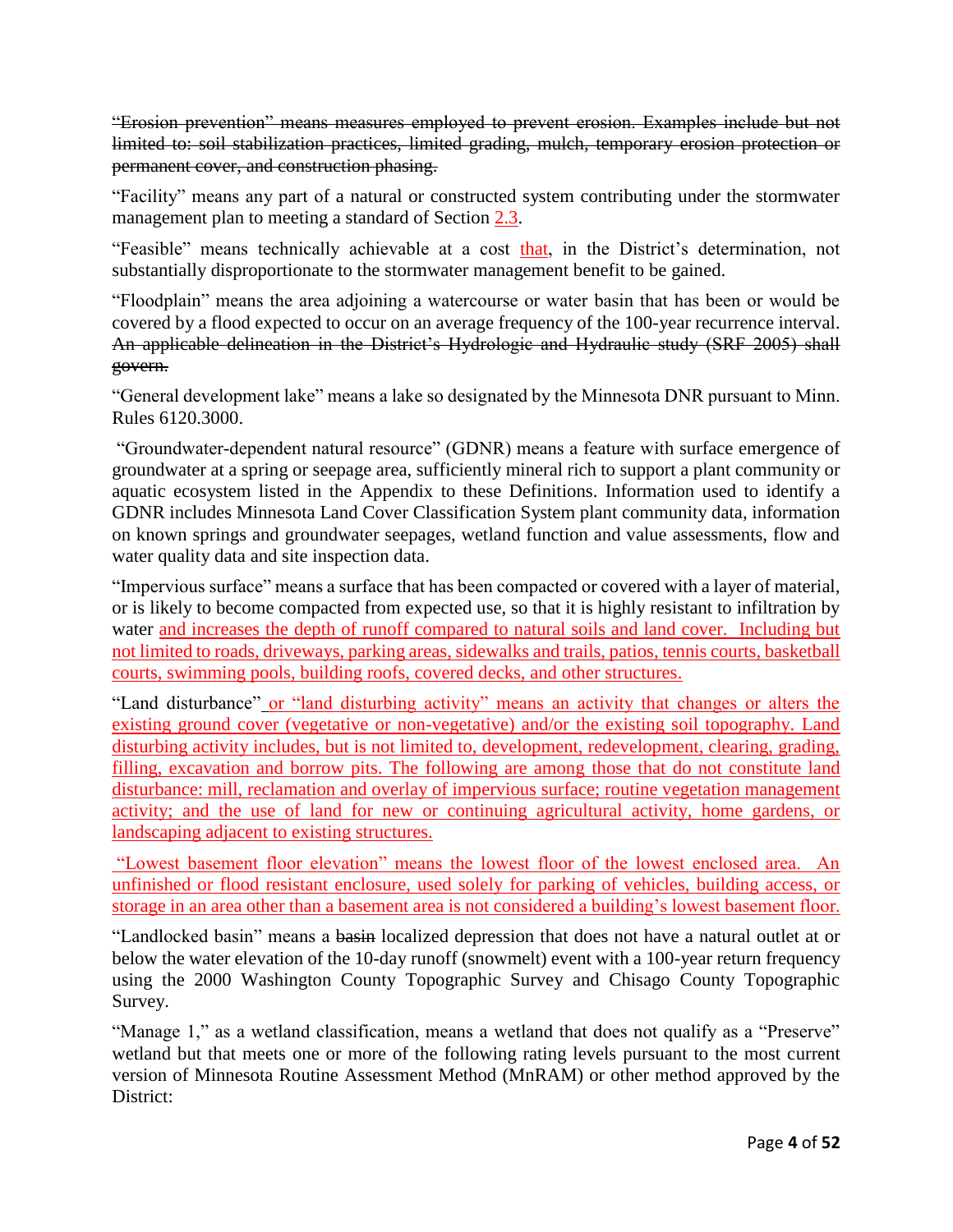| <b>Function or Value</b>                                      | <b>Rating</b>   |
|---------------------------------------------------------------|-----------------|
| <b>Vegetative Diversity</b>                                   | High            |
| Wildlife Habitat                                              | High            |
| Fish Habitat                                                  | High            |
| Aesthetics/education/recreation/cultural AND Wildlife Habitat | High AND Medium |
| <b>Stormwater Sensitivity AND Vegetative Diversity</b>        | High AND Medium |
| Vegetative Diversity AND Maintenance of Hydrologic Regime     | Medium AND High |

"Manage 2," as a wetland classification, means a wetland that does not qualify as a "Preserve" or "Manage 1" wetland but that meets one or more of the following rating levels pursuant to the most current version of Minnesota Routine Assessment Method (MnRAM) or other method approved by the District:

| <b>Function or Value</b>                                      | <b>Rating</b>         |
|---------------------------------------------------------------|-----------------------|
| <b>Wildlife Habitat</b>                                       | Medium                |
| <b>Fisheries Habitat</b>                                      | Medium                |
| Aesthetics/education/recreation/cultural AND Wildlife Habitat | <b>Medium AND Low</b> |

"Manage 3," as a wetland classification, means a wetland that does not qualify as a "Preserve," "Manage 1" or "Manage 2" wetland.

"Mapped natural community" means a natural community identified in "Natural Communities and Rare Species Map for Washington and Chisago County" (Minnesota Department of Natural Resources, Natural Heritage Program, 1990), or in a natural resources inventory using the same protocol as established by the Minnesota Department of Natural Resources.

"Middle zone" is a vegetative buffer zone that extends from the upland edge of the streamside zone to the interior edge of the outer zone of a watercourse.

| <b>Function or Value</b>                                      | <b>Rating</b>  |
|---------------------------------------------------------------|----------------|
| Wildlife Habitat                                              | Medium         |
| <b>Fisheries Habitat</b>                                      | Medium         |
| Aesthetics/education/recreation/cultural AND Wildlife Habitat | Medium AND Low |

"Mill, reclamation and overlay" means the removal of the top layer(s) of an impervious surface (e.g. roadway, parking lot, sport court) by mechanical means, followed by the placement of a new layer of impervious surface, without disturbance of the underlying native soil.

"Natural environment lake" means a lake so designated by the Minnesota DNR pursuant to Minn. Rules 6120.3000.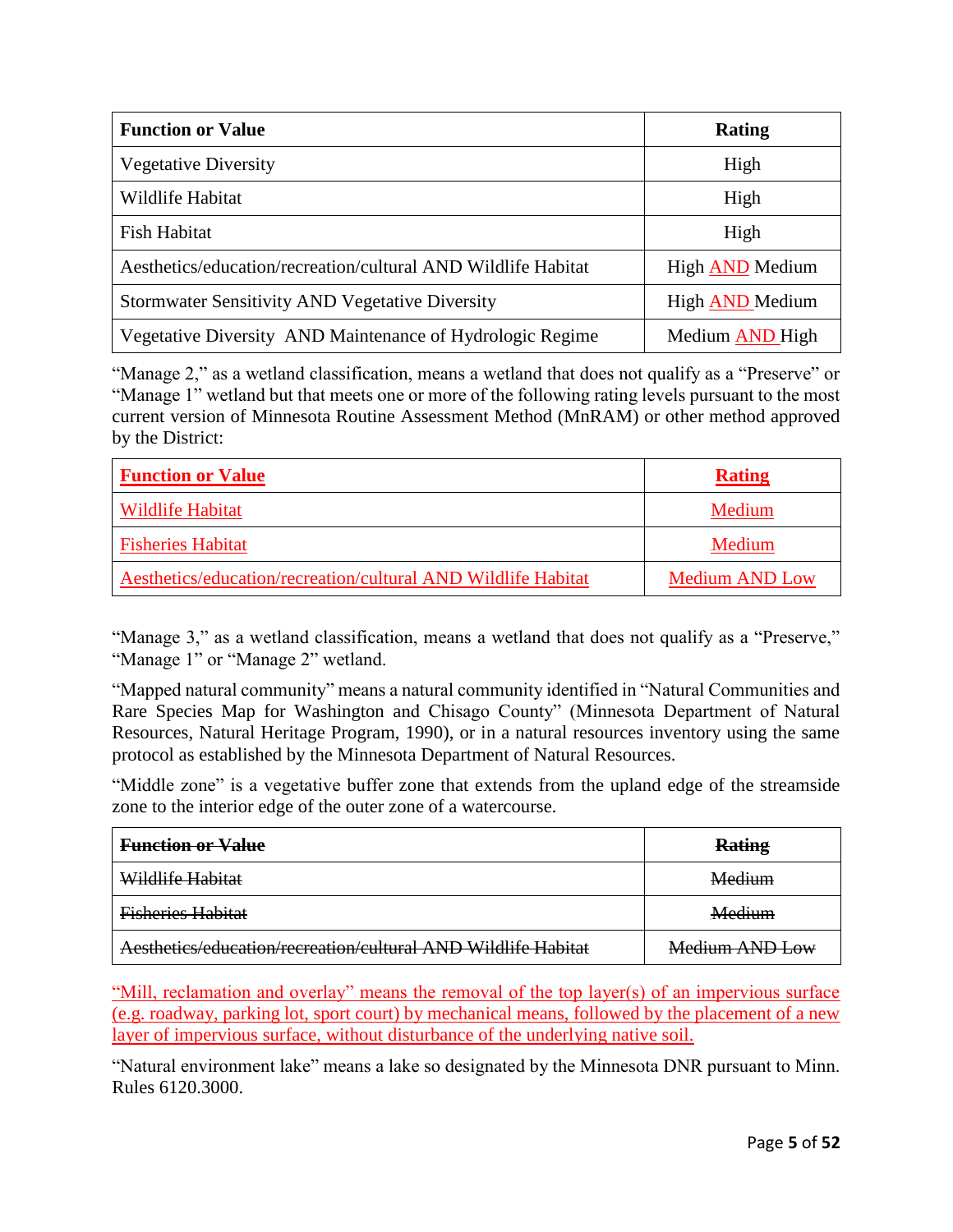"National Pollutant Discharge Elimination System (NPDES)" means the program for issuing, modifying, revoking, reissuing, terminating, monitoring, and enforcing permits under the Clean Water Act (Sections 301, 318, 402, and 405) and 33 CFR §§ 1317, 1328, 1342, and 1345 as amended.

"New development" means development on a site that is currently prairie, agriculture, forest, or meadow and has less than 15% impervious surface. Land that was developed beyond 15% of impervious surface, but now is razed and below that measure, is not new development.

"Normal wetted perimeter" means the area of a conveyance, such as a ditch, channel, or pipe that is in contact with water during flow events that are expected to occur from a two-year, 24 hour storm event.

"NURP standard" means the design criteria developed pursuant to the Nationwide Urban Runoff Program (U.S. EPA, 1983) and published by the Minnesota Pollution Control Agency in Protecting Water Quality in Urban Areas 1991" (sections 4.1-4 through 4.1-7), as may be amended.

"Ordinary high-water level" or "OHWL" means the boundary of a public water or wetland as determined by the Department of Natural Resources, and is an elevation indicating the highest water level that has been maintained for a sufficient period of time to leave evidence on the landscape, commonly indicated by a change from predominantly aquatic to predominantly terrestrial vegetation. For watercourses, the ordinary high-water level is the elevation of the top of bank of the channel. For basins and flowages, it is the operating elevation of the summer pool. If the DNR has not defined an OHWL, the District, with DNR consultation, will establish the elevation for the purpose of the permit application.

"Outer zone" is a vegetative buffer zone that extends from the upland edge of the middle zone of a watercourse to a point specified in these Rules.

"Permanent cover" means surface types that will prevent soil failure under erosive conditions. Examples include: gravel, asphalt, concrete, rip rap, roof tops, perennial vegetative cover, or other landscaped material that will permanently arrest soil erosion. To constitute permanent cover, perennial vegetative cover must be evenly distributed, without large bare areas and with a density of 70% of background vegetative cover. Permanent cover does not include temporary erosion control practices.

"Permittee" means a person or persons, firm, governmental agency or other entity for whom a permit has been approved. A permittee and any co-permittee are responsible for permit compliance, along with any other party engaging in the activity subject to the permit.

"Pre-development" means at the time preceding creation of impervious surface or substantial change in site hydrology or infiltration by alteration of site vegetation or contour.

"Preserve," as a wetland classification, means a wetland meeting any of the following rating levels pursuant to the most current version of Minnesota Routine Assessment Method (MnRAM) or other method approved by the District:

| <b>Function or Value</b> | Rating      |  |
|--------------------------|-------------|--|
| Vegetative Diversity     | Exceptional |  |
| Wildlife Habitat         | Exceptional |  |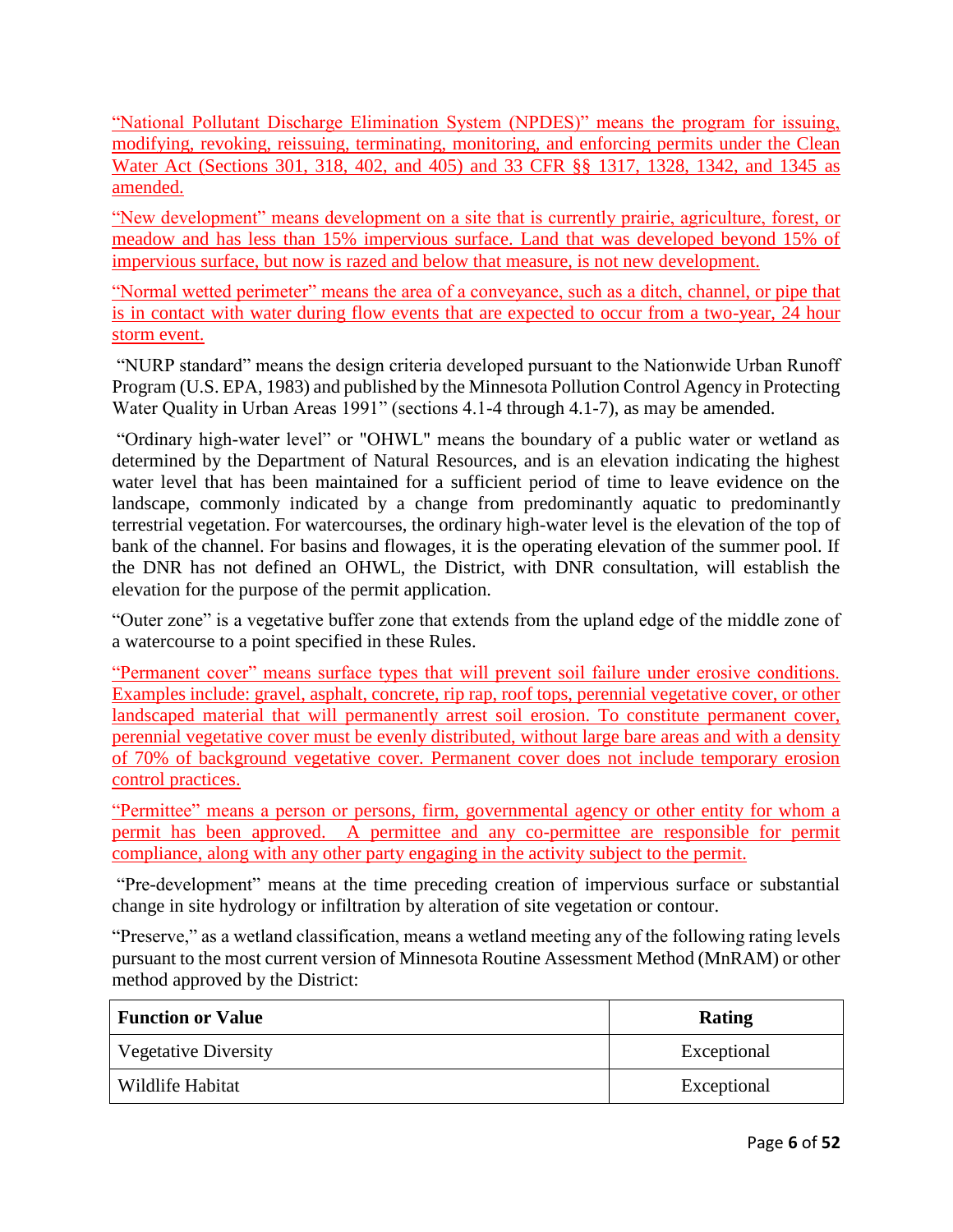| Fish Habitat                                                  | Exceptional                                 |
|---------------------------------------------------------------|---------------------------------------------|
| Aesthetics/education/recreation/cultural AND Wildlife Habitat | <b>Exceptional AND High</b>                 |
| <b>Stormwater Sensitivity AND Vegetative Diversity</b>        | <b>Exceptional AND</b><br>Medium or greater |
| Vegetative Diversity AND Maintenance of hydrologic regime     | High <b>AND</b> High or greater             |

"Public linear project" means a project in which a public agency is a permittee and that involves a roadway, sidewalk, trail or linear utility not part of a development pursuant to subdivision.

"Public water" means a water basin or watercourse as defined in Minnesota Statutes § 103G.005, subd. 15.

"Receiving water" means the first of the following types of surface waters encountered by stormwater runoff from a site: a lake or stream designated as a public water, public wetland or wetland.

"Reconstructed Impervious Surface" means area where impervious surface is removed down to the underlying soil and the soil is disturbed. The following are among those that do not constitute impervious surface reconstruction: structure renovation; impervious surface mill, reclamation and overlay; paving of an existing rural-section, gravel road; maintenance activities such as catch basin and pipe repair/replacement; and pedestrian ramp installation.

"Recreational development lake" means a lake so designated by the Minnesota DNR pursuant to Minn. Rules 6120.3000.

"Revegetation" means the planting of native indigenous species.

"Saturated soil" means the highest seasonal elevation in the soil that is in a reduced chemical state because of soil voids being filled with water. Saturated soil is evidenced by the presence of redoximorphic features or other information.

"Sediment control" means methods employed to prevent sediment from leaving the site. Sediment control practices include: silt fences, sediment traps, earth dikes, drainage swales, check dams, subsurface drains, bio rolls, rock logs, compost logs, storm drain inlet protection, and temporary or permanent sedimentation basins.

"Shore impact zone" means land located between the OHWL of a public water and a line parallel to it at a distance defined under Minn. Rules 6120.

"Site" means the parcel or contiguous parcels of land on which the activity subject to District permitting is to occur. If subdivision triggers District permitting, the site is the area being subdivided. For an independent roadway, trail or other linear project, "site" means the area of right-of-way held and to be acquired for the project for the section or sections of roadway or trail to be disturbed.

"Site design practice" means a method of managing stormwater peak flow, flow volume or quality listed in Appendix 2.1 to Rule 2.0.

"Steep slope" means land with an average slope in the direction of flow exceeding twelve (12) percent over a distance of 50 feet or more or land defined as steep slope in the corresponding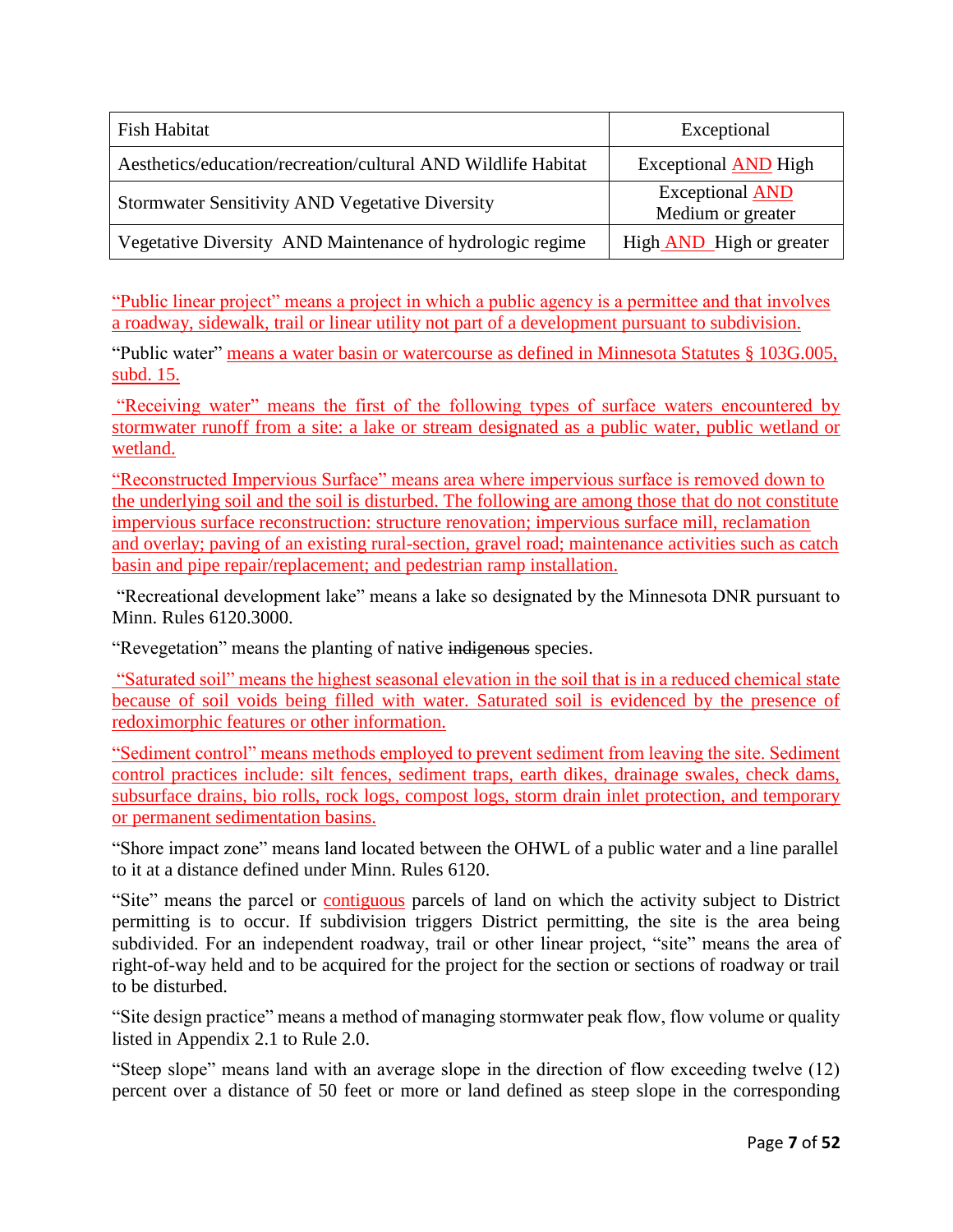County Soil Survey (Chisago or Washington County), as amended.

"Stormwater" (as defined under Minn. Rule 7077.0105 subp. 41(b)) means precipitation runoff, stormwater runoff, snowmelt runoff, and any other surface runoff and drainage.

"Stormwater Pollution Prevention Plan" (SWPPP) means a plan for stormwater management that includes erosion prevention BMPs, sediment control BMPs, and permanent stormwater management systems that, when implemented, will decrease soil erosion on a parcel of land, and decrease off-site nonpoint pollution.

"Stream" means a natural or altered natural watercourse. "Stream buffer zone" means a streamside zone, middle zone or outer zone.

"Streamside zone" is a vegetative buffer zone that extends from the ordinary high-water mark of a watercourse to the interior edge of the middle zone.

"Structure" means anything that is constructed or placed on the ground and that is, or is intended, to remain for longer than a brief, temporary period of time.

"Subdivision" means the separation of an area, parcel, or tract of land under single ownership into two or more parcels, or tracts, lots.

"Subwatershed" means an area wholly or partly within the Comfort Lake - Forest Lake watershed defined by the drainage of all surface flows to a common waterbody.

"Temporary erosion protection" means methods employed to prevent erosion during construction activities. Examples of temporary erosion protection include; straw, wood fiber blanket, wood chips, vegetation, mulch and rolled erosion control products.

"Thalweg" means the line connecting the points of lowest bed elevation in the direction of flow.

"Utility" means a facility for transmitting water, wastewater, steam, gas, electricity, data or similar commodities, including but not limited to cable access television and data transmission lines.

"Underground waters (Groundwater)" means water contained below the surface of the earth in the saturated zone including, without limitation, all waters whether under confined, unconfined, or perched conditions, in near surface unconsolidated sediment or regolith, or in rock formations deeper underground. The term groundwater is synonymous with underground water.

"Waterbody" means a watercourse or waterbasin.

"Waterbasin" means an enclosed natural depression with definable banks, capable of retaining water.

"Watercourse" means any definable channel including a natural channel, altered natural channel or artificial channel that has definable beds and banks capable of conducting confined runoff from adjacent land.

"Waters of the State" is as defined in Minnesota Statutes §115.01 subd. 22, as amended.

"Wetland" means land transitional between terrestrial and aquatic systems where the water table is usually at or near the surface or the land is covered by shallow water. A wetland (a) is predominated by hydric soils; (b) is inundated or saturated by surface water or groundwater at a frequency and duration sufficient to support a prevalence of hydrophytic vegetation typically adapted for life in saturated soil conditions; and (c) under normal circumstances, supports a prevalence of hydrophytic vegetation. A wetland is a waterbasin if it meets the definition of that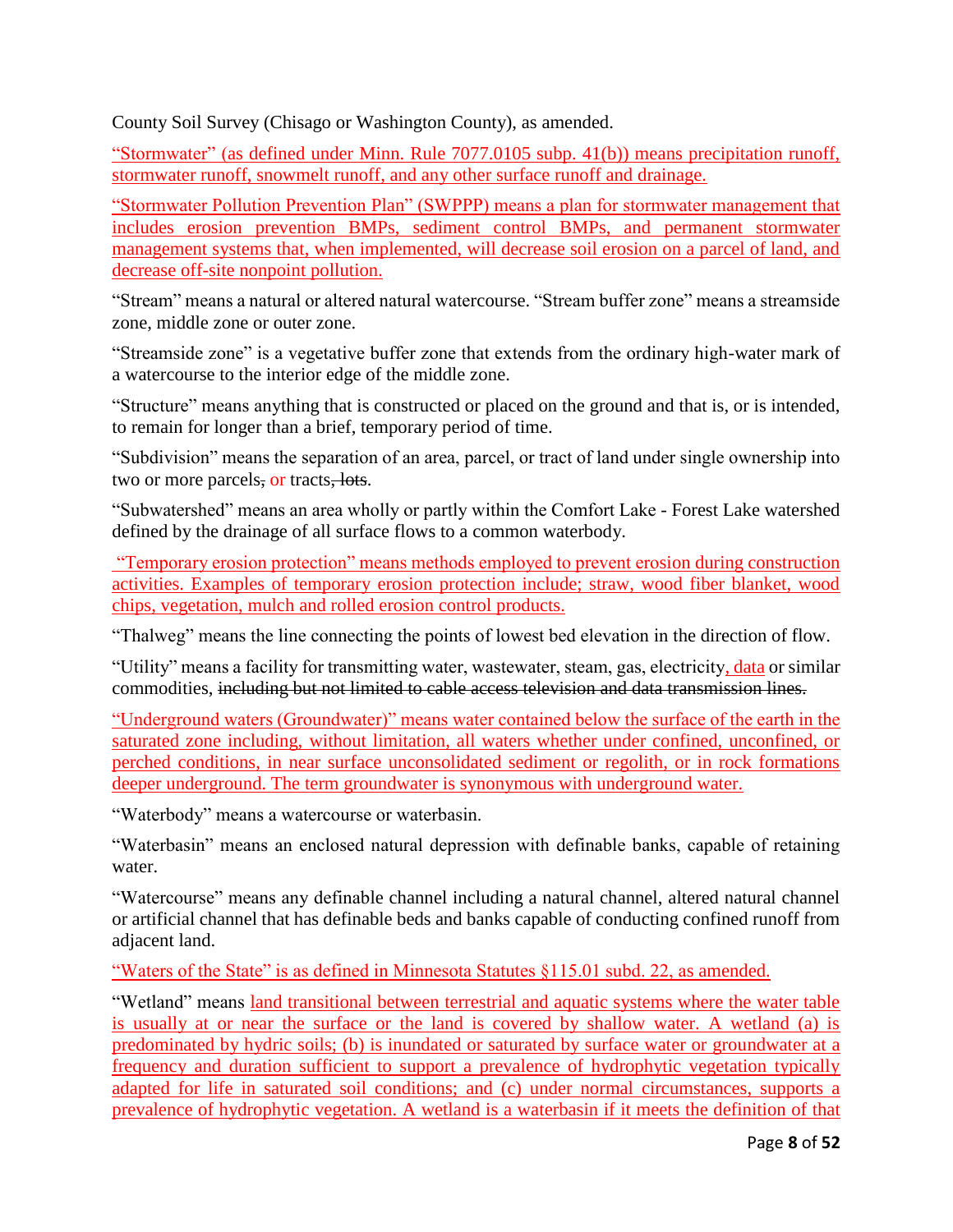#### term.

"Wetland Conservation Act or WCA" means the Minnesota Wetland Conservation Act of 1991 as amended. Wetlands shall be delineated using the methods outlined in the U.S. Army Corps of Engineers Wetlands Delineation Manual.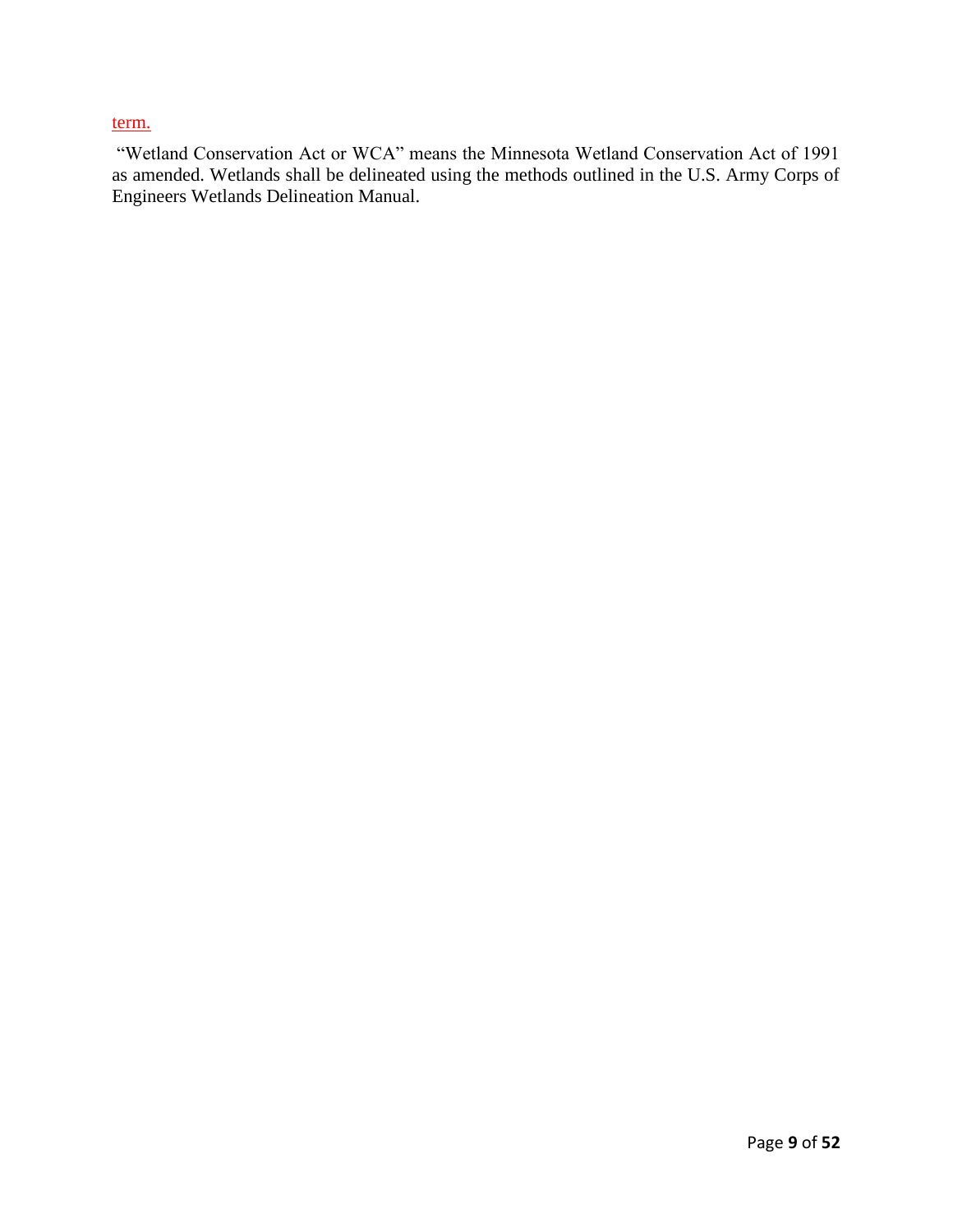## **DEFINITIONS – APPENDIX**

Groundwater-Dependent Natural Resource Types (Following Minnesota Land Cover Classification System protocol)

Cold water trout stream Spring creek Groundwater-dependent lake Tamarack swamp seepage subtype Tamarack swamp minerotrophic subtype Tamarack swamp sphagnum subtype White cedar swamp seepage subtype Black spruce bog Black spruce bog intermediate subtype Black spruce bog raised subtype Black ash swamp seepage subtype Mixed hardwood swamp seepage subtype Scrub tamarack poor fen Birch bog, spiraea temporarily flooded shrubland Shrub fen Poor fen shrub subtype Rich fen shrub subtype Wet brush-prairie seepage subtype Shrub swamp seepage subtype Alder swamp - saturated soils Birch bog, spiraea shrubland - saturated soils Alder swamp Birch bog, spiraea shrubland - seasonally flooded semipermanently flooded Wet prairie seepage subtype - saturated soils Calcareous seepage fen Calcareous seepage fen boreal subtype Calcareous seepage fen prairie subtype Poor fen Poor fen sedge subtype Poor fen patterned fen subtype Rich fen Rich fen sedge subtype Rich fen floating-mat subtype - saturated soils Rich fen patterned fen subtype Open bog Open sphagnum bog schlenke subtype Graminoid bog Wet meadow floating mat subtype Rich fen floating-mat subtype semipermanently flooded Rich fen floating-mat subtype intermittently exposed Rich fen floating-mat subtype - permanently flooded Talus slope algific subtype Seepage meadow Wet cliff Moderate cliff Midwest sedimentary dripping cliff Saline spring mud flats

Birch bog, spiraea shrubland -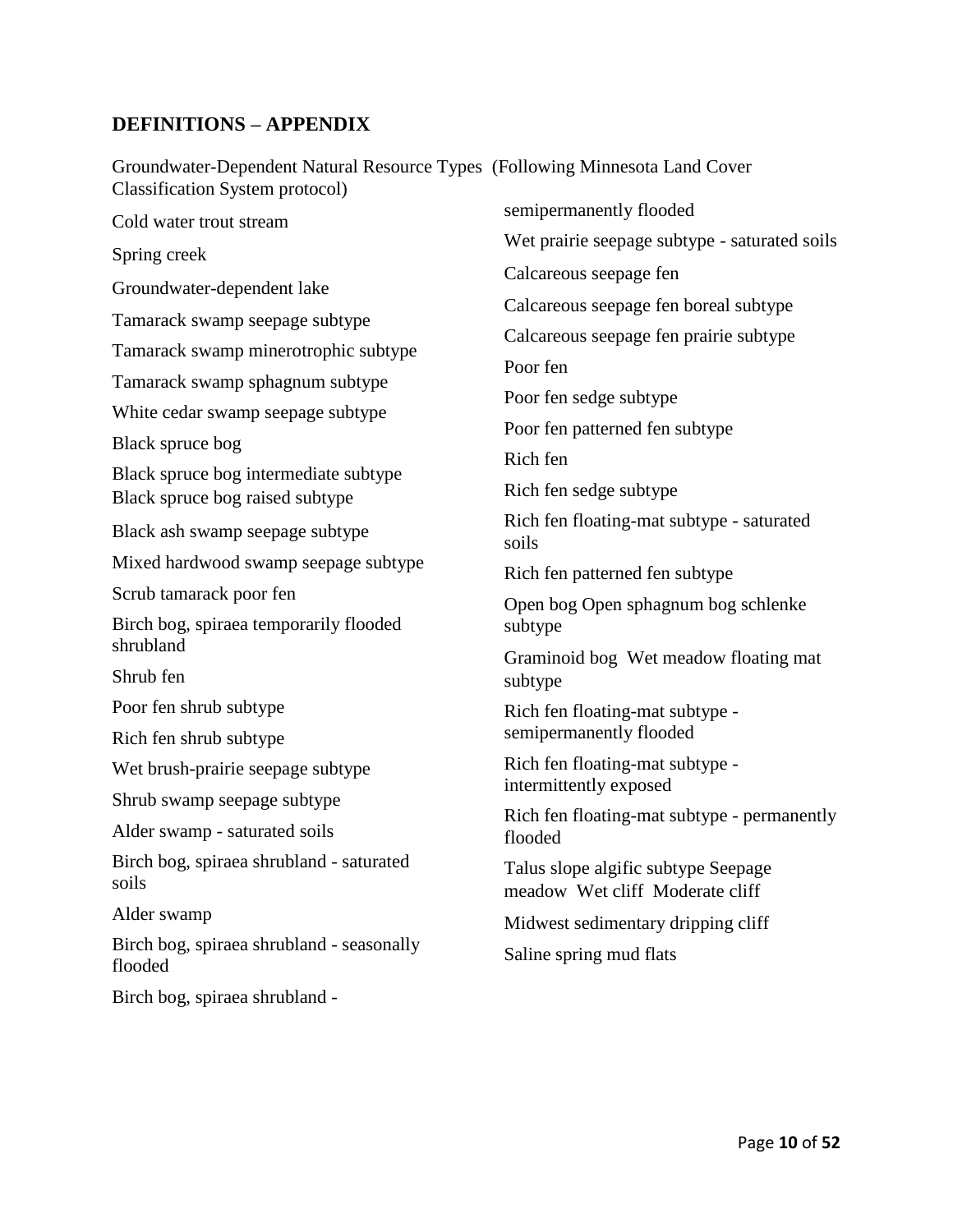## **1.0 PROCEDURAL REQUIREMENTS**

- **1.1 Application Required.** Any person undertaking any activity for which a permit is required by these Rules shall first submit to the District for review a permit application, engineering design data and such other information as may be required by these Rules to determine whether the improvements are in compliance with the criteria established by these Rules. A permit application must bear the original signature of the landowner as applicant.
- **1.2 Applicability of Rules.** The following is a summary of the applicability of specific District rules. Please review carefully the more detailed provisions of the individual rules to determine how each rule applies to a given project.

#### **1.2.1 Stormwater Management (Rule 2.0):**

- (a) Residential subdivision or development of three (3) or more lots within one thousand (1000) feet of a public water and residential subdivision or development of four (4) or more lots elsewhere.
- (b) Non-residential or multi-residential development, including road and other linear projects not connected to a development parcel, creating new impervious surface or disturbing existing impervious surface that, in the aggregate, exceeds:
	- i. One (1) acre or five (5) percent of a site (whichever is less) within one thousand (1000) feet of a public water; or
	- ii. One (1) acre or twenty-five (25) percent of a site (whichever is less) elsewhere.
- (c) The criteria of section 2.4 will apply to all existing and new impervious surface on the project site. Notwithstanding, for road and other linear projects, only net new surface will be considered. For the purpose of this rule, mill and overlay of hard surface is not considered new surface. However, road or other hard surface that is reconstructed by removing the pavement layer and exposing the underlying soil is considered new surface.

#### **1.2.2 Erosion Control (Rule 3.0):**

Any grading, filling, or other land disturbing activity that involves:

- (a) the grading, filling, or other land alteration activities which involve movement of more than two hundred (200) cubic yards of earth or erodible material.
- (b) Surface disturbance or removal of vegetative cover on one quarter (1/4) acre or more of land within one thousand (1000) feet of a public water or one (1) acre or more of disturbance elsewhere.

#### **1.2.3 Lake, Stream, and Wetland Buffer (Rule 4.0):**

Any lot containing land within the buffer zone of any General Development Lake, Recreational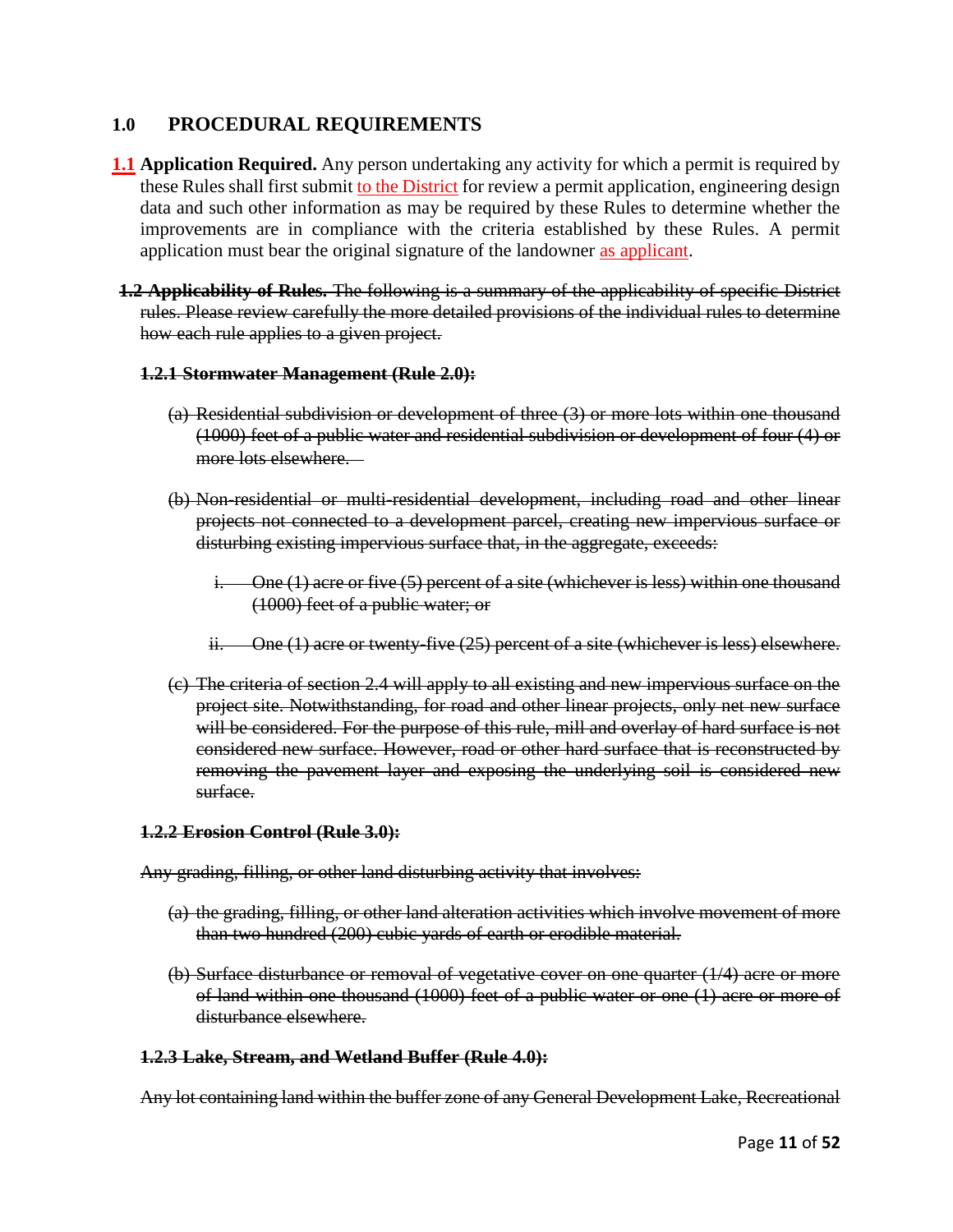Development Lake, Natural Environment Lake, stream or wetland within the watershed; and

- (a) that results from subdivision of land into two or more buildable lots on or after February  $1,2009$ ; or
- (b) that is subject to land disturbance for the purpose of a new primary use for which (i) a rezoning or (ii) a land use variance for lot hard surface percentage or structure setback from a wetland or surface water resource has been approved on or after February 1, 2009.

#### **1.2.4 Shoreline & Streambank Alteration (Rule 5.0)**:

- (a) Construction or installation of a shoreline or streambank stabilization partially or wholly below the ordinary high water mark of a natural or altered natural watercourse defined as a public water or a waterbasin.
- (b) Notwithstanding subsection 1.2.4(a), a District permit under Rule 5.0 is required only if: (a) a Minnesota Department of Natural Resources public waters work general permit covering shoreline and streambank alterations is in effect; and strift) the general permit excuses property owners from the DNR individual permit requirement if they hold a District permit.

#### **1.2.5 Watercourse and Basin Crossing (Rule 6.0):**

Any use of the beds of any waterbody within the District for the placement of roadways, utilities, water control structures.

#### **1.2.6 Floodplain and Drainage Alteration (Rule 7.0):**

- (a) Any alteration or filling of land below the 100-year flood elevation of any wetland, public water, stormwater management basin, or landlocked subwatershed unless a permit is received from the appropriate local government unit in accordance with a state-approved floodplain management ordinance.
- (b) Any artificial redirection of flow across drainage boundaries or obstruction of the natural flow of surface water.

#### **1.2.7 Wetland Management (Rule 8.0):**

Permit required from Wetland Conservation Act (WCA) Local Government Unit (LGU) for activities that may impact wetlands. Activities conducted in wetlands may require a permit from the District under the other Rules of the District, see Rules 2.0 through 7.0 in particular.

**1.2 Forms**. Permit applications shall be submitted using forms provided by the District. Forms are available from the District Office located at 44 Lake Street South 220 North Lake Street, Forest Lake, Minnesota, 55025 or on the District's website at www.clflwd.org. Permit applications shall be addressed to: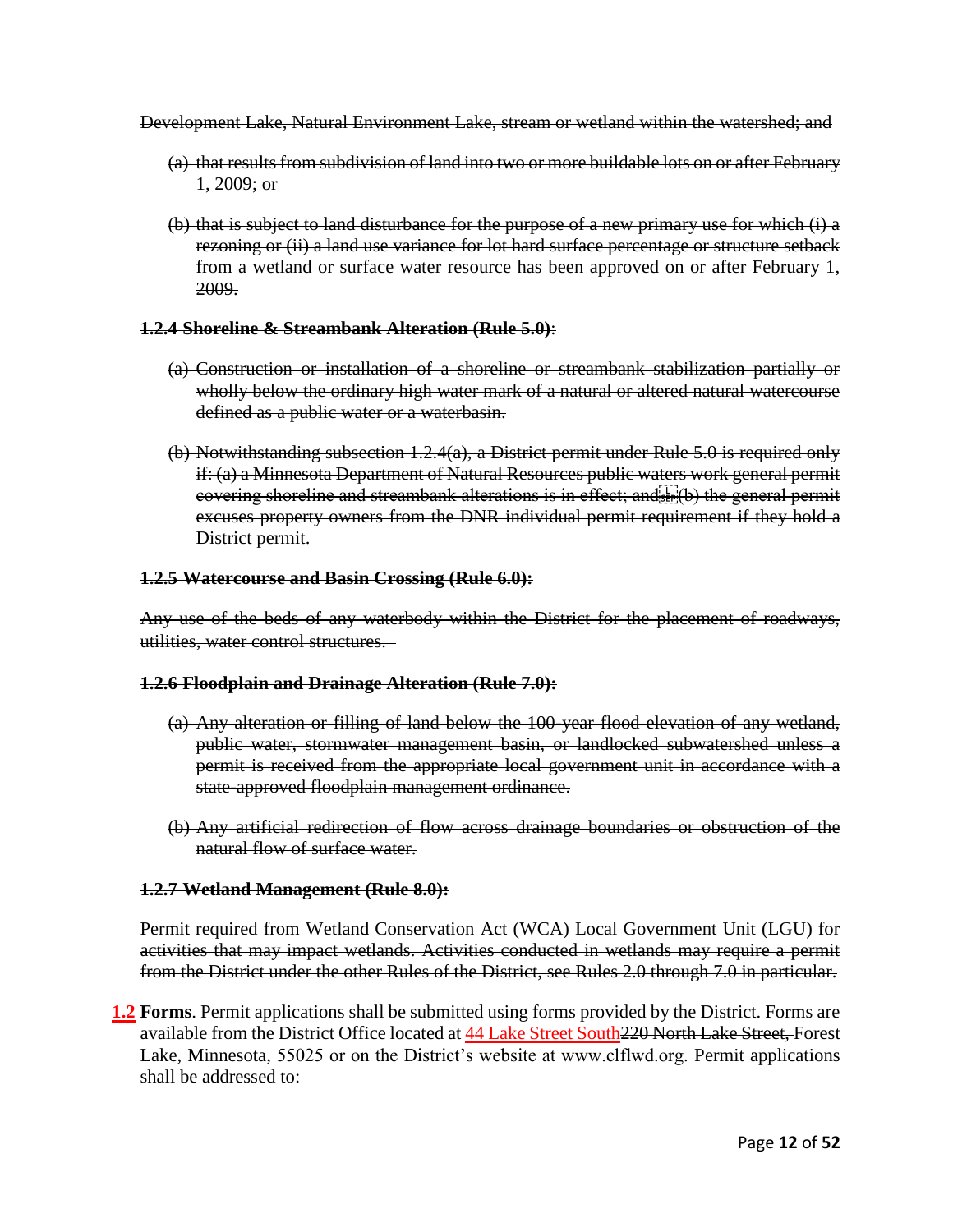Comfort Lake - Forest Lake Watershed District 44 Lake St. South District 220 North Lake Street Forest Lake, Minnesota, 55025

- **1.3 Action by Board of Managers District**. The District will act on applications in accordance with the time requirements and other terms of Minnesota Statutes §15.99, as amended. No application is considered complete unless it is on the District form and includes all required items listed in each applicable rule in a form acceptable to the District. The District will provide written notice to applicant of any missing items needed to complete the application. Land disturbing activity subject to these rules may not commence until a permit has been both approved and issued by the District. The approval action may impose conditions that the applicant must meet before the permit issues.
- **1.4 Conformity with Local Requirements**. The District encourages the developer to seek District input starting at the concept stage, and to notify the District of any pre-application meetings required by a Local Governing Unit or other regulatory entity.
- **1.5 Notification Process**. A certified list of property owners obtained from Washington County and/or Chisago County who reside adjacent to the subject property, and all property owners within five hundred (500) feet of the property boundary of a proposed project, must be submitted before an application is considered complete. District staff will send notice of the proposed project to the individuals on the mailing list for the applicant at the applicant's expense. A copy of the list will be retained with the application at the District office.

If the project is proposed within the shoreland management area of a lake with a formal lake association known by the District, the District will notify the lake association of the application.

- **1.6 Alternative Notification**. The Board District, upon written request from the applicant, may approve alternative notification for any of the following projects.
	- (a) A linear project, including but not limited to a road, sidewalk or trail, one-half mile or more in length.
	- (b) A project on a parcel or contiguous parcels with an area of one hundred (100) acres or more, where no more than five (5) percent of the area will be disturbed, provided the disturbed area does not include a wetland.
	- (c) A project where the applicant proposes to combine notification under this Rule with notification required under the approval procedures of another governmental body.

The applicant must demonstrate that an alternative means of notification will provide adequate notice to residents near the proposed activity.

1.7 Permit Term, Renewals and Transfers. Work must be performed under an active permit. If a permit approval requires conditions to be met before the permit will issue, those conditions must be met within sixty (60) days of approval. A permit expires one year from the date the permit is issued unless the permit states otherwise or the permit is suspended or revoked. To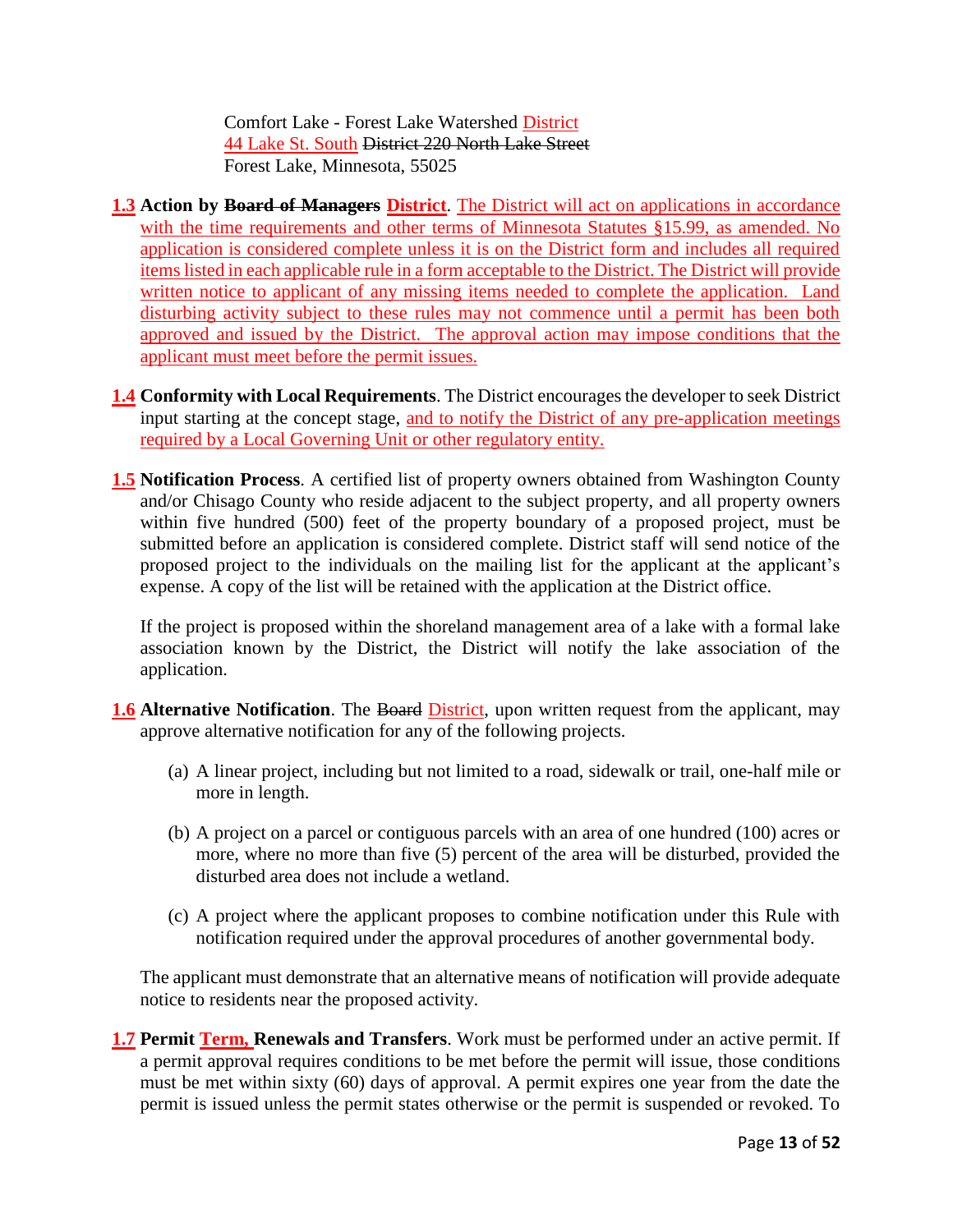renew or transfer a permit, the permittee must submit a written request to the District prior to the permit expiration date, stating the reason for the renewal or transfer. The Board, in its discretion, may grant a permit for a duration longer than one (1) year if a request to do so is included in the duly-noticed application. A renewal after the first may be conditioned on compliance with a District rule that has changed since the original permit approval. The District may impose reasonable conditions on renewal or transfer, including but not limited to requiring that any existing permit non-compliance be addressed.

- **1.8 Regular Meetings**. District meeting schedules, notices, and agendas can be obtained from the District's website (clflwd.org) or by contacting the District office.
- **1.8 Permit Decisions**. Permit decisions will be made by the Board of Managers except as the Board, by written resolution, may delegate to the District administrator.

#### **2.0 STORMWATER MANAGEMENT**

- **2.1 Purposes and Policy.** It is the policy of the District to:
	- 2.1.1 Preserve natural infiltration, groundwater recharge and subsurface flows that support groundwater dependent resources including lakes, streams, channels, wetlands, plant communities and drinking water supplies.
	- 2.1.2 Preserve existing water storage capacity within wetlands and landlocked basins in the watershed to minimize the frequency and severity of high water.
	- 2.1.3 Work toward restoration of natural hydrology.
	- 2.1.4 Limit off-site stormwater flow volume to prevent down-gradient flooding and impacts to waters within the Comfort Lake - Forest Lake watershed.
	- 2.1.5 Require management of stormwater flow to limit sediment, nutrient and metals concentrations conveyed to ground and surface waters and promote water quality.
	- 2.1.6 Minimize connectivity of impervious surfaces to stormwater conveyance systems and preserve the natural hydrology of landlocked basins to minimize basin and downgradient flood risk.
	- 2.1.7 Assure that property owners control rate and volume of stormwater runoff originating from their property so that surface water and groundwater quantity and quality is protected, soil erosion is minimized, flooding potential is reduced, and thermal impacts are reduced.
	- 2.1.8 Encourage land use practices that consider the groundwater, surface water and associated natural resources in the decision making process.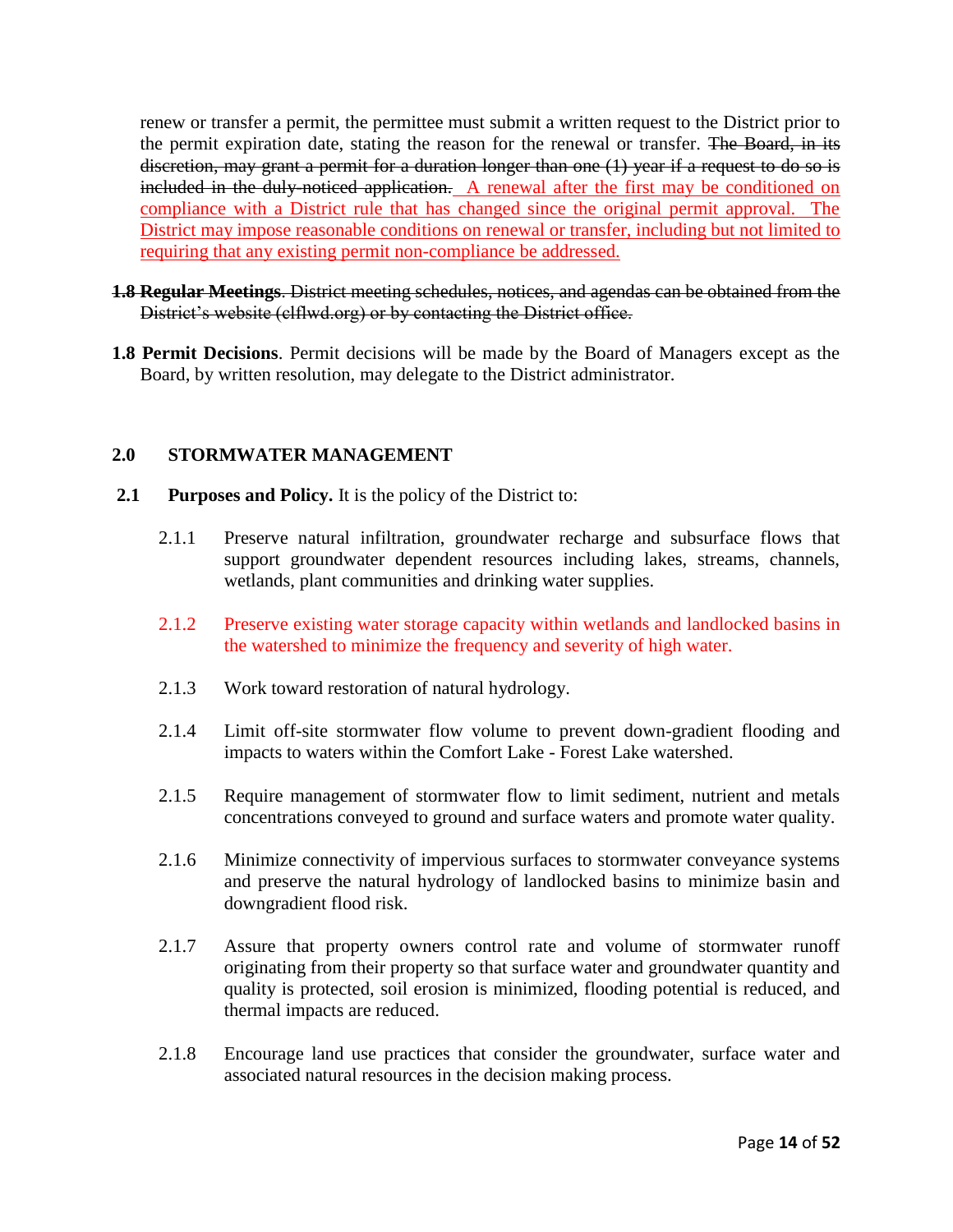- 2.1.9 Work with all communities and non-community public water supply systems as they develop and implement their wellhead protection plan.
- 2.1.10 Limit activities that result in the loss of locally unique groundwater dependent resources.
- 2.1.11 Follow general recommendations presented in the applicable county groundwater plan.

### **2.2 Applicability.**

2.2.1 Permit Required. An approved stormwater management permit is required before land disturbance that meets any of the following criteria. The District encourages applicants to confer at the concept stage.

(a) Residential subdivision of a tract into three or more lots, with or without development.

(b) Non-residential or multifamily-residential development that creates at least 5,000 square feet of new or reconstructed impervious surface.

(c) A public linear project that creates at least 5,000 square feet of new or reconstructed impervious surface.

(d) Any project requiring a variance from the current local impervious surface zoning requirements for the property.

- 2.2.2 Impervious Surface to be Treated. If a project disturbs more than 50 percent of the site or reconstructs more than 50 percent of the existing impervious surface, the standards of section 2.3 will apply to all impervious surface on the site. Otherwise, the standards will apply only to new and reconstructed impervious surface. Notwithstanding, for public linear projects, the standards will only apply to new and reconstructed impervious surface.
- 2.2.3 Cumulative and Future Development. The thresholds of 2.2.1 above are cumulative for a common plan of development on a parcel or contiguous parcels. A permit may contain conditions applicable to future development on the site subject to the permit.
- 2.2.4 Site Design. An applicant will use best efforts to incorporate Better Site Design techniques, as described in Appendix 2.2, into project design to the extent practicable.

2.3 **Standards**. An applicant must demonstrate that the proposed land disturbance is designed to meet the standards of this subsection.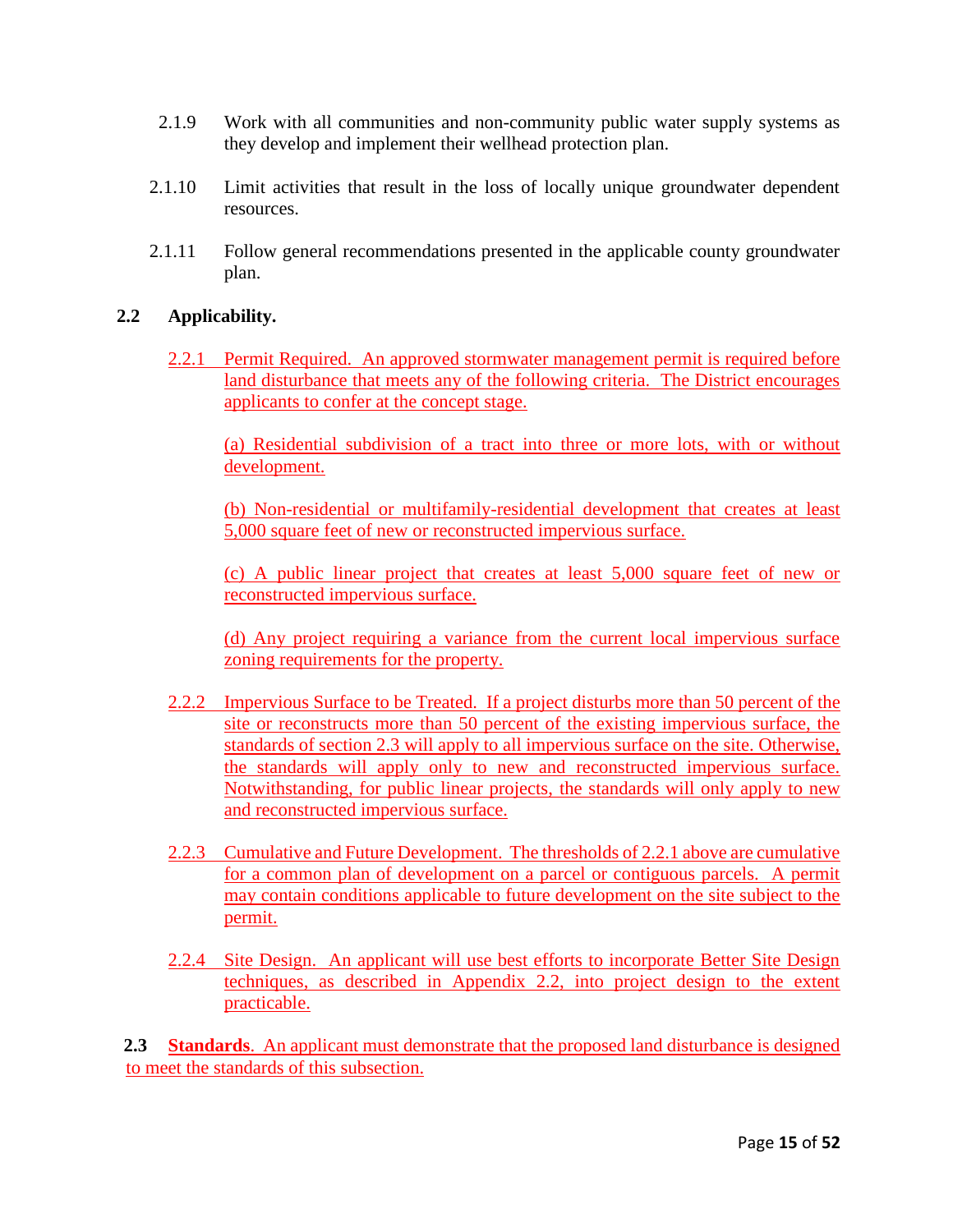- 2.3.1 Peak Flow. Peak stormwater flow rate at each point of site discharge may not increase for the 24-hour precipitation event with a return frequency of 2, 10, and 100 years.
- 2.3.2 Stormwater Volume. Volume at each point of site discharge must be managed as follows:

(a) New Development: Volume may not increase from the pre-development volume for the 24-hour precipitation event with a return frequency of two years, or five years if the site is within a landlocked basin, or an area that drains to a landlocked basin.

(b) Redevelopment: The volume equal to 1.1 inches of runoff from new and reconstructed impervious surface must be captured and treated. This volume is calculated as follows:

(i) If the project will disturb more than 50 percent of the site or reconstruct more than 50 percent of existing impervious surface:

Required Treatment Volume (ft3) = Entire Site Impervious Surface (ft2) x 1.1 (in)  $\div$  Volume Conversion Factor  $\div$ 12 (in/ft)

(ii) If the project will disturb 50 percent or less of the site and reconstruct 50 percent or less of the existing impervious surface:

Required Treatment Volume (ft3) = Area of New and Reconstructed Impervious Surface (ft2) x 1.1 (in)  $\div$  Volume Conversion Factor  $\div$ 12  $(in/ft)$ 

(c) Public Linear: The volume equal to either 0.55 inches of runoff from all new and reconstructed impervious surfaces, or 1.1 inches of runoff from the net increase in impervious area, whichever greater, must be captured and treated. This volume is calculated as follows:

> Required Treatment Volume  $(f13) = Area$  of New and Reconstructed Impervious Surface (ft2) x  $0.55$  (in)  $\div$  Volume Conversion Factor  $\div 12$  (in/ft), or

> Required Treatment Volume  $(f13)$  = Net increase in Impervious Surface (ft2) x 1.1 (in)  $\div$  Volume Conversion Factor  $\div$ 12 (in/ft)

(d) In all cases, Appendix 2.3 must be used to model infiltration performance.

(e) The volume standard must be met, if feasible, by one or more volume reduction practices including infiltration, rainwater reuse and harvesting, canopy interception and evapotranspiration, and other practices included in the MIDS calculator and the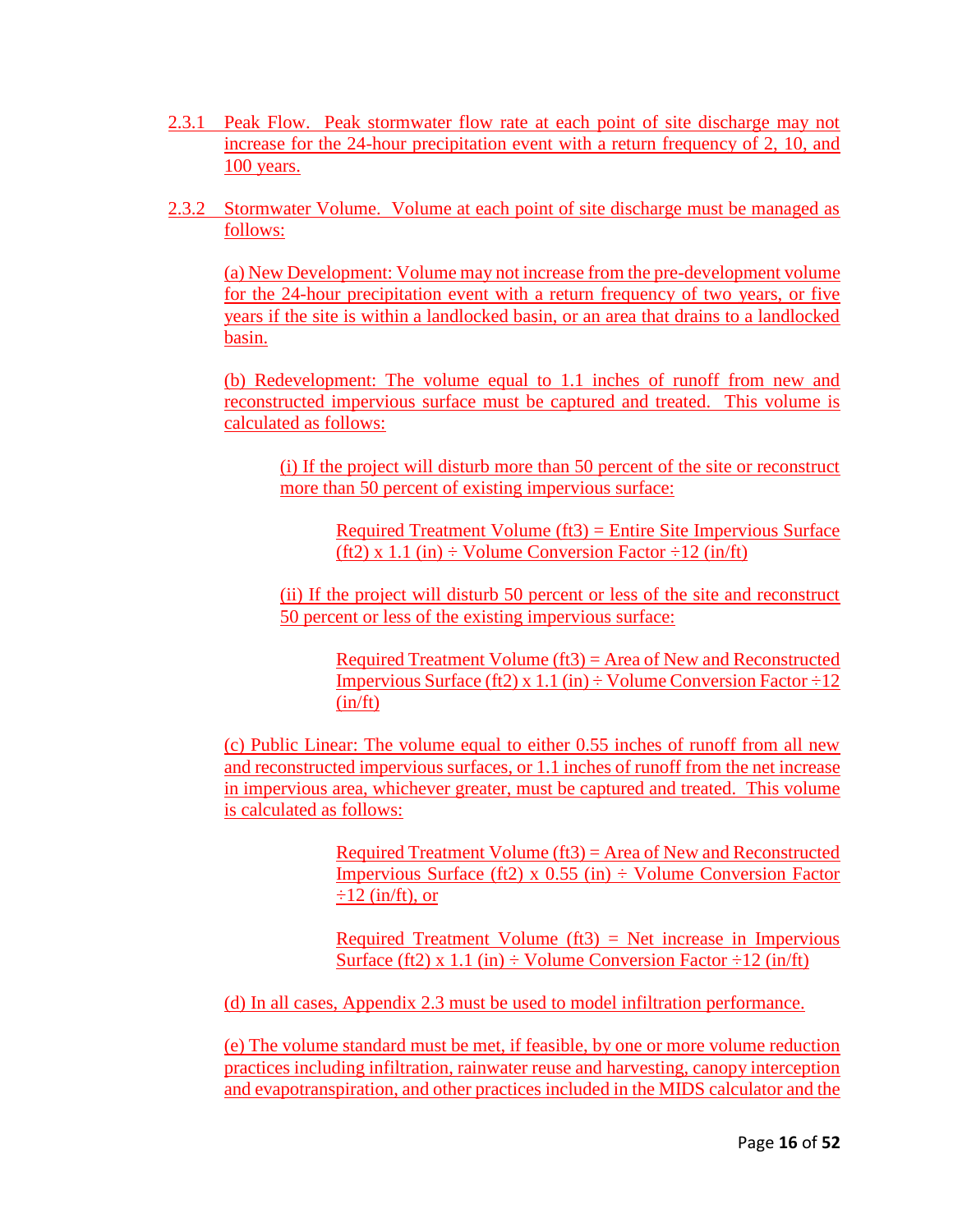Minnesota Stormwater Manual. In assessing feasibility, the applicant must consider site design that allows the siting of effective volume reduction practices. The following may make some or all volume reduction practices infeasible:

(i) Karst geology

(ii) Shallow bedrock

(iii) High groundwater

(iv) Contaminated soils

(v) Proximity to a Drinking Water Source Management Area or drinking water well

(vi) Land use constraints under local code

(vii) Poor soils (infiltration rates that are too low such as Hydrologic Soil Group C and D, too high, or problematic urban soils)

The applicant must document the basis for infeasibility. If a claim of infeasibility rests on inconsistency with a local ordinance or state standard, a reasonable attempt to gain permission to incorporate the practice must be documented. Satisfactory documentation includes denial of an exception or variance or a written statement by the authority that an exception or variance would be unlikely to be granted.

(f) If the volume standard is not fully met by a volume reduction practice, other stormwater management practices must be used to provide the remaining volume equivalent. The order of preference for practices is biofiltration, filtration, wetland treatment system, extended detention, and wet detention in accordance with NURP standards. The applicant must justify use of a less preferred practice. The volume conversion factor for alternative techniques is as follows:

| Table 2.3.2 VOLUME CONVERSION FACTORS FOR PROPERLY                         |                             |                          |  |
|----------------------------------------------------------------------------|-----------------------------|--------------------------|--|
| <b>DESIGNED BMPS</b>                                                       |                             |                          |  |
| <b>BMP</b>                                                                 | <b>BMP Design Variation</b> | <b>Volume Conversion</b> |  |
|                                                                            |                             | Factor*                  |  |
| Infiltration **                                                            | <b>Infiltration Feature</b> | 1.00                     |  |
| Water Reuse **                                                             | Irrigation                  | <u>1.00</u>              |  |
| <b>Biofiltration</b>                                                       | Underdrain                  | 0.65                     |  |
| <b>Filtration</b>                                                          | <b>Sand or Rock Filter</b>  | 0.50                     |  |
| <b>Stormwater Wetlands</b>                                                 | <b>Shallow Wetland</b>      | 0.40                     |  |
|                                                                            | Pond/Wetland                | 0.55                     |  |
|                                                                            | <b>Wet Pond</b>             | 0.50                     |  |
| Stormwater Ponds ***                                                       | <b>Multiple Pond</b>        | 0.60                     |  |
| Source: Adapted from Table 7.4 from the Minnesota Stormwater Manual, MPCA. |                             |                          |  |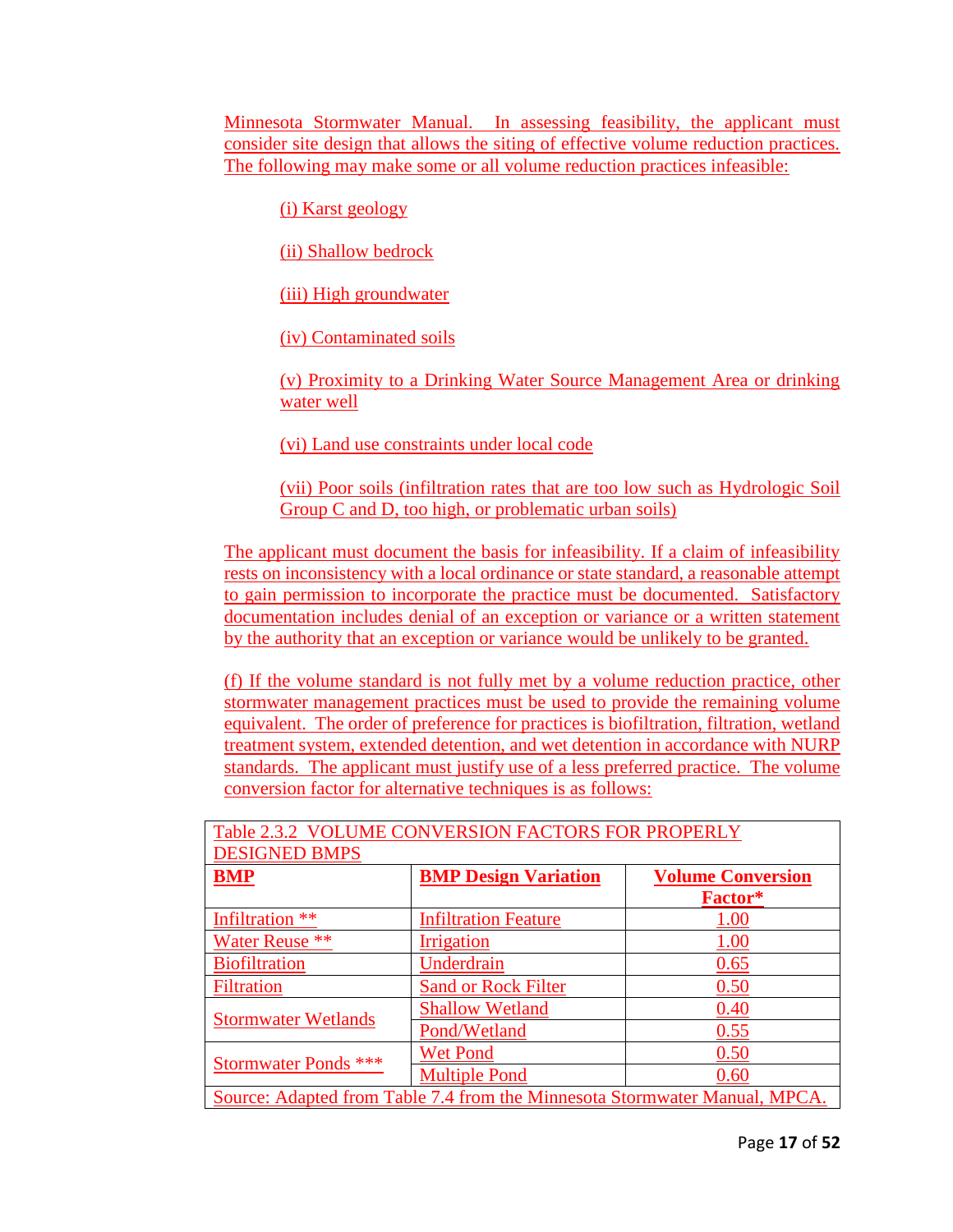\* Refer to MPCA Stormwater Manual for additional information on BMP performance. Volume conversion factors shown reflect comparative average annual total phosphorus percentage removal efficiencies to compare water quality treatment among various BMPs.

\*\* These BMPs reduce runoff volume.

\*\*\* Stormwater ponds must also provide 2.5" of dead storage.

For alternative practices not found in Table 2.3.2, or to deviate from a volume conversion factor found in Table 2.3.2, the applicant may submit a volume conversion factor, expressed as annual percentage removal efficiency, with supporting technical data, for District approval.

(g) In lieu of the use of a practice other than a volume reduction practice, an applicant may pay into the District's Stormwater Impact Fund or, if the applicant is a Public Road Authority, may utilize District approved volume credits. Regardless, total suspended solids in runoff must be reduced to the maximum extent practicable.

The required amount to contribute to the Stormwater Impact Fund will be set by resolution of the District Board, and amended from time to time, as the estimated cost of creating equivalent volume management and water quality benefit within the subwatershed under generally favorable conditions.

(i) Funds contributed to the Stormwater Impact Fund will be spent within the subwatershed where the project impact occurred. If the Board finds no reasonable opportunity to use the funds in that manner, it may in writing direct use of the funds to serve similar water resource purposes within the same geographic area.

(ii) Funds contributed to the Stormwater Impact Fund will be allocated to volume reduction and water quality treatment by the District according to a fund implementation plan as approved by the District Board and amended from time to time.

2.3.3 Water Quality. If the standard of 2.3.2 is not fully met for new development by volume reduction practices, the applicant must demonstrate that, for a site in condition of row crop agricultural use, total phosphorus loading will decrease by 50 percent from the existing condition. For any site area from which stormwater will not otherwise be captured, total suspended solids in runoff must be reduced to the maximum extent practicable.

2.3.4 Wetland Bounce and Inundation Period. A project must remain within the limits stated below for bounce in water level and duration of inundation, for a 24-hour precipitation event for each specified return period and for the downgradient wetland or lake management class. The analysis must use NOAA Atlas 14 data for the drainage area in which the site is located.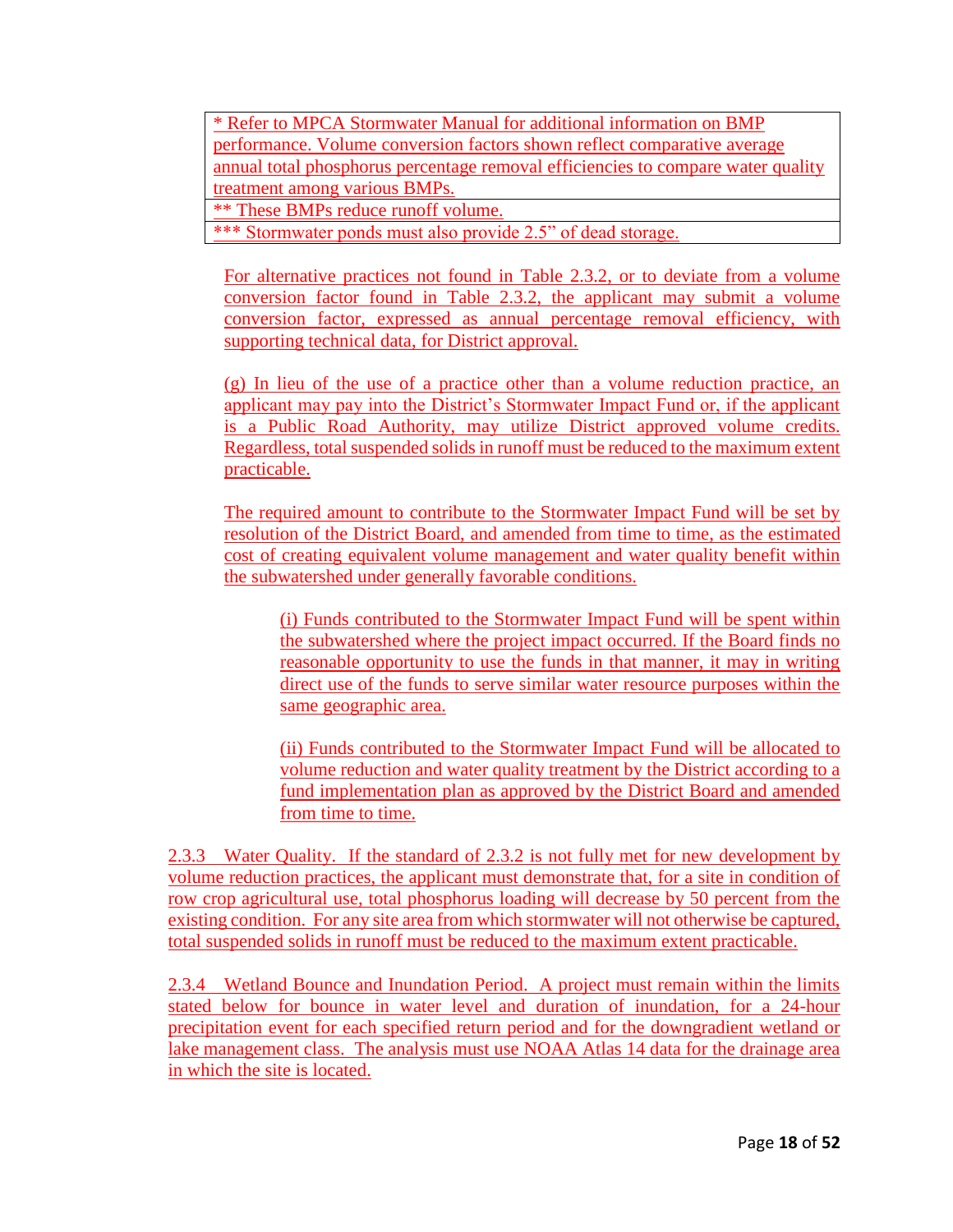| <b>Wetland</b><br><b>Management</b><br><b>Class</b> | <b>Permitted Bounce for</b><br>2-Year and 10-Year<br><b>Events</b> | <b>Inundation Period</b><br>for 2-Year event | <b>Inundation Period for</b><br><b>10-&amp; 100-Year Events</b> |
|-----------------------------------------------------|--------------------------------------------------------------------|----------------------------------------------|-----------------------------------------------------------------|
| <b>Preserve Wetland</b>                             | Pre-development                                                    | <b>Existing</b>                              | <b>Existing</b>                                                 |
| Manage 1 Wetland                                    | $Pre$ -development + 0.5<br>feet                                   | <b>Existing plus 1 day</b>                   | <b>Existing plus 2 days</b>                                     |
| Manage 2 Wetland                                    | $Pre-development + 1.0$<br><u>feet</u>                             | Existing plus 2 days                         | Existing plus 14 days                                           |
| Manage 3 Wetland<br>and Lakes                       | No limit                                                           | Existing plus 7 days                         | Existing plus 21 days                                           |

**Source**: State of Minnesota Stormwater Advisory Group, "Stormwater and Wetlands Planning and Evaluation Guidelines for Addressing Potential Impacts of Urban Stormwater and Snowmelt Runoff on Wetlands" (June 1997).

2.3.5 Flood Elevation Freeboard. Proposed development subject to Rule 2.0 must meet freeboard requirements of Rule 7.3.

2.3.6 Obligation to Ensure Performance. To find that the standards of this rule have been met, the District may require as-built drawings or impose additional requirements as a specific condition of approval. The District may require monitoring or performance evaluation as a condition of approving a stormwater management practice that has not been adequately demonstrated in the proposed application.

2.3.7 Assurance of Downgradient Capacity. An applicant may be required to demonstrate that downgradient stormwater conveyance structures and features will be adequate to handle proposed peak flow or flow volume from the site.

2.3.8 Off-Site Stormwater Management. One or more of the applicable standards of section 2.3 may be met by use of an off-site stormwater management practice upgradient of downstream receiving waters, provided there are no local rate, volume, water elevation or water quality impacts. An applicant must document permission to use capacity of the practice and that it is in maintained condition, and the practice must be subject to a maintenance obligation under paragraph 2.4. The practice must provide volume reduction to the same extent as would be feasible on the site.

2.3.9 Local Stormwater Management Plan. A unit of government may prepare a plan by which regional stormwater management facilities may be constructed in anticipation of, or concurrent with, land disturbing activity within the jurisdiction of that unit of government. On finding that the standards of this Rule 2.0 are met, the District will approve or approve with conditions. Thereafter, the plan will apply to subsequent applications for permits according to its terms.

2.3.10 Calculating Off-Site Stormwater Flow. This paragraph will govern calculation of site discharge under this section 2.3. To calculate discharge, Soil Conservation Service TR-20 method shall be used. For New Development projects, the following curve numbers will be used: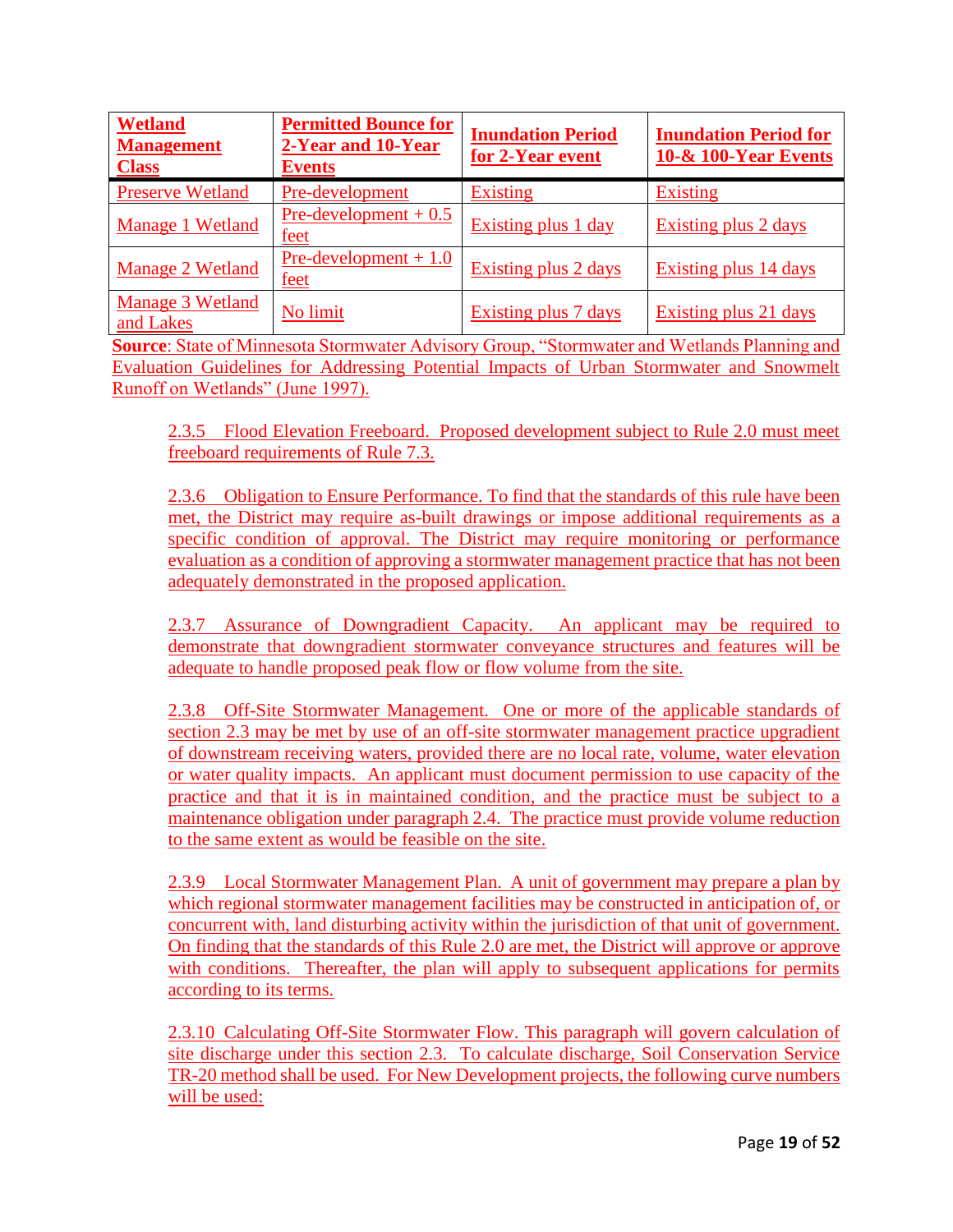| <b>Hydrologic Soil Group</b> | <b>Curve Number</b> |
|------------------------------|---------------------|
|                              |                     |
|                              |                     |
|                              |                     |
|                              |                     |

For Redevelopment and Public Linear projects, curve numbers from NRCS Technical Release #55 (TR-55) representative of existing conditions, including impervious surfaces, may be used.

A distributed curve number approach must be used to calculate flows; i.e., runoff from pervious and impervious areas must be modeled separately.

To determine curve numbers for the post-development condition, the Hydrologic Soil Group (HSG) of areas within the construction limits must be lowered one classification for HSG B (to HSG C) and one-half classification for HSG A (to midway between HSG A and HSG B) to account for the impacts of grading on soil structure, unless the project specifications incorporate soil amendment or other method approved by the District to restore soil structure. This requirement only applies to that part of a site that has not been disturbed or compacted prior to the proposed project.

2.3.11 Pretreatment. An infiltration or filtration facility must be designed and maintained so that particulates settle before the stormwater discharges into the infiltration or filtration portion of the system. A pretreatment device such as a vegetated filter strip, small sedimentation basin, or water quality inlet (e.g., grit chamber) must be included in the design and sized according to MPCA Stormwater Manual guidance.

2.3.12 Basin in Contributing Area to Groundwater-Dependent Natural Resource. As the District develops the data to do so, it will by resolution of the Board adopt maps of the surface contributing areas to high-priority groundwater-dependent natural resources. If a stormwater basin is proposed within a mapped surface contributing area, it must contain and infiltrate the volume generated by a 2-year, 24-hour storm event, if feasible. The basin bottom must be at least three feet above the seasonally high water table. If this infiltration standard is not met, basin outflow must be non-erosive and routed through a subsurface system, flow spreader or other device that discharges water through or across the ground to lower discharge temperature to that of the ambient soil.

2.3.13 Wetland and Landlocked Basin Storage. Fill within the wetland and landlocked basin floodplain is prohibited unless compensatory floodplain storage volume is provided within the floodplain of the same water body, and within the permit term. If offsetting storage volume will be provided off-site, it shall be created before any floodplain filling by the applicant will be allowed.

2.3.14 Facility Construction Schedule. The applicant must submit a construction schedule showing that stormwater management facilities required for compliance with Rule 2.0 will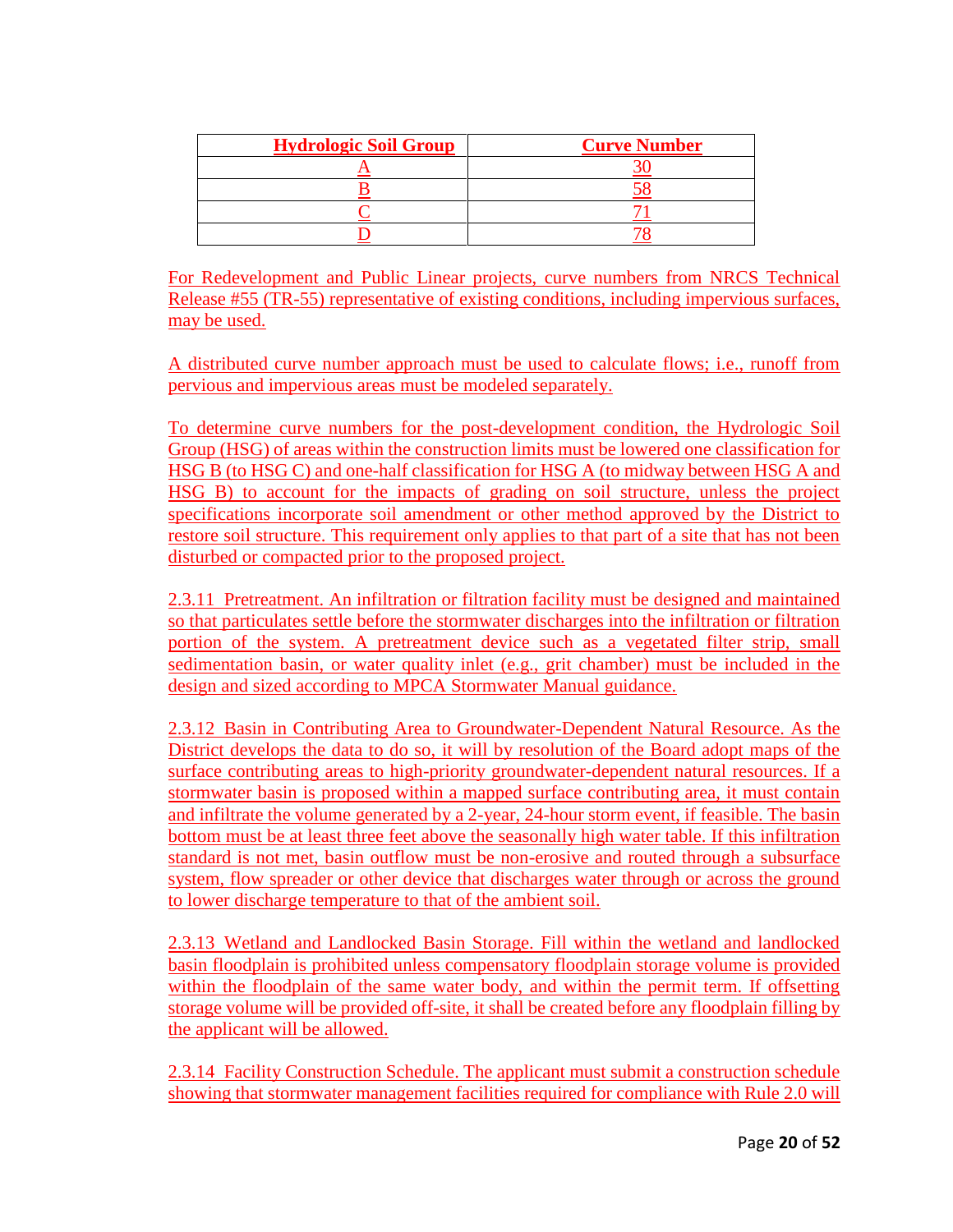be constructed concurrent with the work authorized by the permit. The District may use financial assurances in accordance with Rule 10.0 to provide for the timely completion of the facilities or to complete their construction if the approved schedule is not met.

**2.4 Stormwater Management Facility Maintenance.** The permittee, and all successors in title, are responsible to maintain in perpetuity all stormwater management facilities used to meet the standards of section 2.3. Unless the Board specifies otherwise, as a condition of permit issuance, the permittee must submit a maintenance instrument specifying the methods, schedule and responsible parties for maintenance for District review and, after District approval, provide for the instrument to be recorded or registered on the property title. In place of a recorded instrument, a public permittee may execute with the District a maintenance agreement that achieves the same purposes as an instrument on the title and provides that such an instrument will be recorded or registered if the public land is conveyed into private ownership. The District will make standard maintenance instruments and agreements available for permittee use.

**2.5 Required Submittals.** The following are to be prepared and certified by a professional engineer registered in the State of Minnesota, registered land surveyor, or other appropriate professional, and submitted to the District with the application for stormwater management permit. All submittals shall be in both electronic format and hard copy. Exhibits for flowage and drainage easements shall be submitted as shapefiles.

2.5.1 Property lines and delineation of lands under applicant's ownership;

2.5.2 For existing and proposed conditions, topography showing all off-site and on-site catchments contributing to surface flows onto or from the site;

2.5.3 The location, alignment and elevation of proposed and existing stormwater facilities;

2.5.4 Delineation of existing on-site wetland, shoreland, drain tiling and floodplain areas as defined in the Washington County FEMA base flood elevation mapping study (2008), or the most current District information which can be obtained by contacting the District offices or visiting the District website at clflwd.org;

2.5.5 Existing and proposed normal and 100-year water elevations on site;

2.5.6 Existing and proposed site contour elevations at two-foot intervals, related to NGVD 1929 datum;

2.5.7 Elevation of the OHWL of each public water on the site, if determined by the Minnesota Department of Natural Resources, and of any legal buffer associated with the public water;

2.5.8 Construction plans and specifications for all proposed facilities including construction sequence;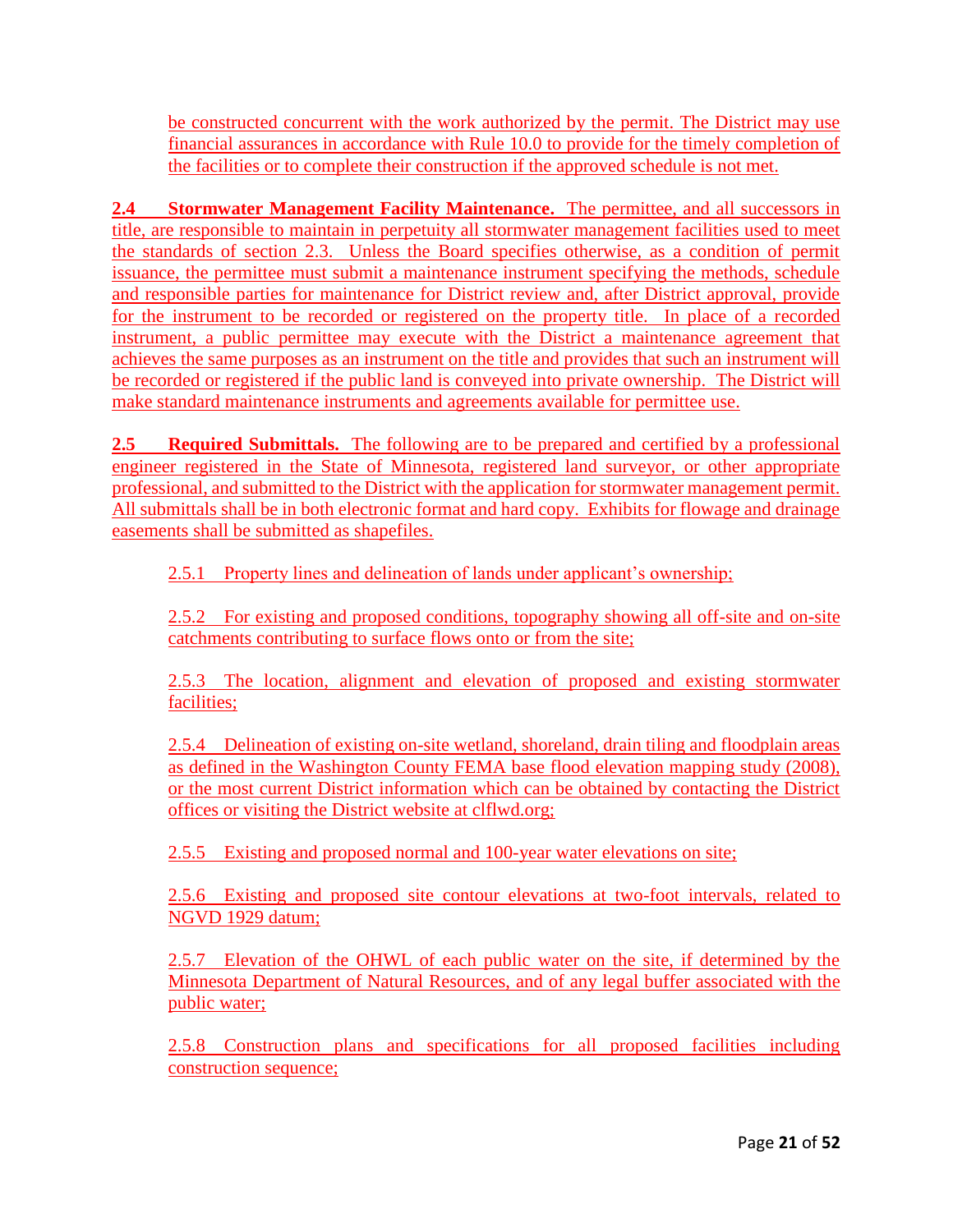2.5.9 A maintenance schedule for all proposed facilities;

2.5.10 Stormwater runoff rate analyses for the 2-, 5-, 10-, and 100-year critical events and runoff volume for the 2-year critical event under pre-settlement and proposed conditions, using Appendix 2.3 to simulate infiltration losses in designed practices;

2.5.11 All hydrologic, water quality and hydraulic computations completed to design the proposed facilities, including a demonstration of conformance to standards in subsection 2.3 in the site aggregate;

2.5.12 Delineation of any flowage and drainage easements and other property interests dedicated to stormwater management purposes including, but not limited to, viable and current county or judicial ditches;

2.5.13 Documentation as to the status of a National Pollutant Discharge Elimination System stormwater permit for the project from the Minnesota Pollution Control Agency, with the Storm Water Pollution Prevention Plan (SWPPP) being provided when it becomes available;

2.5.14 Geotechnical information including soil maps, borings, site-specific recommendations, and other information necessary to evaluate the proposed stormwater management design; and

2.5.15 Wetland function and value assessment for all impacted wetlands pursuant to the most current version of Minnesota Routine Assessment Method (MnRAM) or other method approved by the District.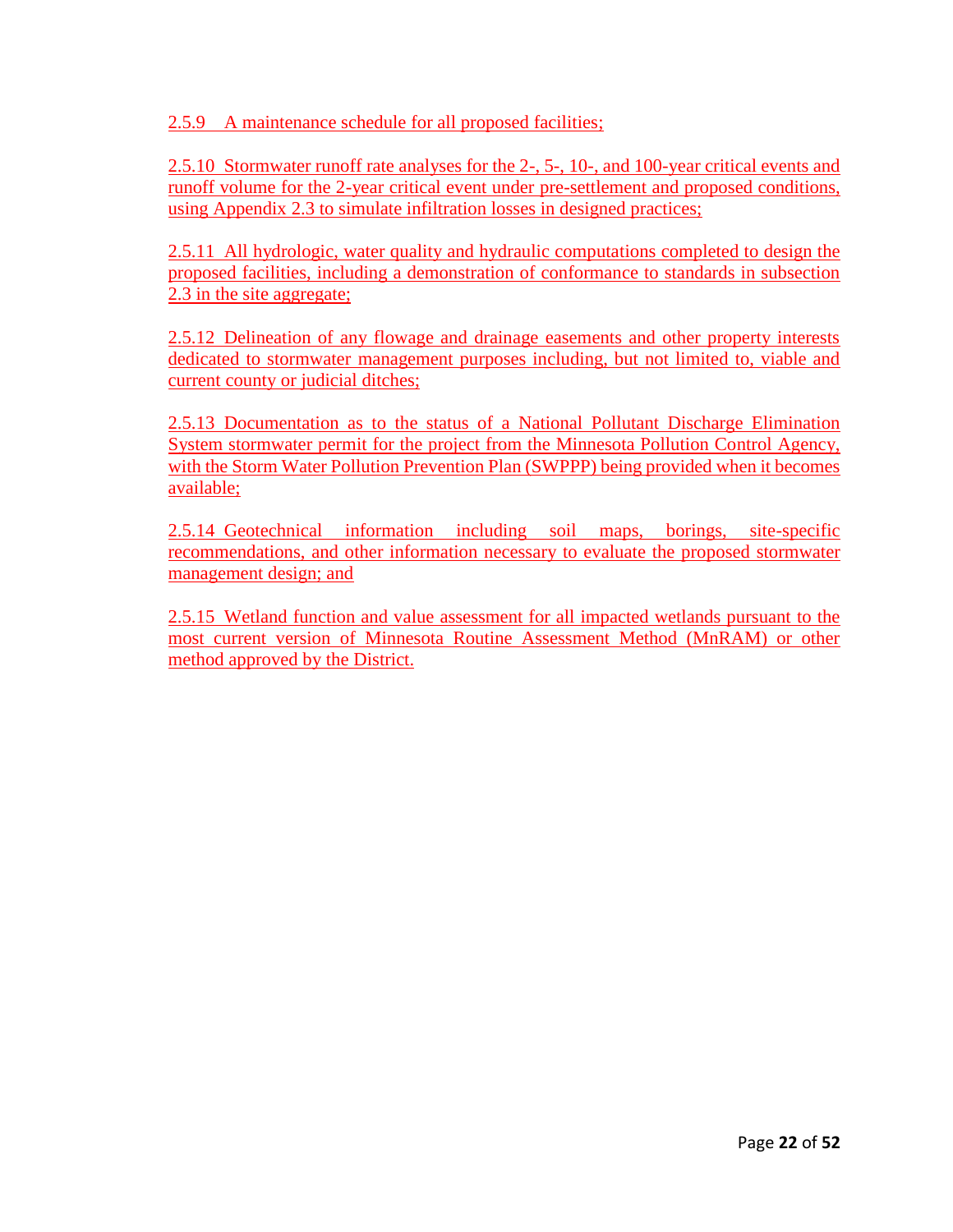# **STORMWATER MANAGEMENT APPENDICES** *APPENDIX 2.1*

#### **Inventory of Site Design Practices and Guidance on Their Use for Stormwater Management**.

- o Avoid conversion of high-permeability soils.
- o Avoid soil compaction.
- o Target high-permeability soils for infiltration.
- o Use natural depressions and swales, except wetlands, for runoff storage and infiltration, with overflow to vegetated areas.
- o Crown roads and driveways to encourage runoff to swales.
- o Increase stormwater flow path length to waterbody or wetland.
- o Use filter strips at edges of impervious surfaces, property boundaries, waterbodies and wetlands.
- o Avoid curbs and gutters on roadways.
- o Direct rain gutter downspouts to pervious surfaces or below-grade tiles.
- o Use pervious surfaces for roads, driveways, parking areas and walkways.
- o Design street widths less than 26 feet and appropriate for projected traffic load.
- o Design streets for parking on one side only.
- o Design streets with sidewalk on one side only.
- o Limit road and driveway lengths.
- o Design smaller (e.g., 9' x 18') parking stalls.
- o Design for shared parking stalls and driveways.
- o Reduce cul de sac radius and use pervious center; use T or V turnaround.
- o Design with reduced structure setback and frontage.
- o Preserve vegetation.
- o Store stormwater runoff on-site.
- o Decrease flow frequency, duration, and peak runoff rates.
- o Avoid channel erosion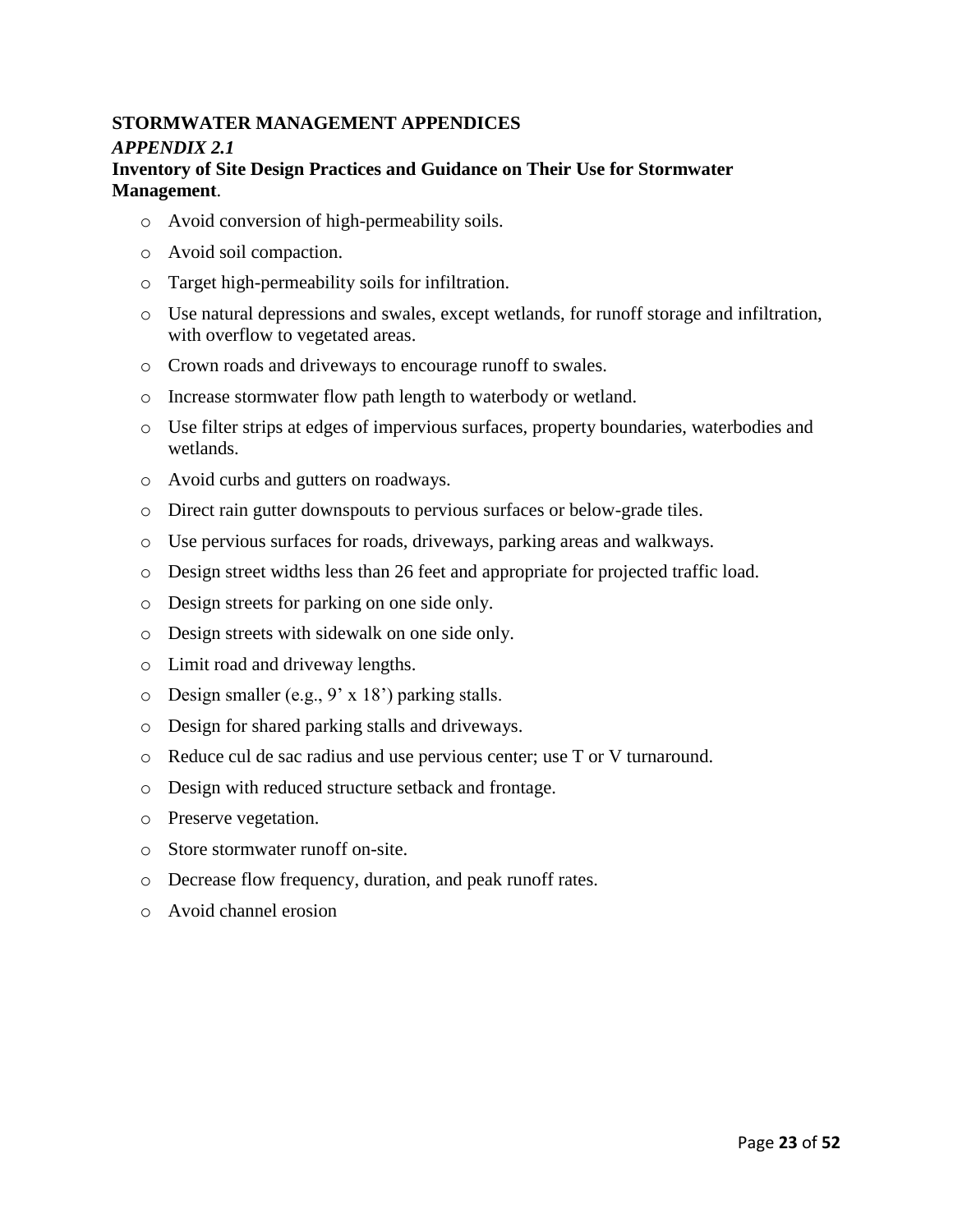## *APPENDIX 2.2*  **Better Site Design**

- o To the maximum extent practicable, development projects shall be designed using the Better Site Design Techniques of the current version of the Minnesota Stormwater Manual.<sup>1</sup> Better Site Design involves techniques applied early in the design process to preserve natural areas, reduce impervious cover, distribute runoff and use pervious areas to more effectively treat stormwater runoff. Site design should address open space protection, impervious cover minimization, and runoff distribution, minimization, and utilization through considerations such as:
	- 1. Open space protection and restoration
		- conservation of existing natural areas (upland and wetland)
		- **•** reforestation
		- **•** re-establishment of prairies
		- **•** restoration of wetlands
		- **Example 1** establishment or protection of stream, shoreline and wetland buffers
		- re-establishment of native vegetation into the landscape
	- 2. Reduction of impervious cover
		- reduce new impervious through redevelopment of existing sites and use of existing roadways, trails etc.
		- minimize street width, parking space size, driveway length, sidewalk width
		- reduce impervious surface footprint (e.g. two story buildings, parking ramp)
	- 3. Distribution and minimization of runoff
		- utilize vegetated areas for stormwater treatment (e.g. parking lot islands, vegetated areas along property boundaries, front and rear yards, building landscaping)
		- direct impervious surface runoff to vegetated areas or to designed treatment areas (roofs, parking, driveways drain to pervious areas, not directly to storm sewer or other conveyances)
		- encourage infiltration and soil storage of runoff through grass channels, soil compost amendment, vegetated swales, raingardens, etc.
		- plant vegetation that does not require irrigation beyond natural rainfall and runoff from the site
	- 4. Runoff utilization

 $\overline{a}$ 

 capture and store runoff for use for irrigation in areas where irrigation is necessary

<sup>&</sup>lt;sup>1</sup> Available at [http://stormwater.pca.state.mn.us/index.php/Better\\_site\\_design.](http://stormwater.pca.state.mn.us/index.php/Better_site_design)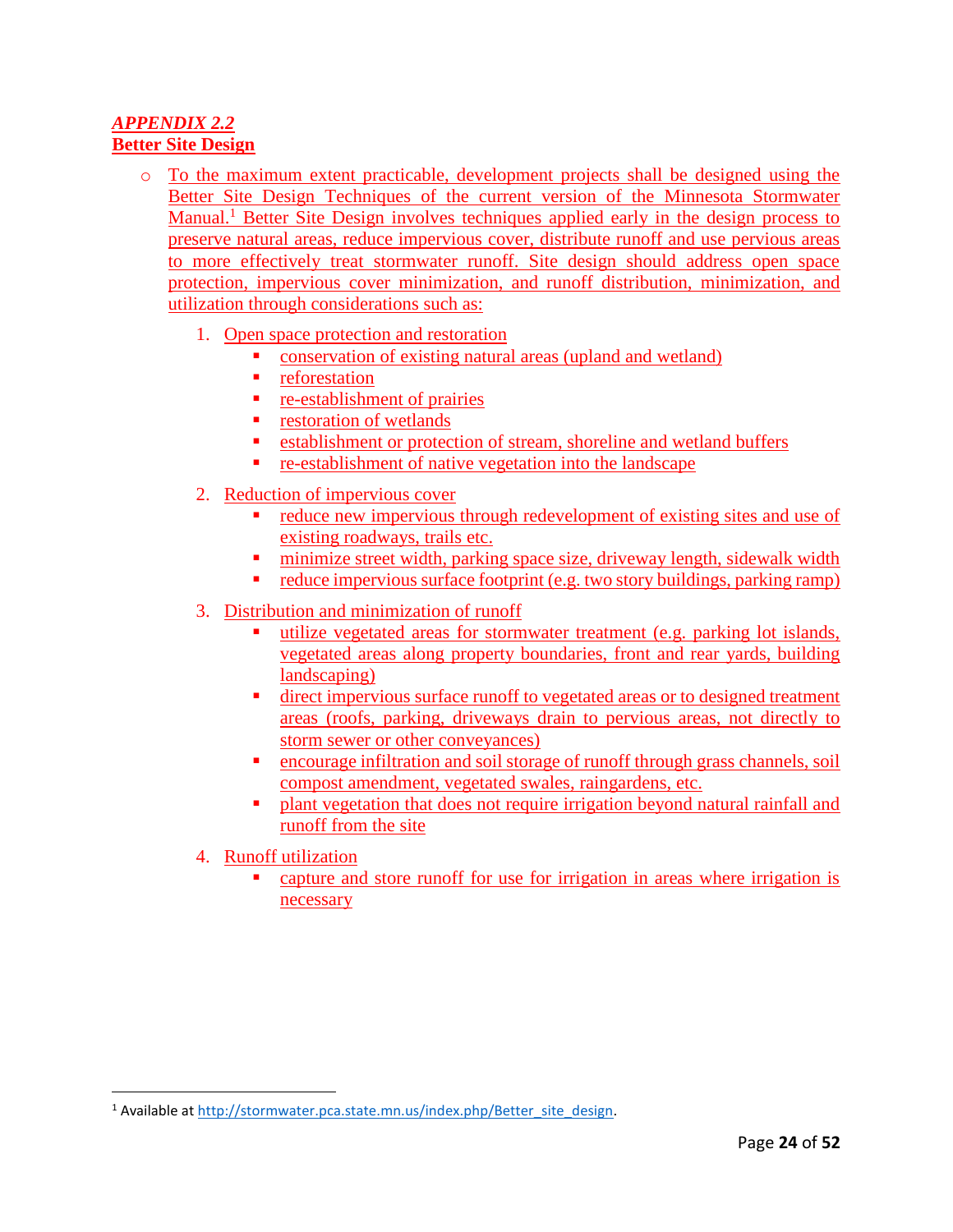## *APPENDIX 2.3*  **Design Infiltration Rates**

| <b>Hydrologic</b><br><b>Soil Group</b> | <b>Soil Textures*</b>                                                                           | <b>Corresponding Unified Soil</b><br><b>Classification*</b>                                                                                                                                                                                                                                                                                                                                                                                        | <b>Infiltration</b><br><b>Rate</b><br>[inches/hour] |
|----------------------------------------|-------------------------------------------------------------------------------------------------|----------------------------------------------------------------------------------------------------------------------------------------------------------------------------------------------------------------------------------------------------------------------------------------------------------------------------------------------------------------------------------------------------------------------------------------------------|-----------------------------------------------------|
| ${\bf A}$                              | <b>Gravel</b> , Sandy<br><b>Gravel</b> , Silty<br>Gravel                                        | <b>GW</b> - Well-graded gravel or well-<br>graded gravel with sand<br>$GP$ – Poorly graded gravel or poorly<br>graded gravel with sand<br><b>GM</b> - Silty gravel or silty gravel with<br>sand<br><b>SW</b> - Well-graded sand or well-graded<br>sand with gravel                                                                                                                                                                                 | 1.6                                                 |
|                                        | Sand, Loamy<br>Sand, Sandy<br>Loam                                                              | $SP -$ Poorly graded sand or poorly<br>graded sand with gravel                                                                                                                                                                                                                                                                                                                                                                                     | 0.8                                                 |
| $\underline{\mathbf{B}}$               | Loam, Silt<br>Loam                                                                              | <b>SM</b> - Silty sand or silty sand with gravel<br><b>MH</b> – Elastic silt or elastic silt with<br>sand or gravel                                                                                                                                                                                                                                                                                                                                | 0.45<br>0.3                                         |
| $\overline{C}$                         | <b>Sandy Clay</b><br>Loam                                                                       | ML - Silts, very fine sands, silty or<br>clayey fine sands                                                                                                                                                                                                                                                                                                                                                                                         | 0.2                                                 |
| $\overline{D}$                         | <b>Clay Loam</b><br><b>Silty Clay</b><br>Loam<br><b>Sandy Clay</b><br><b>Silty Clay</b><br>Clay | $GC$ – Clayey gravel or clayey gravel<br>with sand<br>$SC - Clayey$ sand or clayey sand with<br>gravel<br>$CL$ – Lean clay or lean clay with sand<br>or gravel or gravelly lean clay<br><b>OL</b> – Organic silt or organic silt with<br>sand or gravel or gravelly organic silt<br>$CH - Fat$ clay or fat clay with sand or<br>gravel or gravelly fat clay<br>$OH - Organic$ clay or organic clay with<br>sand or gravel or gravelly organic clay | 0.06                                                |

Source: Adapted from the "Design infiltration rates" table from the Minnesota Stormwater Manual, MPCA, (January 2014).

\*U.S. Department of Agriculture, Natural Resources Conservation Service, 2005. National Soil Survey Handbook, title 430-VI. (Online) Available: [http://soils.usda.gov/technical/handbook/.](http://soils.usda.gov/technical/handbook/)

\*\*ASTM standard D2487-00 Standard Practice for Classification of Soils for Engineering Purposes (Unified Soil Classification System).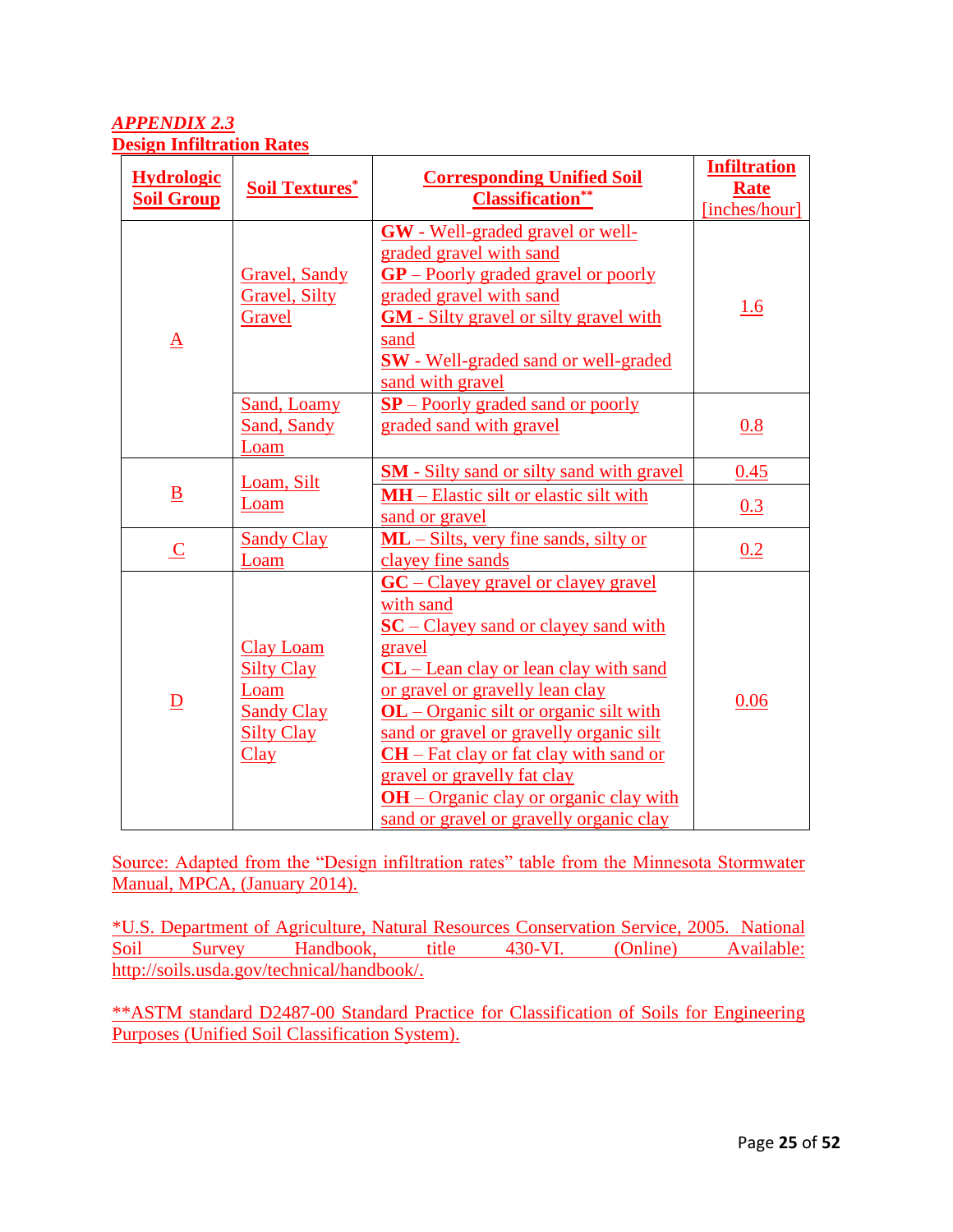## **3.0 EROSION CONTROL**

**3.1 Policy.** It is the policy of the Board of Managers to require erosion and sediment control practices for land development activities when land is disturbed to prevent the siltation and sedimentation of streams, channels, lakes, wetlands, and groundwater recharge areas in the District.

### **3.2 Applicability**.

- 3.2.1 Prior to any land disturbance meeting one of the following thresholds, a person shall submit an Erosion and Sediment Control Plan to the District, and secure a permit from the District approving the erosion control plan:
	- (a) Grading, filling, or other land alteration activity that involves movement or stockpiling of fifty (50) cubic yards or more of earth or erodible material.
	- (b) Surface disturbance or removal of vegetative cover on five thousand (5,000) square feet or more of land.
	- (c) Any land disturbance with wetland impacts, grading within public waters, or grading within 40-feet of the bluff line.
	- (d) Any land disturbance requiring a variance from the Local Governing Unit's shoreland setback requirements for the property.
- 3.2.2 Land disturbance within a shore impact zone that does not meet a regulatory threshold established in Section 3.2.1 above, shall comply with the erosion and sediment control Best Management Practices set forth in Section 3.7 of these rules.
- **3.3 Regulation.** The Erosion and Sediment Control Plan must meet the following standards:
	- 3.2.1 The erosion and sediment control plan must be prepared by a qualified individual showing proposed methods of retaining waterborne sediments on site during the period of construction and showing how the site will be restored, covered, or revegetated after construction, including a timetable for completion;
	- 3.2.2 The erosion and sediment control plan shall be consistent with the specifications of the MPCA manual "Protecting Water Quality in Urban Areas," as amended. The Plan shall also be consistent with the requirements and specifications of the NPDES/SDS Construction Stormwater General Permit, as amended;
	- 3.2.3 The erosion control plan will specify measures for indefinite stabilization of exposed soil and stockpiled earth and erodible materials in the event that site work is suspended. These measures will be implemented within 7 days of a request by the District, unless, on the basis of permittee's written response and official inspection, the District finds that the site is active and actively managed under the erosion and sediment control plan.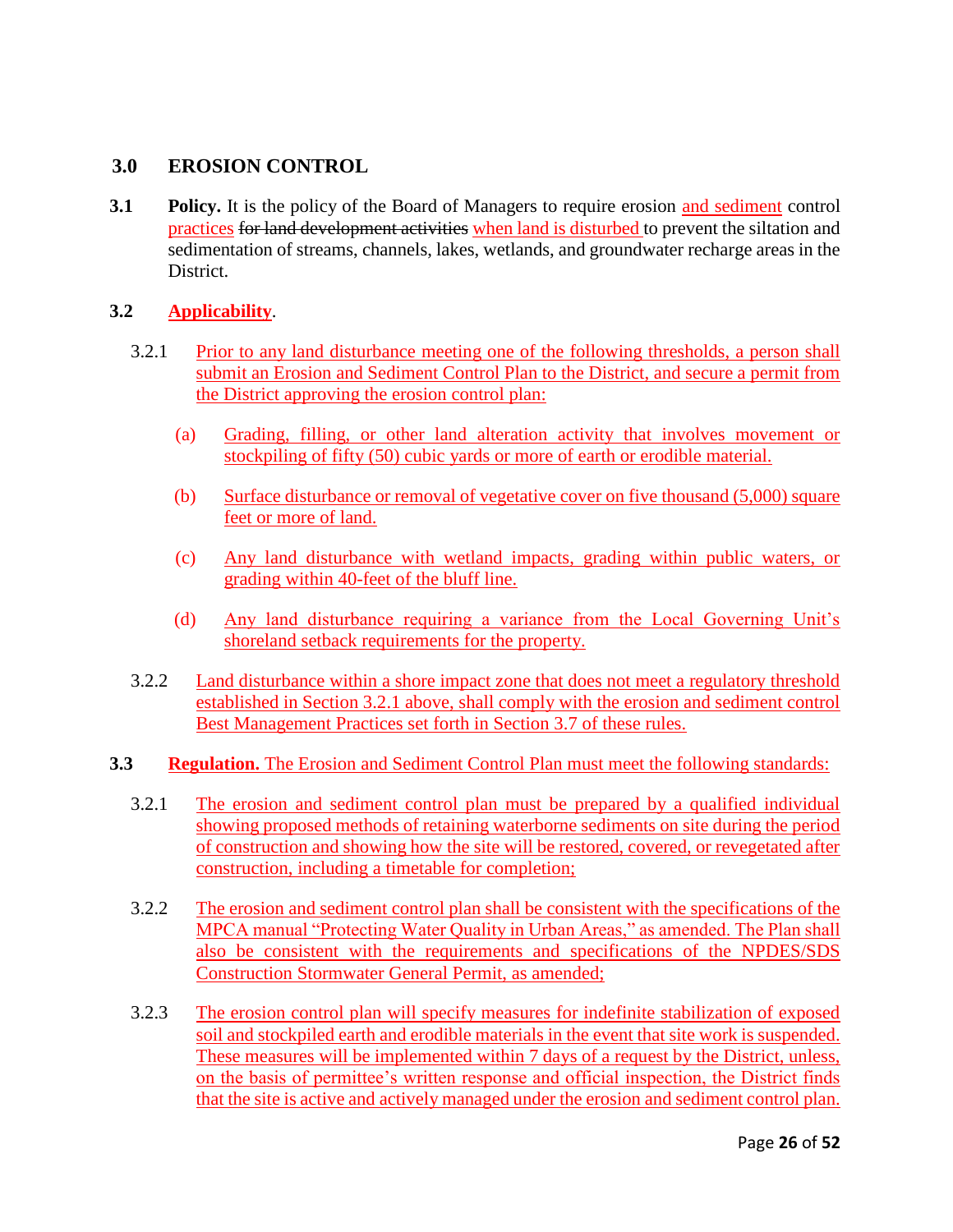The District may set a later deadline for implementation if site conditions warrant.

- **3.4 Required Exhibits.** The following items, prepared by an appropriate professional, shall accompany all erosion and sediment control permit applications submitted to the District pursuant to Rule 3.0:
	- 3.4.1 Property lines and delineation of lands under applicant's ownership;
	- 3.4.2 Existing and proposed site contour elevations at two-foot intervals, related to NGVD, 1929 datum;
	- 3.4.3 Documentation as to the status of a National Pollutant Discharge Elimination System stormwater permit for the project from the Minnesota Pollution Control Agency and provide the Storm Water Pollution Prevention Plan (SWPPP), if required, as it becomes available; and
	- 3.4.4 An erosion and sediment control plan consistent with the standards of Sections 3.3 and 3.5.

#### **3.5 Site Maintenance Practices.**

- 3.5.1 All sediment control measures shall be installed, and the District shall be given three business days' notice in writing, before any land disturbing activity commences.
- 3.5.2 Sediment control measures shall not be removed until after the project is complete and the District determines that all disturbed areas have been fully stabilized. Sediment control measures shall be removed within 14 days thereafter.
- 3.5.3 Permanent wet detention basins used as temporary sedimentation basins during construction must be cleaned out after construction is complete and restored to their original design. Infiltration practices shall be protected from sedimentation and compaction during construction and shall remain offline until the contributing drainage area is stabilized.
- 3.5.4 The permittee is responsible at all times for the maintenance and proper operation of all erosion and sediment control facilities and practices. On any property on which land-disturbing activity has occurred pursuant to a permit issued under this Rule, the permittee shall, at a minimum, inspect, maintain, and repair all disturbed surfaces and all erosion and sediment control facilities or practices, and all soil stabilization measures, until land-disturbing activity has ceased: (1) every day construction activity is performed on the site, (2) after every rain event of one half inch (0.5") or more total precipitation, and (3) at least weekly when construction activity is not performed on the site. Thereafter, the permittee shall perform these responsibilities after every rain event of one half inch (0.5") or more total precipitation, and at least weekly, until vegetative cover is established.
- 3.5.5 All disturbed areas, exposed soils, and soil stockpiles must be stabilized. Stabilization must be initiated immediately to limit soil erosion on any portion of the site when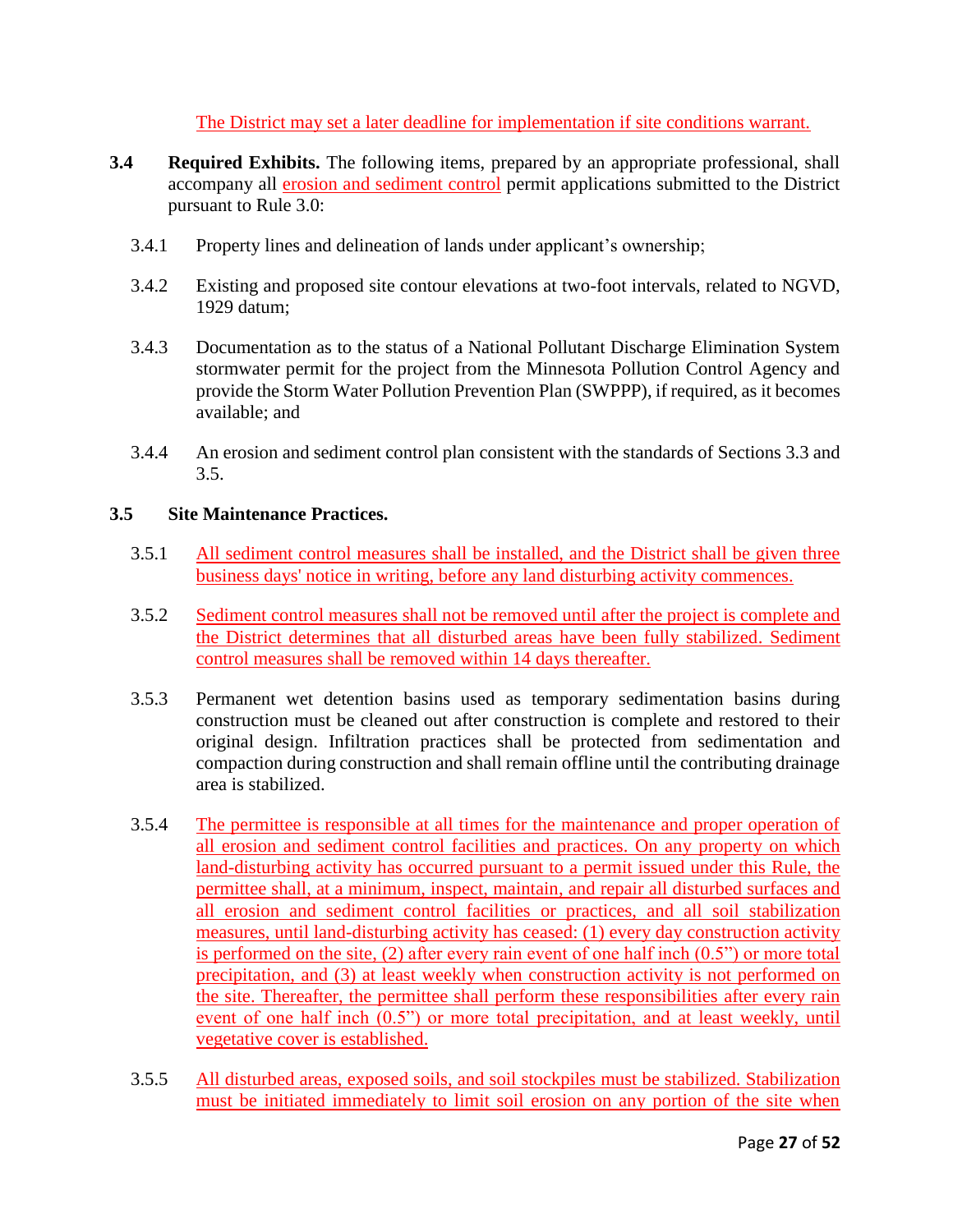construction activity has permanently ceased or will not resume for a period exceeding fourteen (14) calendar days. Stabilization must be completed no later than fourteen (14) calendar days after the construction activity in that portion of the site has ceased. Stabilization must be completed no later than twenty-four (24) hours after the construction activity has ceased in that portion of the site within two hundred (200) lineal feet of and draining to a wetland, waterbody, a discernable surface drainage feature or a stormwater system inlet. If an area is not permanently stabilized, it shall be managed in accordance with subsection 3.5.4.

- 3.5.6 The weekly inspection requirement of subsection 3.5.4, above, may be reduced to monthly between November 15 and snowmelt if site management conforms to the following:
	- (a) Exposed soils are stabilized with established vegetation, straw or mulch, matting, rock, or other approved product such as rolled erosion control product. Seeding is encouraged, but alone is not sufficient.
	- (b) Temporary and permanent ponds and sediment traps are graded to capacity before spring snowmelt. This does not include infiltration/filtration facilities, which must be kept free of sediment until the site is fully stabilized.
	- (c) Sediment barriers are properly installed perimeter downslope of all graded areas where offsite transport of sediment may occur without control, and around sensitive locations within the project site.
	- (d) Slopes and grades are properly stabilized with approved methods. Rolled erosion control products must be used on slopes greater than 3:1 (H:V) and where erosion conditions dictate.
	- (e) Stockpiled soils and other materials subject to erosion are protected by established vegetation, anchored straw or mulch, rolled erosion control product or other durable covering; a barrier prevents movement of eroded materials from the location.
	- (f) All construction entrances are properly stabilized.
	- (g) Snow management protects erosion and sediment control measures.
- 3.5.7 If a site is actively worked after November 15, all steep slope measures, downgradient and perimeter sediment controls, stockpile stabilization and sediment control measures, swales, channels, culvert outfalls and storm sewer inlets must be maintained in proper working condition at the end of each work day construction activities occur.

## **3.6 Agricultural practices.**

a. The erosion control measures described in section 3.2 of this Rule are not required for land that is used for agricultural activity, provided that a grass or natural vegetation buffer zone extending sixteen (16) feet or the width of an applicable shore impact zone, whichever wider, is maintained along any waterbody or wetland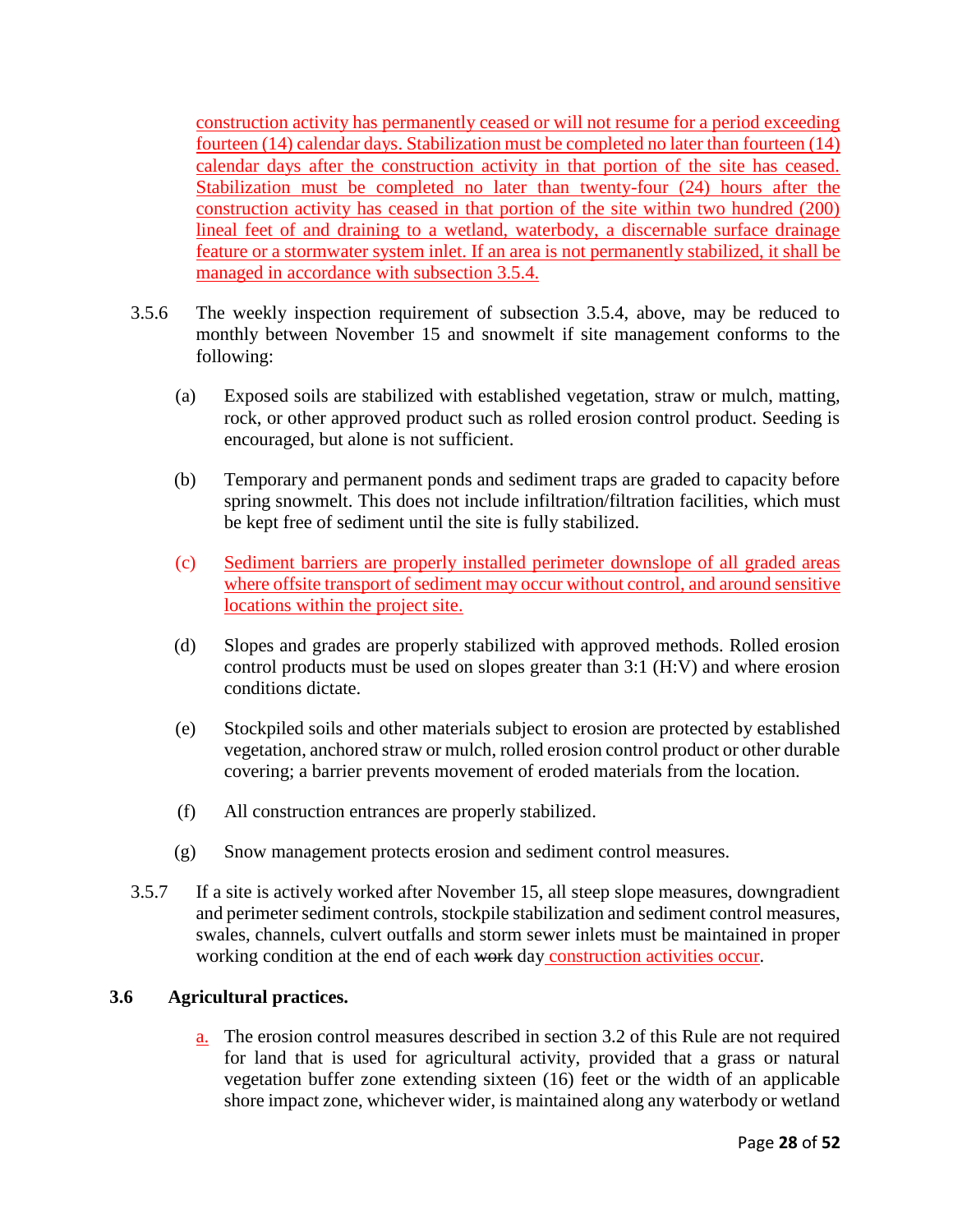and no fertilizer is used in the zone.

b. The Board further encourages the use of BMPs (e.g., vegetative swales) in order to slow the flow of the runoff water and allow particulates to settle out and water to infiltrate into the soil prior to discharging to waterbodies and wetlands. These swales **BMPs** can effectively remove small amounts of excess sediments, and associated nutrients and heavy metals.

## **3.7 Erosion and Sediment Control Best Management Practices**

Any project that does not meet the regulatory thresholds established in Section 3.2.1 above, shall employ measures to prevent exposed soils from moving toward wetlands, surface waters, storm sewer inlets or public ways; seed and mulch or blanket exposed soils as soon as possible after work in that area is ceased; properly install and maintain erosion control fencing or other effective sedimentation barriers between areas of exposed soil and downgradient wetlands, surface waters and storm sewer inlets.

## **4.0 LAKE, STREAM, AND WETLAND BUFFER REQUIREMENTS**

**4.1 Purposes and Policy**. The purpose of Rule 4.0 is to establish, maintain, and protect buffers adjacent to water resources in order to protect and improve the water quality, flow regime and habitat of the water resources in the Comfort Lake - Forest Lake Watershed District, consistent with the interest in avoiding undue disturbance to established public and private activities in littoral and riparian zones. Natural vegetation bordering the bed and banks of lakes, streams and wetlands serves a critical role in maintaining the ecological function of and societal benefits deriving from those water resources. Purposes served by vegetative buffers include bank and shoreline stabilization; erosion prevention; filtration of nutrients, sediments and other pollutants from storm flows; protection of stream beds and banks and mitigation of downstream flooding through moderation of peak flows both into and within the resource; regulation of in-stream temperatures; preservation of aquatic and terrestrial habitat; protection of scenic resources; and maintenance of property values.

### **4.2 Applicability.**

- 4.2.1 Rule 4.0 applies to any lot containing land within the buffer zone of any General Development Lake, Recreational Development Lake, Natural Environment Lake, stream or wetland within the watershed; and
	- (a) that results from subdivision of land into two or more buildable lots on or after February 1, 2009; or
	- (b) that is subject to land disturbance for the purpose of a new primary use for which (i) a rezoning or (ii) a land use variance for lot hard surface percentage or structure setback from a wetland or surface water resource has been approved on or after February 1, 2009.

A "new primary use" under this paragraph is defined as a change from one use category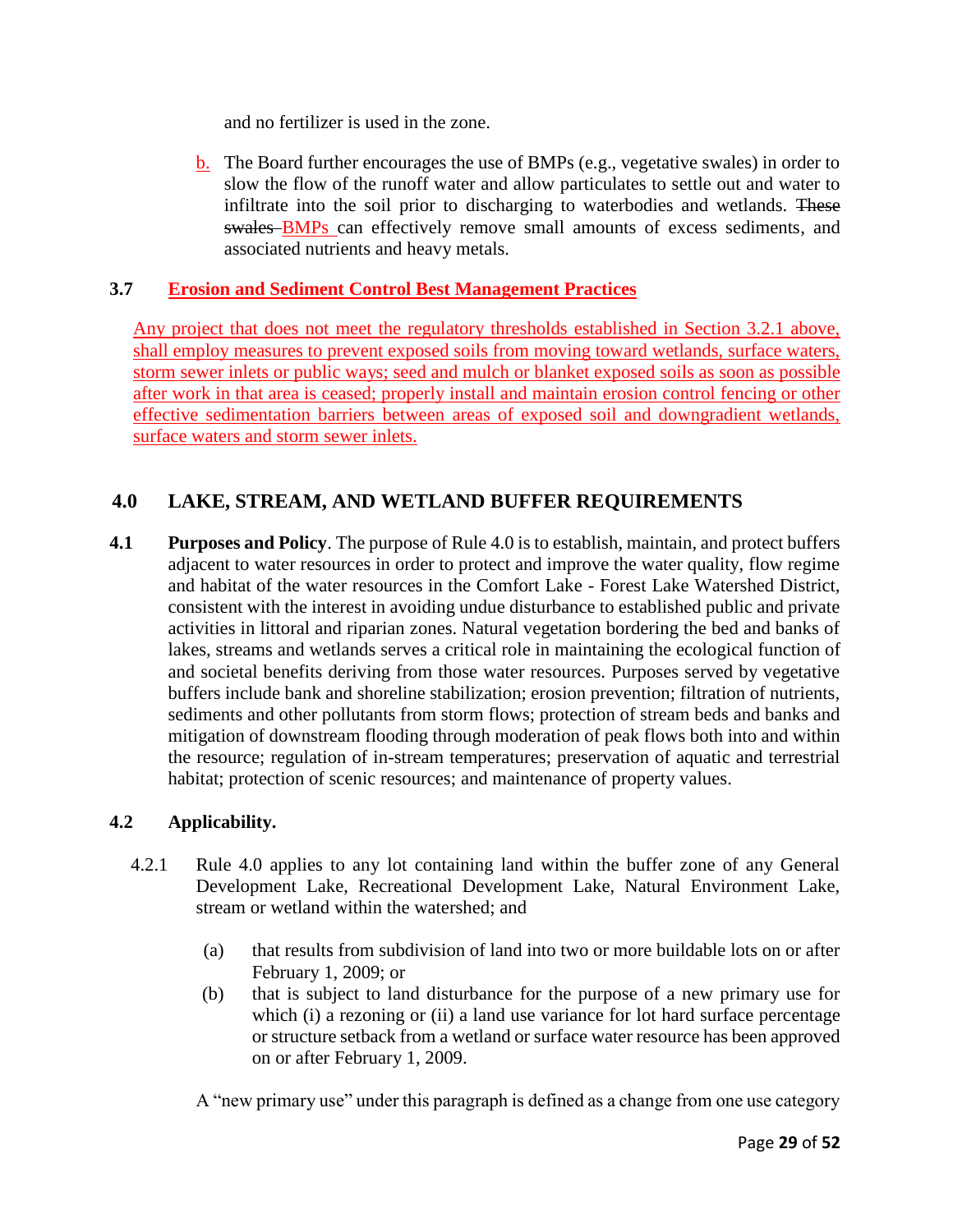(single-family residential, multi-family residential, institutional, commercial, industrial or agricultural) to another; or a change of use within the same use category that, due to the new location or intensity of use, is likely in the Board of Managers' determination to have a measurable adverse impact on downgradient lake, stream or wetland function. Construction of a structure or hard surface on an unimproved lot of record, or on an improved lot of record following removal of all or the essential part of an existing main structure, is a "new primary use" without a Board determination of adverse impact.

- 4.2.2 Within 45 days of plat recordation under paragraph 4.2.1(a), and before a land disturbance under paragraph 4.2.1(a) or (b), a buffer permit shall be obtained from the District and an instrument incorporating the requirements of Rule 4.0 and approved by the District shall be recorded with the County.
- 4.2.3 A buffer shall be indicated by permanent, free-standing markers at the buffer's upland edge, with a design and text approved by Municipality and District staff in writing in order to maintain consistency throughout the community. A marker shall be placed at each lot line, with additional markers at an interval of no more than two hundred (200) feet. If a District permit is sought for a subdivision, the monumentation requirement will apply to each lot of record to be created. On public land or right-of-way, the monumentation requirement may be satisfied by the use of markers flush to the ground, breakaway markers of durable material, or a vegetation maintenance plan approved by City and District staff in writing in order to maintain consistency throughout the community.
- 4.2.4 Rule 4.0 applies in addition to, and not in place of, any local shoreland ordinance.

#### **4.3 Zone Widths**.

4.3.1 Subject to the special provisions in subsections 4.3.2 through 4.3.6, stream, wetland and lake buffer zones are as follows:

| (a) | Stream (measured from top of bank)    | 75 feet  |
|-----|---------------------------------------|----------|
| (b) | Lakes (measured from delineated OHWL) |          |
|     | (1) Natural environment lake          | 100 feet |
|     | (2) Recreational development lake     | 50 feet  |
|     | (3) General development lake          | 25 feet  |

(c) Wetlands; Based on the wetland function and value assessment the following will be buffer requirement (measured from delineated wetland edge)

| $(1)$ Preserve | 100 feet |
|----------------|----------|
| $(2)$ Manage 1 | 75 feet  |
| $(3)$ Manage 2 | 50 feet  |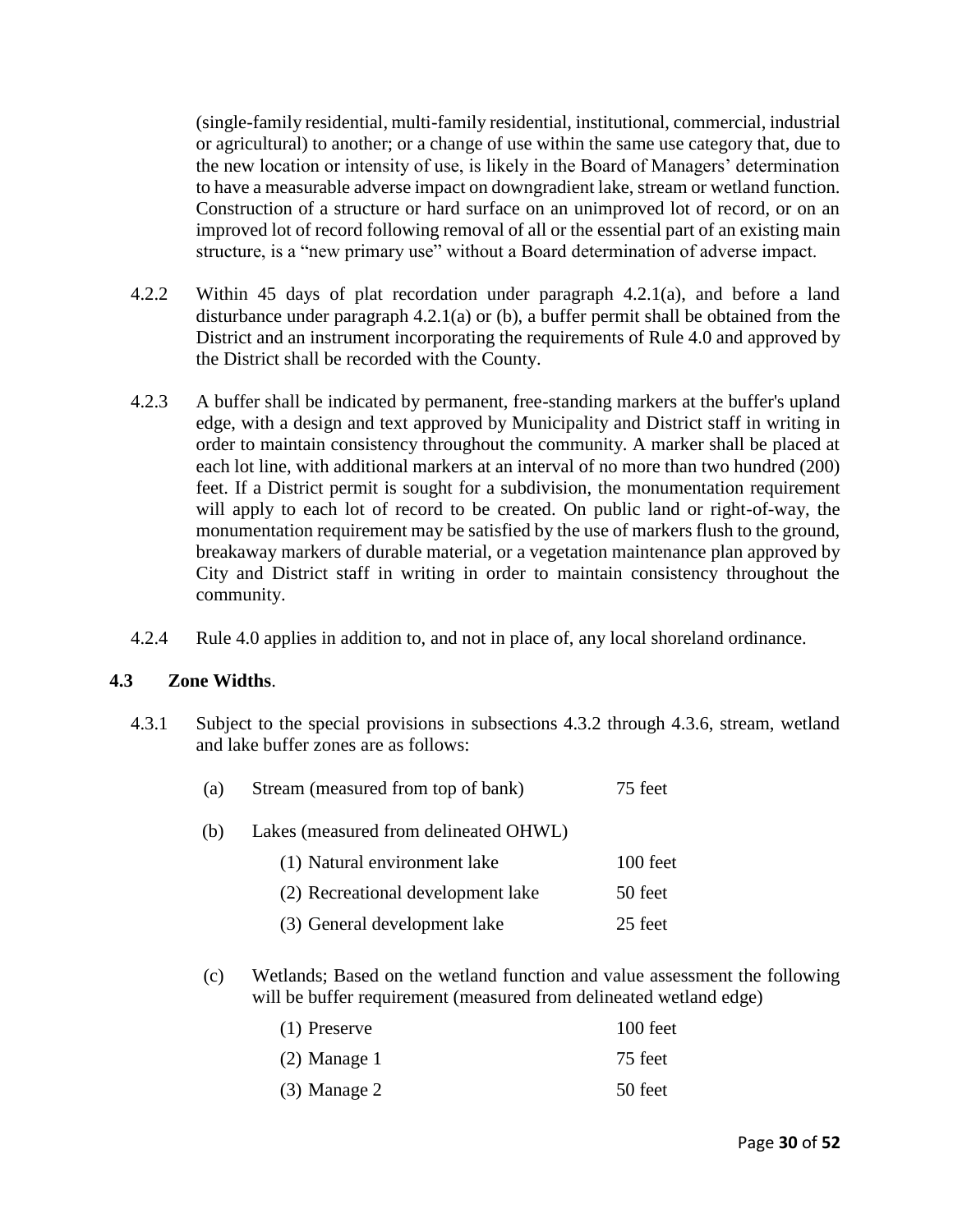(4) Manage 3 25 feet

- (d) If a lake or wetland is a groundwater-dependent natural resource, the buffer will be one hundred (100) feet. If the stream is a groundwater-dependent natural resource, the streamside zone will be fifty (50) feet, and the middle zone one hundred (100) feet.
- 4.3.2 Where a mapped natural community is associated with a stream, lake or wetland, the upland edge of the middle zone shall be as specified in subsection 4.3.1 or contiguous with the upland edge of the natural community area, whichever is greater.
- 4.3.3 Where a buffer zone encompasses all or part of a steep slope, the zone or buffer shall extend to the distance specified in subsection 4.3.1 or to the top of the slope, whichever is greater.
- 4.3.4 Where the 100-year floodplain extends further than the upland edge of the middle zone, the lake buffer or the wetland buffer as specified in subsection 4.3.1, the zone or buffer shall extend to the upland edge of the floodplain.
- 4.3.5 Where a lake or wetland is encompassed within or contiguous to a stream or lake to which Rule 4.0 applies, the most protective lake, stream, or wetland buffer shall apply.
- 4.3.6 The District may find compliance with the Rule if the wetland buffer, on average, meets the requirements of the Rule and is no less than fifty (50) percent of the required buffer width at any point. Only buffer up to two hundred (200) percent of the required width will be counted in determining average buffer. The averaged buffer must be at least as protective of the water resources as the non-averaged buffer.

*For example, a recreational development lake with a required fifty (50) foot buffer zone width would have a minimum twenty-five (25) foot buffer zone width and a maximum one hundred (100) foot buffer zone width that would count to the determined average. The total area of the averaged buffer zone must meet or exceed the total area of the required buffer zone.* 

- **4.4 Required Exhibits.** The following items shall accompany all permit applications submitted to the District pursuant to Rule 4.0:
	- 4.4.1 Property lines and delineation of lands under applicant's ownership;
	- 4.4.2 Delineation of existing on-site wetland, shoreland, and floodplain areas;
	- 4.4.3 Elevation of the OHWL of each public water on the site, if determined by the Minnesota Department of Natural Resources and of any legally established buffer associated with the public water;
	- 4.4.4 Existing and proposed site contour elevations at two-foot intervals, related to NGVD, 1929 datum;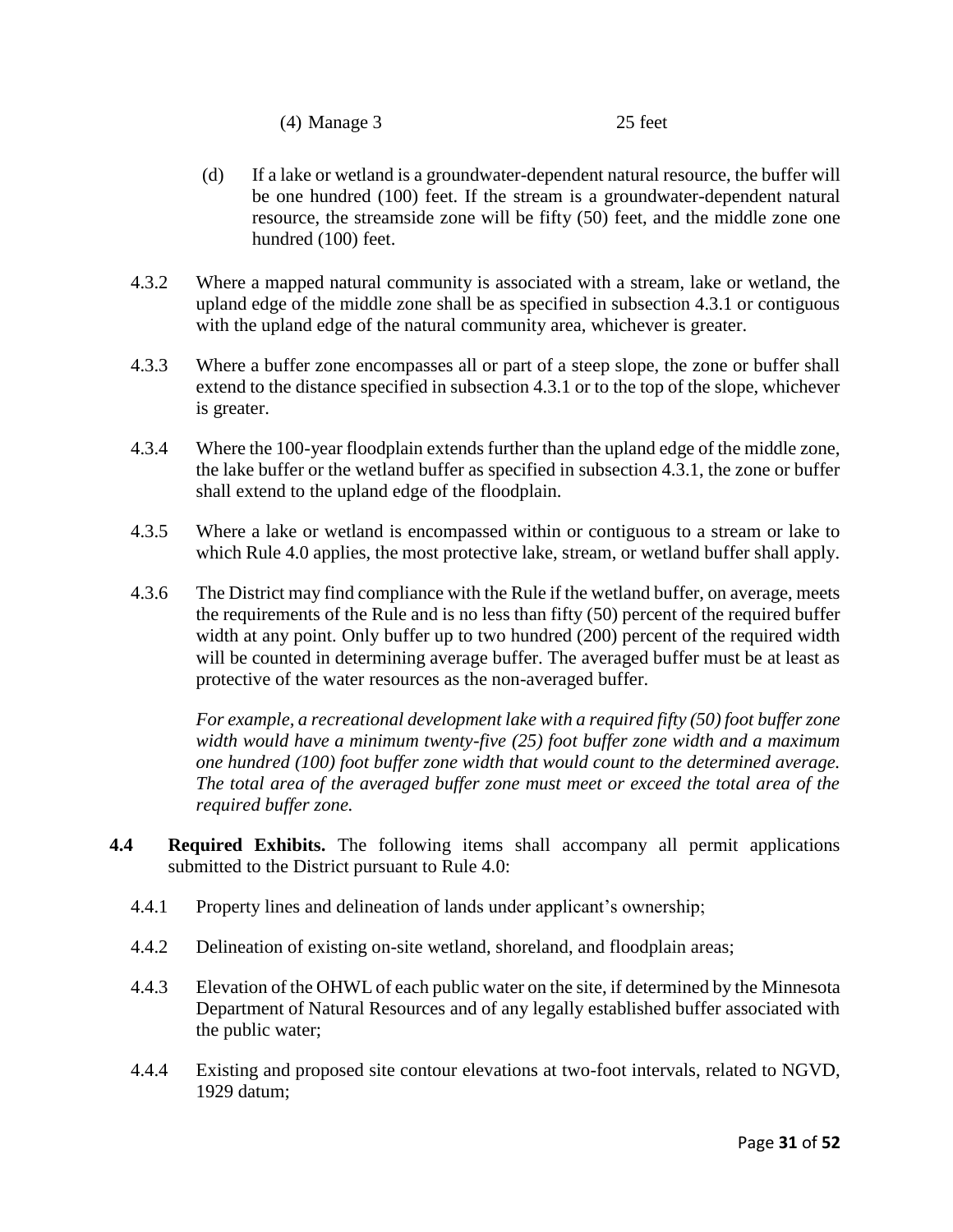- 4.4.5 Wetland function and value assessment for all wetlands subject to buffer pursuant to Minnesota Routine Assessment Method (MnRAM) 3.2 (including groundwater function) or other method approved by the District;
- 4.4.6 Site plan indicating location of applicable buffer zone; Buffer zone location exhibits shall be submitted as shapefiles.
- 4.4.7 Survey of existing buffer vegetation in accordance with subsection 4.5.2; and 24
- 4.4.8 Buffer Planting Plan in accordance with subsection 4.5.3.

#### **4.5 Limitations in Buffer Zones**.

- 4.5.1 Lake, Stream, and Wetland Buffers;. The following activities are prohibited within a lake, stream, or wetland buffer:
	- (a) Creating impervious cover.
	- (b) Excavation or placing fill or debris, except for approved shoreline or streambank stabilization activities and temporary placement of fill or debris pursuant to dulypermitted work in the associated waterbody or wetland, in compliance with all conditions of the permit, and in compliance with section 4.6.
	- (c) Altering vegetation, except for (i) vegetative enhancements, as approved in writing by staff; and (ii) the removal of invasive exotic species or of trees for disease control, removal of safety hazards or revegetation. A tree larger than six inches in diameter at a point fifty-four (54) inches above the ground may be removed only on written authorization from District staff on a determination that the function of the buffer will not be diminished.
	- (d) Applying phosphorus-containing fertilizers, except on written authorization from District staff on a determination that phosphorus application is appropriate and will not injure the waterbody.
	- (e) Locating roads or utilities, except pursuant to a crossing of the associated watercourse in accordance with section 4.7. Structures and appurtenances associated with the road or utility shall not be located within the buffer unless no feasible alternative exists.
	- (f) Outlet, flood control and stormwater treatment facilities may be located within the buffer if so approved under Rule 2.0, except that a stormwater basin is not permitted within the buffer of a groundwater-dependent natural resource, unless the basin bottom is at least three (3) feet above the seasonal high water table, and the basin and associated facilities are designed and maintained to infiltrate the two-year, 24-hour precipitation event.
- 4.5.2 At the time a buffer is created under Rule 4.0, the District may, depending on site specific conditions, require a planting or landscaping plan to establish adequate native vegetative cover for an area that: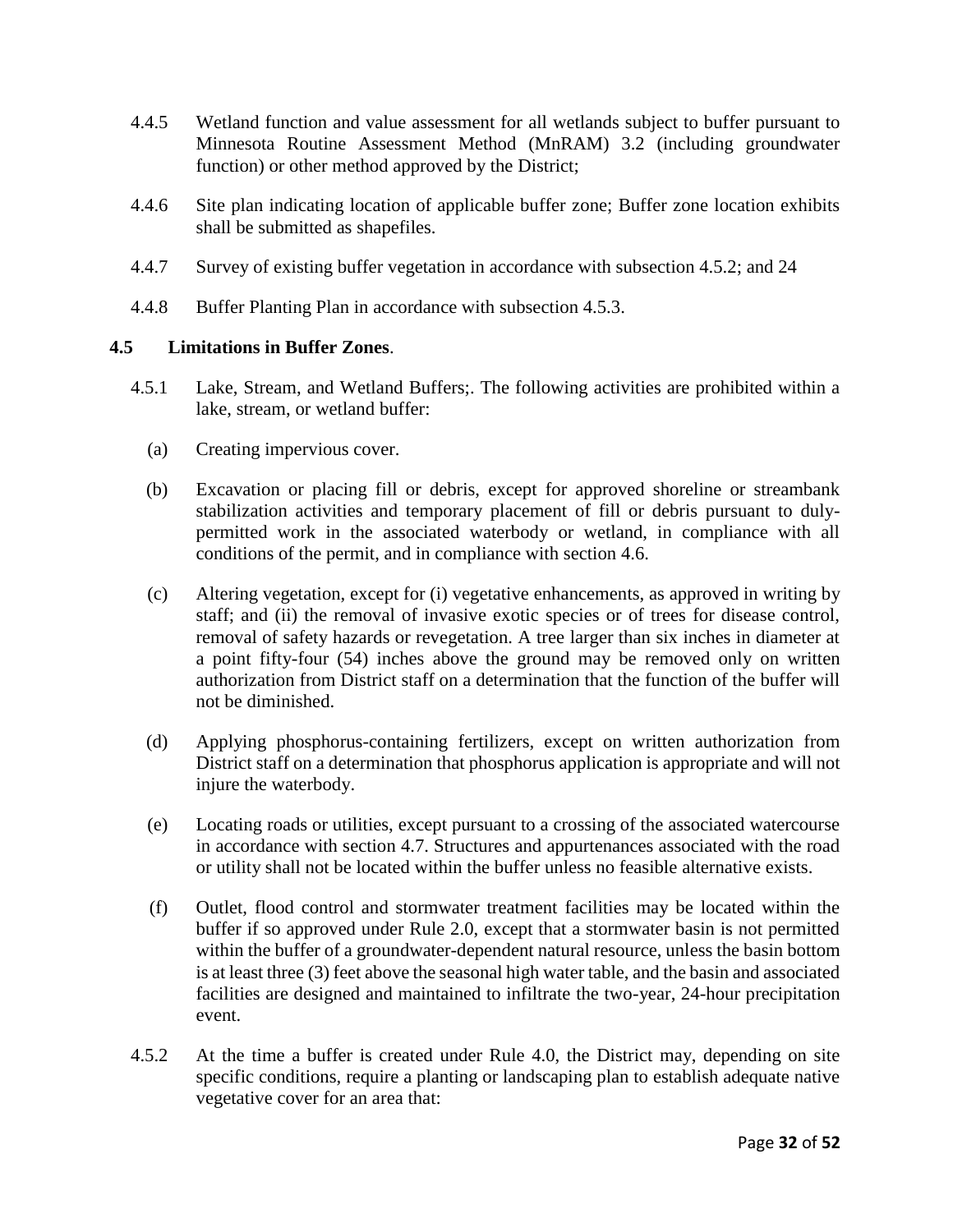- (a) Has vegetation composed more than thirty (30) percent of undesirable plant species (including, but not limited to reed canary grass, common buckthorn, purple loosestrife, leafy spurge, bull thistle, and other noxious weeds); or
- (b) Consists more than ten (10) percent of bare or disturbed soil or turf grass.
- 4.5.3 Buffer areas described in this rule are to be maintained indefinitely. Where a planting or landscaping plan is required under subsection 4.5.2 or is otherwise needed, the buffer strip plantings must be identified on the site plan and shall comply with the following standards:
	- (a) Buffer strips shall be planted with a site appropriate native seed mix as specified by BWSR, MnDOT, NRCS or SWCD, with the exception of a one-time planting with an annual nurse or cover crop such as oats or rye. Native trees and shrubs may be added to supplement ground cover.
	- (b) The seed mix shall be broadcast according to BWSR, MnDOT, NRCS or SWCD specifications of the selected mix. The annual nurse or cover crop shall be applied at a minimum rate of thirty (30) pounds per acre. The seed mix selected for permanent cover shall be appropriate for soil site conditions and free of invasive species. BWSR, MnDOT, NRCS or SWCD approved mixtures appropriate for specific soil and moisture conditions can be used to meet these requirements.
	- (c) The buffer revegetation plan shall specify the method for the seeding or planting of the grasses, shrubs, and forbs.
	- (d) No fertilizer shall be used in establishing new buffer strips, except when necessary to establish acceptable buffer strip vegetation and then limited to amounts indicated by an accredited soil testing laboratory.
	- (e) All disturbed areas shall be mulched and stabilized immediately. Mulch shall be anchored with a disk or tackifier.
	- (f) Buffer strips (both natural and created) shall be protected by erosion and sediment control measures during construction in accordance with Rule 3.0.
- 4.5.4 Applicant may apply to District for grant monies or other District funds, when available, to offset a portion of the cost of re-stabilizing riparian buffer zones.

#### **4.6 Temporary Alterations.**

- 4.6.1 Compliance with Rule 3.0 is required, irrespective of the area or volume of earth to be disturbed.
- 4.6.2 Buffer zones and the location and extent of vegetation disturbance shall be delineated on the erosion control plan.
- 4.6.3 Alterations must be designed and conducted to ensure only the smallest amount of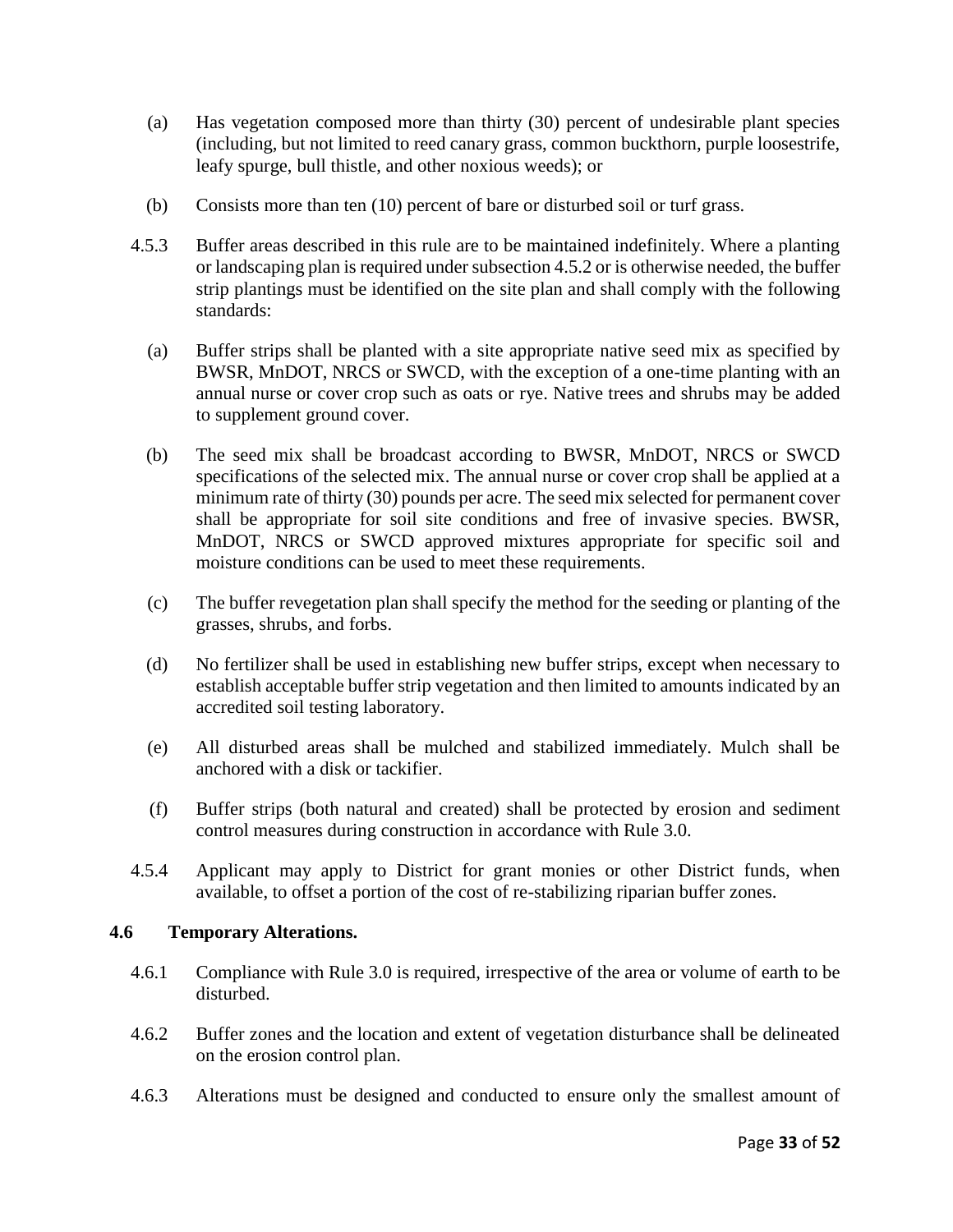disturbed ground is exposed for the shortest time possible. Mulches or similar materials must be used for temporary soil coverage and permanent natural vegetation established as soon as possible.

- 4.6.4 Fill or excavated material shall not be placed to create an unstable slope.
- 4.6.5 When construction, land disturbance, fill or excavation activity occurs within the outer zone, the boundary between the outer and middle zones shall be demarcated with siltation or other fencing to prevent disturbance of vegetation within the middle zone. When construction, land disturbance, fill or excavation activity occurs within the middle zone, the boundary between the middle and streamside zones shall be demarcated with siltation or other fencing to prevent disturbance of vegetation within the streamside zone.

#### **4.7 Roads and Utilities.**

4.7.1 A structure, impervious cover or right-of-way maintained permanently in conjunction with a crossing of the waterbody or wetland shall minimize the area of permanent vegetative disturbance to the degree feasible. Minimization includes, but is not limited to, approach roads and rights-of-way that are perpendicular to the crossing and of a minimum width consistent with use and maintenance access needs. 4.7.2 All work shall be in accordance with section 4.6.

#### **4.8 Access to Waterbody or Wetland.**

Access to a waterbody or wetland for a lawful private or public use of the resource may be created and maintained. All access surfaces within the buffer zone must be pervious and permanent vegetative disturbance shall be limited to that necessary for access in light of the nature and extent of the permitted use. No facility, other than a footpath or streambank/shoreline stabilization or a facility accessory to a permitted use of the waterbody or wetland and required by its nature to be adjacent to the water, may be located within the buffer zone. The access area must not exceed thirty (30) feet or fifty (50) percent of the lot width along the shoreline or streambank, whichever is less. The access area width should be only as wide as that needed for the intended purpose.

### **4.9 Trails in Buffer Zone.**

The buffer may enclose a trail or a water quality facility on a demonstration that doing so will not significantly reduce the protection afforded the waterbody or wetland. A trail no more than ten (10) feet in width bordered by a pervious buffer of at least five (5) feet on each side is deemed to meet this requirement. The trail or water quality feature shall not count toward buffer width. A non-linear facility for general public use that is required by its nature to be adjacent to the water may be allowed in the buffer on a case-by-case basis if the impact to the buffer is minimized and the project will not negatively impact the lake, stream, or wetland.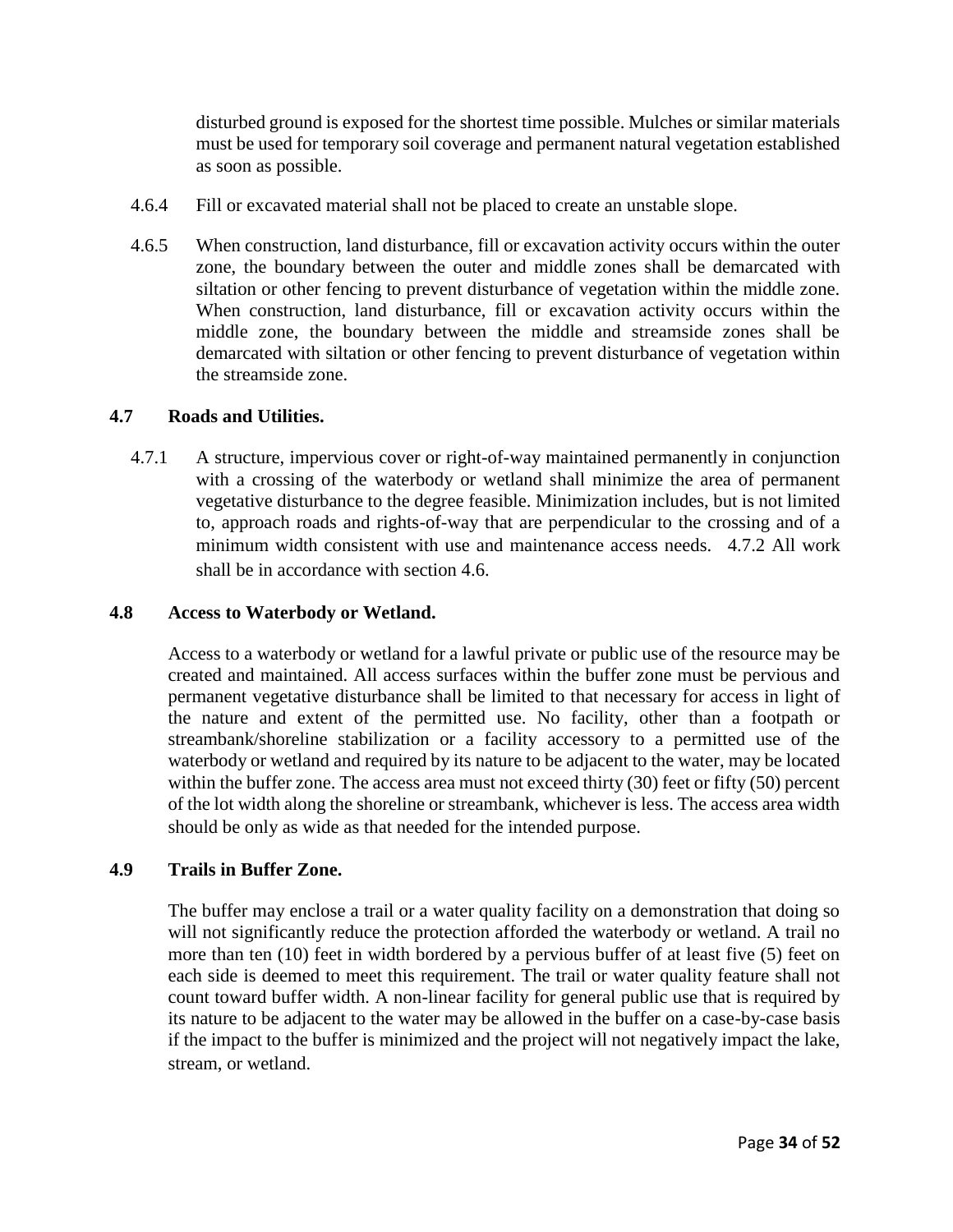## **5.0 SHORELINE & STREAMBANK ALTERATIONS**

- **5.1 Policy.** It is the policy of the District to:
	- 5.1.1 Encourage the establishment and maintenance of natural vegetation on shorelines and streambanks and discourage use of other alteration of a shoreline or streambank unless erosion of the shoreline or streambank is occurring.
	- 5.1.2 Assure that improvements or alterations of shoreline and streambank areas comply with accepted engineering principles to prevent erosion.
	- 5.1.3 Preserve and, wherever feasible, enhance the ecological integrity and natural appearance of shoreline and streambank areas.

#### **5.2 Regulation.**

- 5.2.1 No person shall construct or install a shoreline or streambank stabilization partially or wholly below the ordinary high water mark of (a) a natural or altered natural watercourse defined as a public water; or (b) a waterbasin, without first securing District approval and, if required, posting a financial assurance. Construction or installation of a shoreline or streambank stabilization wholly above the ordinary high water mark of a waterbody may require a permit under Rule 7.0.
- 5.2.2 Notwithstanding subsection 5.2.1, a District permit under Rule 5.0 is required only if:
	- (a) a Minnesota Department of Natural Resources public waters work general permit covering shoreline and streambank alterations is in effect; and
	- (b) the general permit excuses from the DNR individual permit requirement property owners that hold a District permit.
- **5.3 Criteria for Bioengineering**. The use of bioengineering is encouraged as an alternative to traditional engineered stabilization techniques for its cost advantage and ecological integrity. Bioengineering techniques should be used to the maximum extent possible under the following criteria.
	- 5.3.1 The resultant project shall be structurally stable. Special emphasis shall be given to the stability of the toe of slope and protection of the shoreline and streambank during vegetation establishment.
	- 5.3.2 Native vegetation shall be used in all cases. Preferable species include those that form dense root systems or can be planted from cuttings.
	- 5.3.3 Bioengineering projects shall include a long-term maintenance plan which will ensure that small erosion spots are corrected and that establishment of native plant materials is successful.
- **5.4 Bioengineering Required Exhibits.** The following exhibits shall accompany the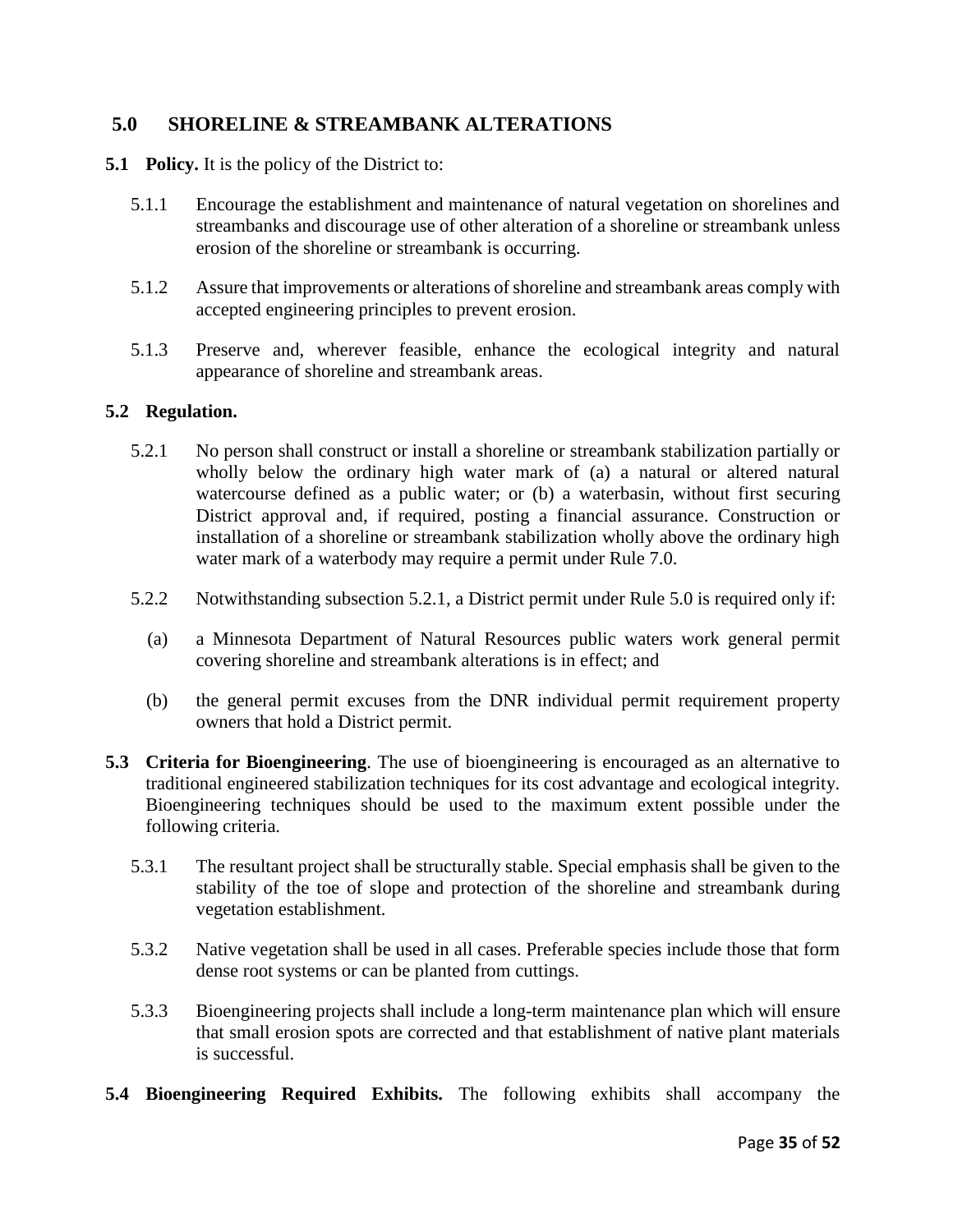bioengineering permit application (one full-size; one set-reduced to maximum size of 11" x  $17"$ :

- 5.4.1 Site plan showing property lines, delineation of lands under ownership of the applicant; delineation of the existing shoreline; delineation of wetland within the project area; existing contour elevations (if available); and locations and lineal footage of the proposed bioengineering treatment;
- 5.4.2 Site plan prepared by a professional engineer, landscape architect registered in the State of Minnesota, or other qualified professional experienced in the field of shoreline and stream restoration detailing the proposed bioengineering treatment, drawn to scale, with the horizontal and vertical scales noted on the drawing. The detail should show the finished slope, distance lakeward of the bioengineering treatment, ordinary high water level elevation and material specifications; and
- 5.4.3 Detailed planting plan using native vegetation.
- **5.5 Criteria for Rip Rap Placement.** The District favors the use of bioengineering techniques and combined bioengineering/riprap for as much of a shoreline stabilization project as fetch, slope, soil and other relevant conditions allow. Live plantings incorporated in shoreline bioengineering must be native aquatic vegetation and/or native upland plants. For those parts of a stabilization project for which riprap is proposed, a permit applicant must evaluate the use of bioengineering techniques, as well as a combination of bioengineering and riprap, and show that they have been determined to be unsuitable. In addition, rip rap placement shall comply with the following criteria:
	- 5.5.1 Rip rap material is to be durable, natural stone common to the setting and of a gradation that will result in a stable shoreline embankment able to withstand ice and wave action.
	- 5.5.2 The finished slope of the rock fragments, boulders and/or cobbles should not be steeper than a ratio of three (3) feet horizontal to one (1) foot vertical (3:1) under normal conditions. Steeper slopes will generally require larger sized rip rap. The finished slope shall be no steeper than 2:1 (horizontal to vertical). Any rock/boulder stabilization project with a proposed finished slope steeper than 2:1 (horizontal to vertical) shall be evaluated in accordance with the conditions for retaining walls.
	- 5.5.3 No rip rap or filter materials is to be placed more than (six) 6 feet waterward of the shoreline measured from the ordinary high water level (OHW) elevation under normal conditions. The encroachment into the water is the minimum amount necessary to provide protection and may not unduly interfere with the flow of water.
	- 5.5.4 A transitional layer consisting of graded gravel, at least six (6) inches deep, and an appropriate geotextile filter fabric shall be placed between the soil material of the existing shoreline and the rip rap to prevent erosion of the embankment and to prevent settlement.
	- 5.5.5 Rip rap placement shall not be attempted when underlying soils are not capable of supporting resulting loads. In these cases, a professional engineer registered in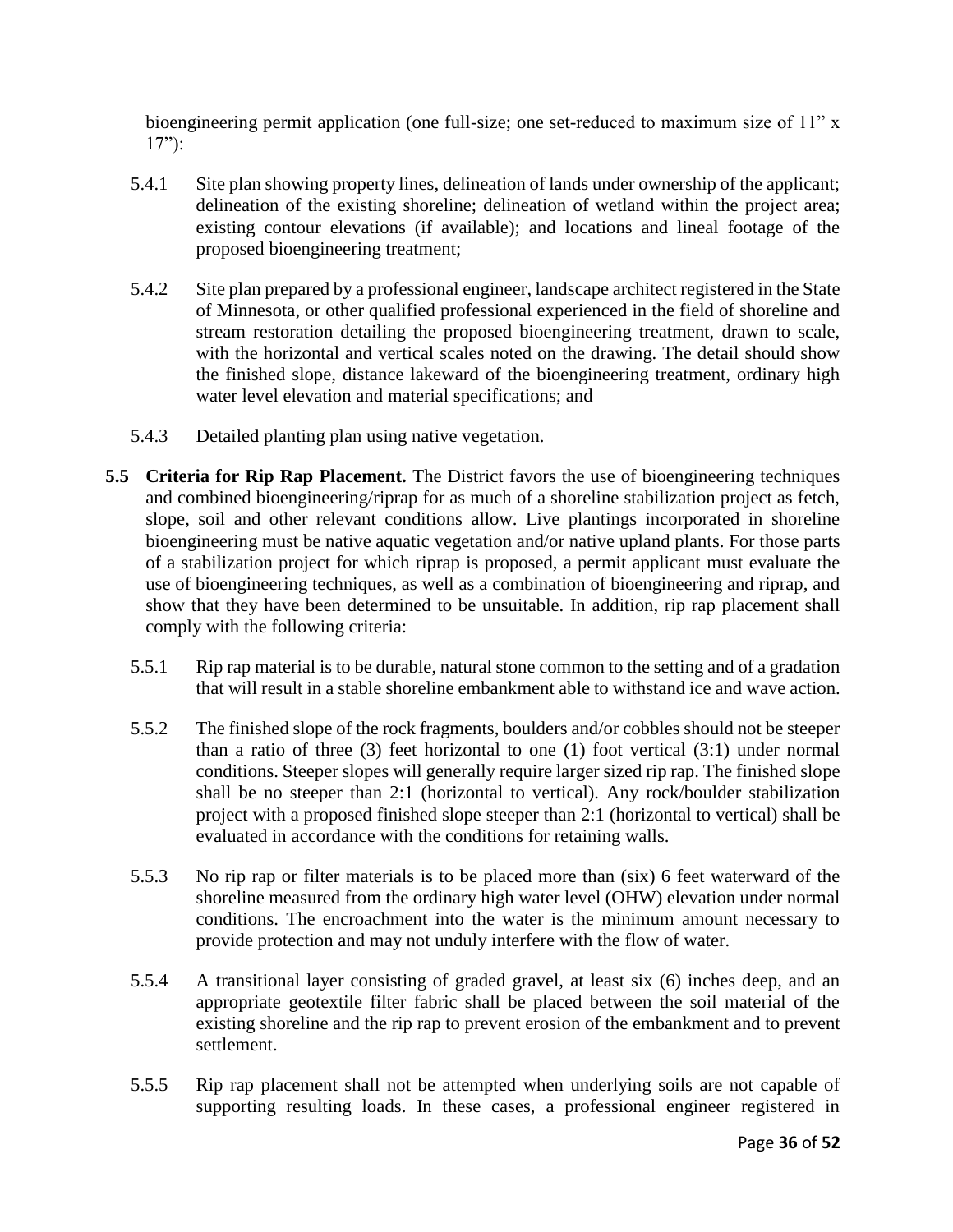Minnesota should be consulted.

- 5.5.6 The thickness of the rip rap layers shall be at least 1.25 times the maximum stone diameter, exclusive of toe boulders at least fifty (50) percent buried.
- 5.5.7 The rip rap shall conform to the natural alignment of the shoreline (i.e., maintaining an undulating or meandering shoreline).
- 5.5.8 The design must reflect the engineering properties of the underlying soils and any soil corrections or reinforcements. For a shoreline, the design must conform to engineering principles for wave energy dispersion and resistance to deformation from ice pressure and movement, considering prevailing winds and fetch. For a streambank, the design shall conform to engineering principles for the hydraulic behavior of open channel flow, considering channel slope, velocity, tractive forces and upstream and downstream impacts.
- 5.5.9 Rip rap placement projects shall contain native vegetation planting within the rip rap in an area equal to or greater than twenty-five (25) percent of the overall area of the rip rap. The native vegetation planting plan shall be approved by District staff.
- 5.5.10 Materials used shall be non-polluting.
- **5.6 Rip Rap Required Exhibits.** The following exhibits shall accompany the rip rap permit application (one full-size; one set-reduced to maximum size of  $11$ " x  $17$ "):
	- 5.6.1 Site plan showing property lines, delineation of lands under ownership of the applicant; delineation of the existing shoreline; delineation of wetland within the project area; existing contour elevations (if available); and locations and lineal footage of the proposed rip rap treatment;
	- 5.6.2 Cross-section detailing the proposed rip rap, drawn to scale, with the horizontal and vertical scales noted on the drawing. The detail should show the finished rip rap slope, transitional layer design and placement, distance lakeward of the rip rap placement, ordinary high water level elevation and material specifications;
	- 5.6.3 Description of the underlying soil materials that will support the rip rap and, if the underlying soils will not support the rip rap, the recommendations of a qualified soils engineer;
	- 5.6.4 Gradation, average diameter, quality and type of rip rap material to be used (normally, a Class III gradation is sufficient);
	- 5.6.5 Gradation, quality and type of filter blanket material to be used (normally, Type I gradation is sufficient);
	- 5.6.6 Manufacturer's material specifications for proposed geotextile fabric(s);
	- 5.6.7 Detailed planting plan for native vegetation planting element of the project; and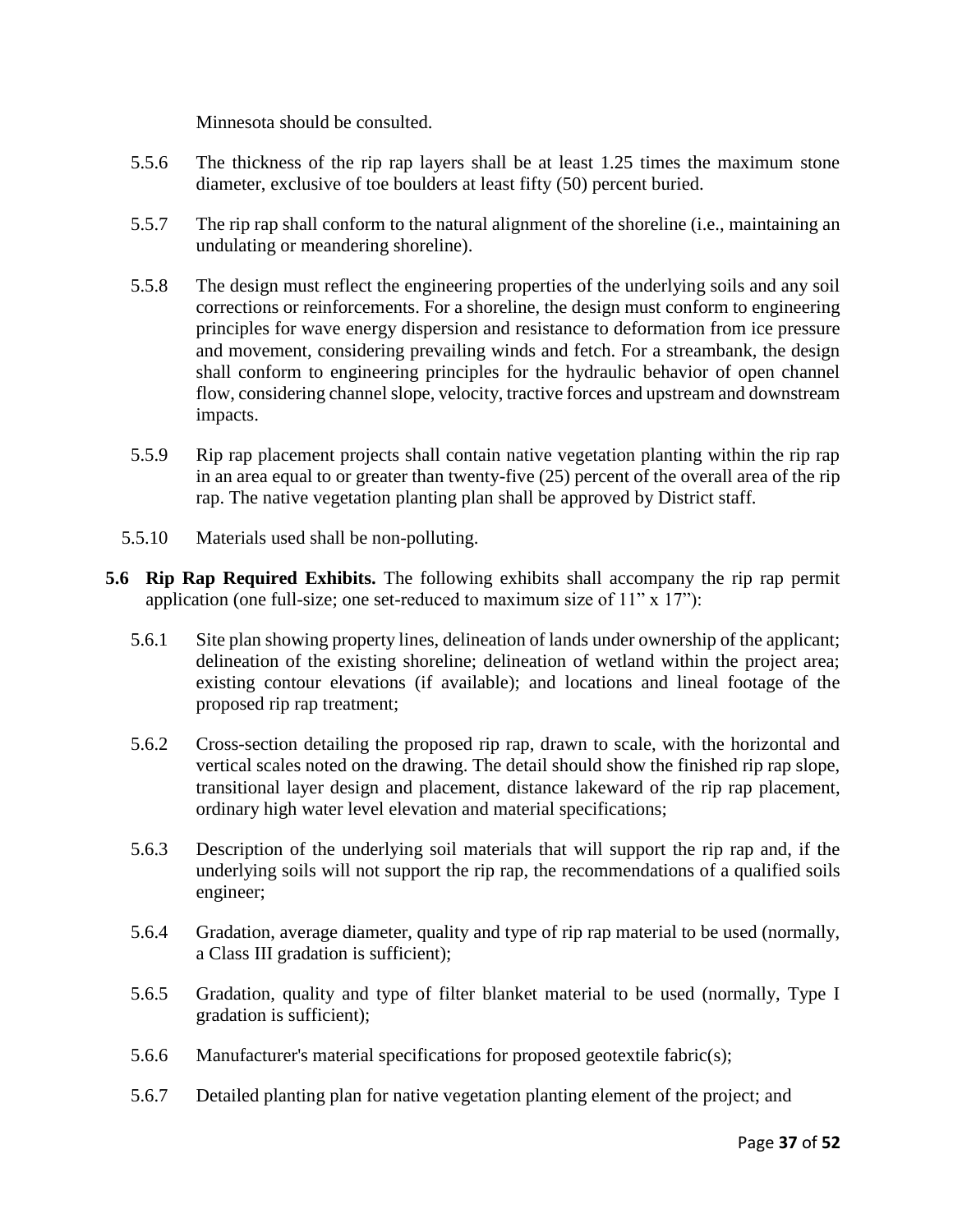5.6.8 Narrative and supporting documentation assessing the feasibility of bioengineering for the site.

### **5.7 Criteria for Retaining Walls.**

- 5.7.1 A shoreline or streambank structure with a finished slope steeper than 2:1 (H:V), including but not limited to a rock, boulder or masonry installation, seawall, sheetpile structure or gabion basket, is subject to this section. A single course of riprap or other permanent material less than eighteen (18) inches in height is excepted.
- 5.7.2 A new retaining wall, or repair/reconstruction of an existing retaining wall that increases floodplain encroachment beyond that required by technically sound and accepted repair/reconstruction methods, is permitted only pursuant to a variance. The applicant must demonstrate there is no adequate stabilization alternative.
- 5.7.3 The location of the finished wall shall be verified with a certificate of survey prepared by a registered land surveyor,
- **5.8 Retaining Wall Required Exhibits.** An application for retaining wall installation must contain an analysis of alternative solutions in addition to a structural/geotechnical analysis prepared by a professional engineer, practicing in civil engineering and registered in the State of Minnesota, showing that the design conforms to accepted engineering principals and will withstand expected ice and wave action and earth pressures.
- **5.9 Criteria for Laying Sandblankets.** All permitted sandblanketing shall comply with the following standards.
	- 5.9.1 The sandblanket installation shall comply with section 4.8 and the standards of the DNR for placement of a sandblanket without a public waters work permit.
	- 5.9.2 Beaches that are operated by governmental entities, and available to the general public, shall be exempted from the following restrictions: (i) that sandblankets be no more than fifty (50) feet in width and (ii) that sandblankets be installed no more frequently than once every four years.
	- 5.9.3 A natural zone of native shoreline plants of the same depth and equal to twenty (20) percent of the width of the sandblanket should be maintained adjacent to the sandblanket.
- **5.10 Sandblanket Required Exhibits.** The following exhibits shall accompany the sandblanket permit application:
	- 5.10.1 Site plan showing property lines, delineation of the work area, existing elevation contours of the adjacent upland area, delineation of wetland within the project area, ordinary high water elevation, and regional flood elevation (if available). All elevations must be reduced to NGVD (1929 datum); and
	- 5.10.2 Profile, cross-sections and/or topographic contours showing existing and proposed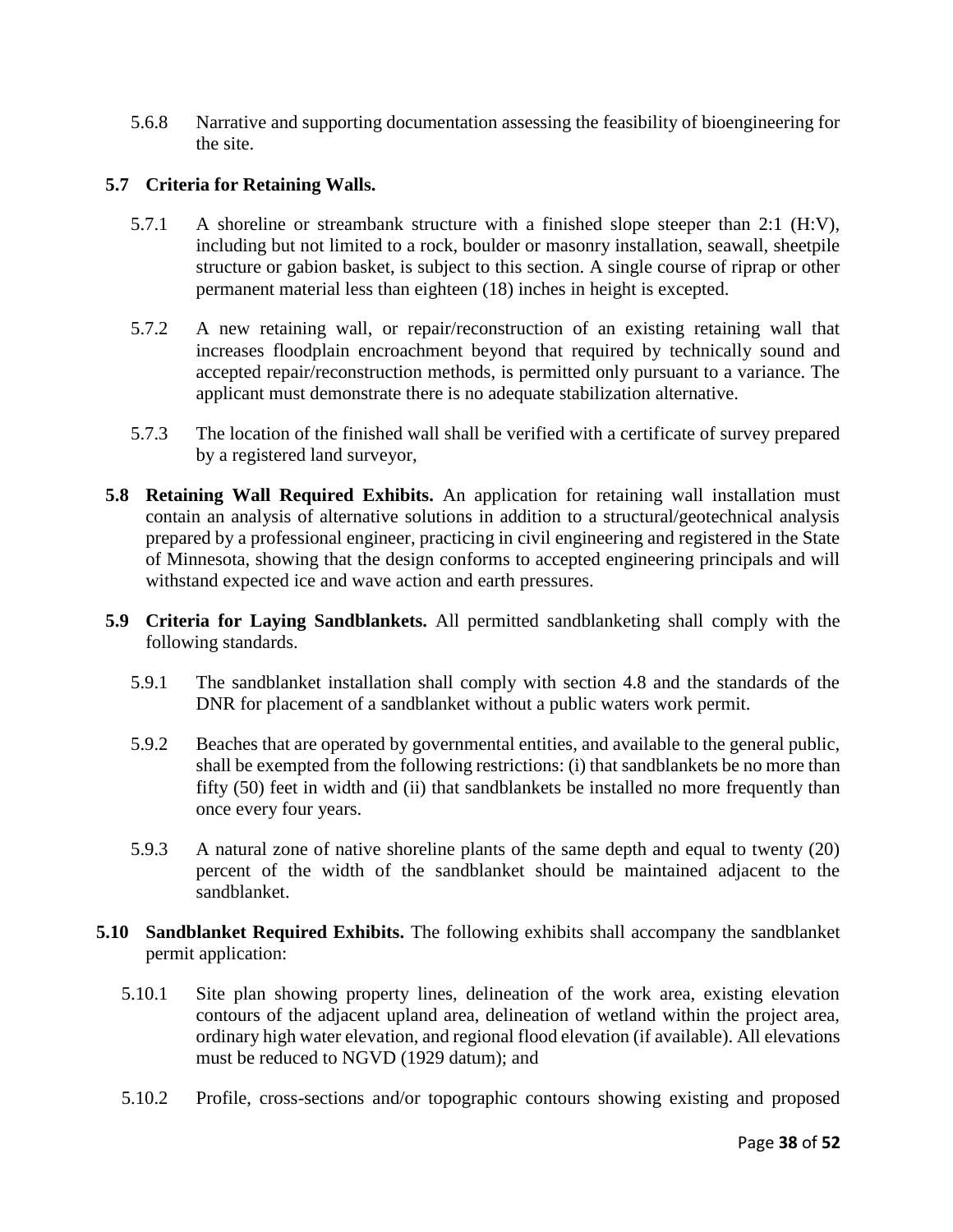elevations and proposed side slopes in the work area. (Topographic contours should be at intervals not greater than one (1) foot);

**5.11 Criteria for Streambank Stabilization.** Intact, vegetated and stable shorelines and streambanks provide valuable functions to the associated water resource including prevention of erosion, reinforcement of soils through root structure, trapping of nutrients and sediments, and provision of fish and wildlife habitat. The CLFLWD promotes the preservation and enhancement of the ecological integrity and natural appearance of shorelines and streambanks with the intent of preventing erosion. When alteration is necessary, the CLFLWD encourages bioengineering, landscaping and preservation of natural vegetation practices.

All proposed streambank stabilization and restorations shall be designed with and in response to an intimate understanding of the aforementioned characteristics unique to the stream reach in question. The physical appearance and operation character of a stream is a product of the adjustment of the stream's boundaries to the magnitude of stream flow and erosional debris produced from the contributing watershed. The individual stream characteristics are further modified by the influence of channel materials, basin relief, and other features of valley morphology along with a local history of land use and sediment deposition.

The unique characteristics of each stream reach shall be fully considered in the design of a streambank stabilization.

- **5.12 Streambank Stabilization Required Exhibits**. The following exhibits shall accompany the streambank stabilization permit application:
	- 5.12.1 Site plan prepared by a professional engineer or a landscape architect registered in the State of Minnesota and experienced in the field of stream restoration showing property lines; the ordinary high water (OHW) elevation and floodplain elevation; existing streambank and contour elevations;
	- 5.10.1 Stream cross-section(s) depicting entire floodprone width; detailing channel dimensions, such as bankfull stage and the dimension and placement of the proposed stabilization/restoration measure(s). A longitudinal profile depicting the thalweg and top of bank; detailing the dimension and placement of the proposed stabilization/restoration measure(s);
	- 5.10.2 Material specifications including plant species and whether species are rooted, seed or cutting;
	- 5.10.3 Stream classification and design calculations and documentation; and
	- 5.10.4 Detail of proposed site-specific erosion and sediment control practices.
- **5.13 Other Shoreline Improvements**. Types of shoreline improvements not specifically addressed by Rule 5.0 shall require a variance.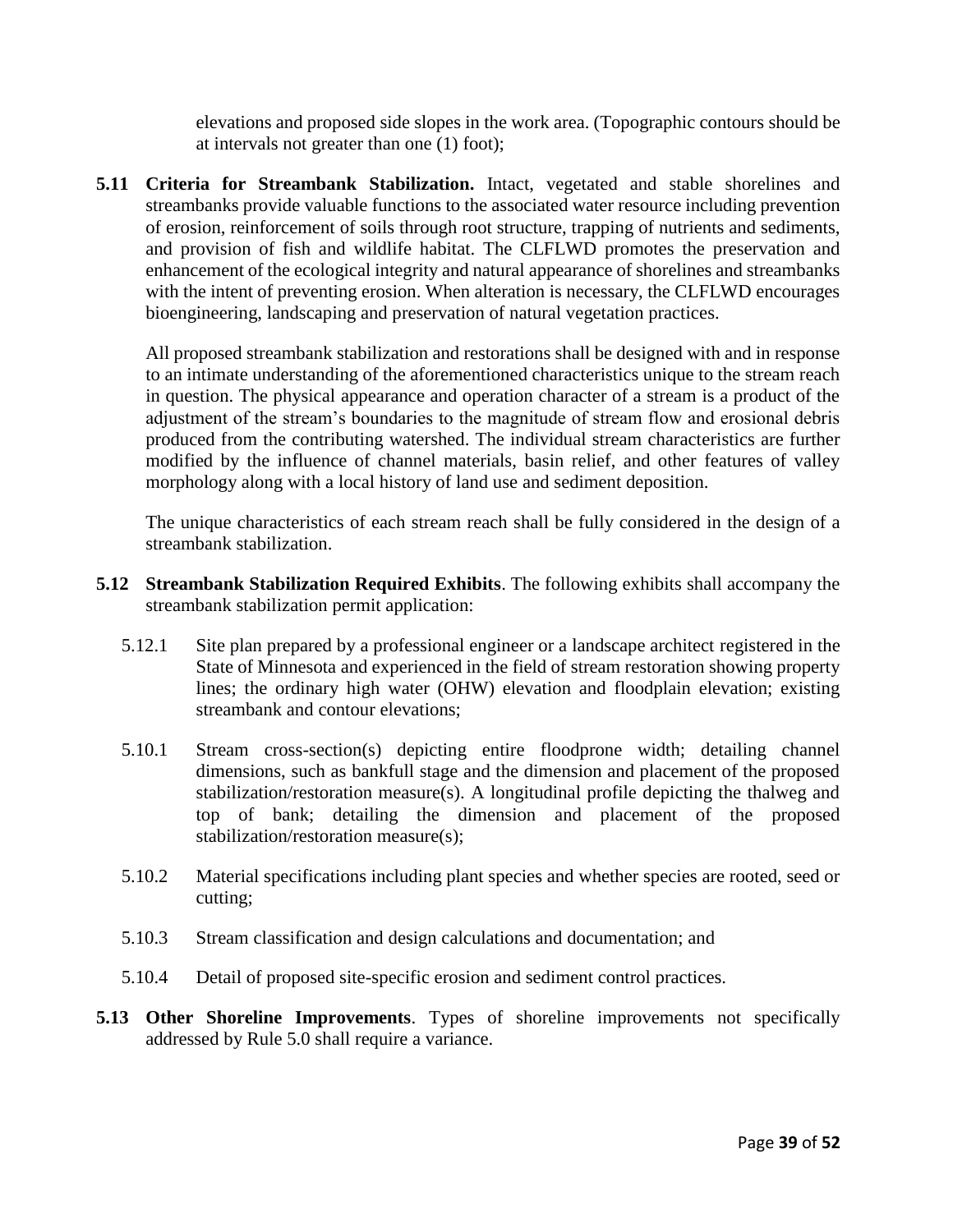## **6.0 WATERCOURSE AND BASIN CROSSINGS**

- **6.1 Policy.** It is the policy of the District to discourage the use of lake beds and beds of waterbodies for the placement of roadways, utilities, water control structures, and associated structures.
- **6.2 Regulation.** No person shall use the beds of any waterbody within the District for the placement of roadways, utilities, water control structures, and associated structures without first securing a permit from the District.
- **6.3 Criteria.** Use of the bed:
	- 6.3.1 For all public waters, shall meet a demonstrated public benefit;
	- 6.3.2 Shall retain adequate hydraulic capacity;
	- 6.3.3 Shall retain adequate navigational capacity;
	- 6.3.4 Shall not adversely affect water quality;
	- 6.3.5 Shall represent the "minimal impact" solution to a specific need with respect to all other reasonable alternatives; and
	- 6.3.6 Shall preserve fish and wildlife passage.
- **6.4 Required Exhibits.** The following exhibits shall accompany the permit application:
	- 6.4.1 Construction plans and specifications;
	- 6.4.2 Analysis prepared by a professional engineer or qualified hydrologist showing the effect of the project on hydraulic capacity and water quality;
	- 6.4.3 An erosion control and restoration plan; and
	- 6.4.4 Copy of permit application to Department of Natural Resources, Army Corps of Engineers, and Wetland Conservation Act LGU, if required based on proposed activities.
- **6.5 Maintenance.** A declaration or other recordable instrument stating terms for maintenance of stability and hydraulic and navigational capacity shall be approved by the District shall be recorded in the office of the county recorder or registrar before permit issuance. In place of recordation, a public permittee or a permittee without a property interest sufficient for recordation may assume the maintenance obligation by means of a written agreement with the District. The agreement shall state that if the ownership of the structure is transferred, the owner shall require the transferee to comply with this subsection
- **6.6 Coordination with other Government Agencies.** The District will communicate with the Department of Natural Resources and Wetland Conservation Act LGUs in the review and approval of proposed activities.

## **7.0 FLOODPLAIN AND DRAINAGE ALTERATIONS**

**7.1 Policy.** It is the policy of the District to: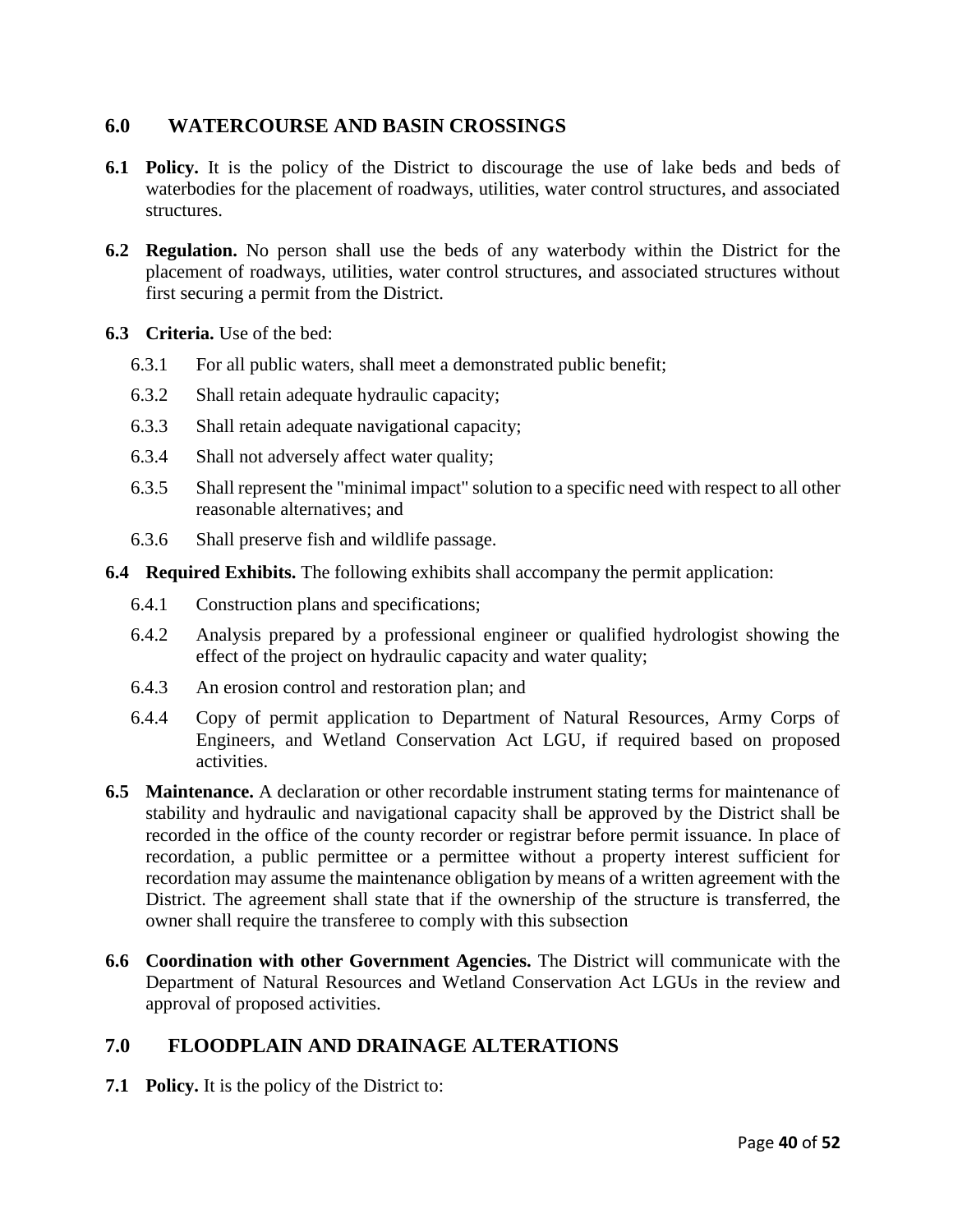- 7.1.1 promote the reasonable use of water resources, such that a landowner may dispose of surface water only in a manner that does not unreasonably burden other landowners;
- 7.1.2 preserve existing water storage capacity in the 100-year floodplain of all waterbodies and wetlands in the watershed to minimize the frequency and severity of high water;
- 7.1.3 prohibit development in the 100-year floodplain which will unduly restrict flood flows or aggravate known high water problems; and
- 7.1.4 preserve the natural hydrology of landlocked basins to minimize flooding risks to structures and ecological impacts within or downgradient of those basins.
- **7.2 Regulation.** No person shall artificially redirect flow across drainage boundaries, nor obstruct the natural flow of surface water, without first obtaining a permit from the District. No person shall alter or fill land below the 100-year flood elevation of any stream, wetland, public water, stormwater management basin, or landlocked basin without first obtaining a permit from either:
	- (a) the District, or
	- (b) the appropriate local government unit in accordance with a state-approved floodplain management ordinance.

#### **7.3 Criteria for Floodplain or Drainage Alterations.**

7.3.1 Floodplain filling shall not cause a net decrease in flood storage capacity below the projected 100-year flood elevation. The fill volume shall be calculated by a professional engineer registered in the State of Minnesota or by a qualified hydrologist. All new residential, commercial, industrial, institutional buildings, and other habitable or nonhabitable structures and stormwater management facilities shall be constructed so that the lowest basement floor and lowest entry elevations of structures comply with the following:

|                             | Regional<br>Elevation |                 | <b>Detention Basins</b><br>and Isolated<br>Wetlands |                         | <b>Infiltration Basins</b> |                       |               | Rain-gardens |
|-----------------------------|-----------------------|-----------------|-----------------------------------------------------|-------------------------|----------------------------|-----------------------|---------------|--------------|
| Elevation                   | $100-yr$              | <b>EOF</b>      | $100-yr$                                            | <b>EOF</b><br>$\sim 10$ | <b>Bottom</b>              | $100-yr$<br>$\sim 10$ | EOF           | EOF          |
| Low Floor<br>Freeboard      | 2 ft.                 | $1$ ft.         | $0$ ft.                                             | <b>NA</b>               | $0$ ft.                    | <b>NA</b>             | <b>NA</b>     | <b>NA</b>    |
| Low<br>Opening<br>Freeboard | <b>NA</b>             | <b>NA</b><br>m. | 2 ft.                                               | 1 ft.<br>10, 10,        | <b>NA</b>                  | 2 ft.<br>$\sim 10$    | $1$ ft.<br>п. | $0.5$ ft.    |

7.3.2 The minimum building elevation alternatively may be defined as the lowest grade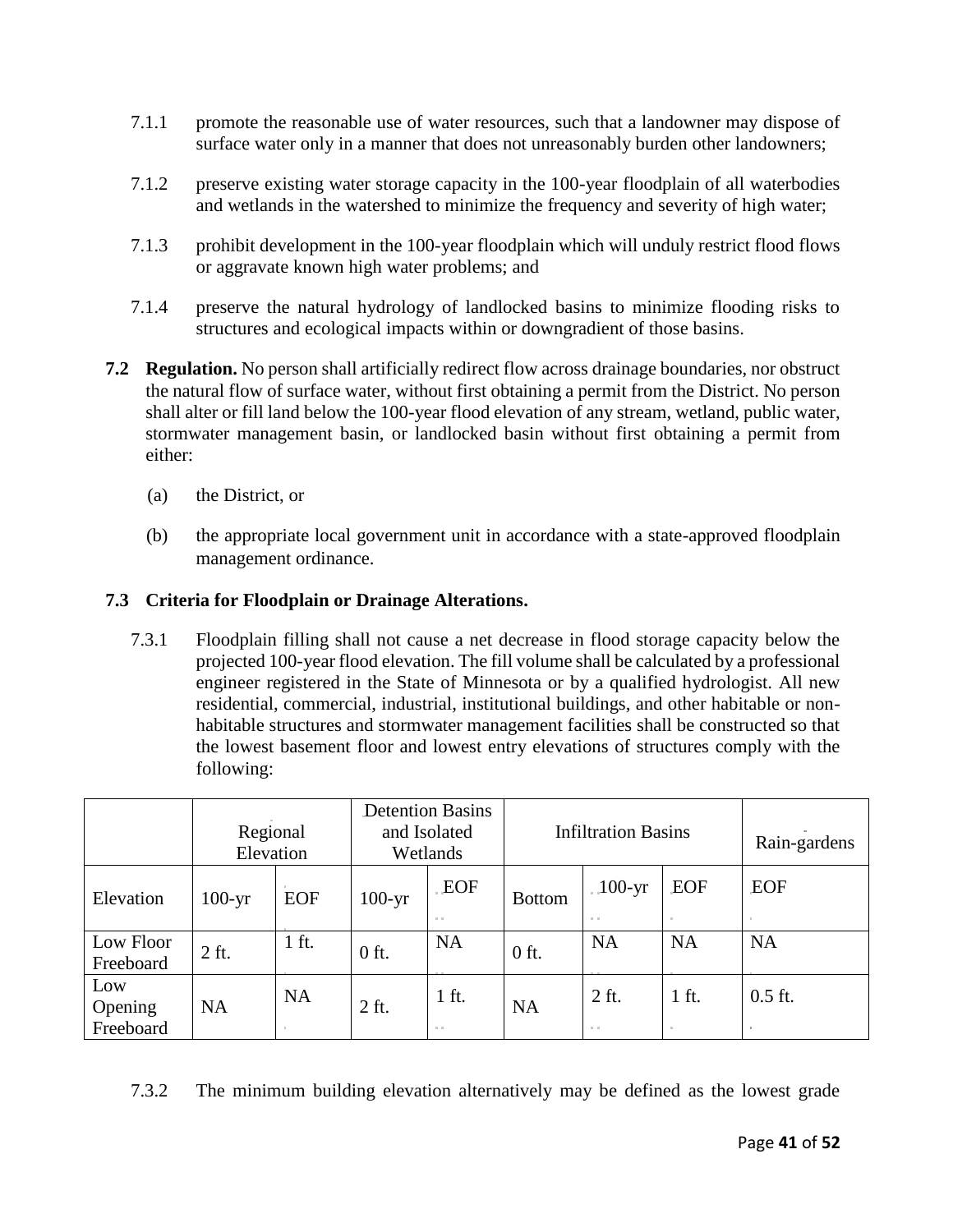elevation in contact with the structure rather than the lowest basement floor elevation for perched water basin situations if the following criteria are met:

- (a) Geologic mapping and all available data sources indicate the adjacent waterbody is not a surface expression of a regional water table but is a perched groundwater system;
- (b) The basement floor elevation will be four (4) feet above the currently observed ground water elevations in the area as demonstrated by two borings or observation wells located between each structure and the waterbody; and
- (c) The basement floor elevation will be two (2) feet above the elevation of any known historic high groundwater elevations for the area.
- 7.3.3 Within the drainage area to a landlocked basin, the separation between the lowest basement floor elevation and the 100-yr high water elevation cited in subsection 7.3.1, shall be at least three feet, unless the building is at least two feet above the basin overflow.
- 7.3.4 No person will alter stormwater flow at a property boundary by changing land contours, diverting or obstructing surface or channel flow, or creating a basin outlet, unless the District finds that the alteration will not have an unreasonable impact on an upgradient or downgradient landowner and will not adversely affect flood risk, basin or channel stability, groundwater hydrology, stream or channel baseflow, water quality or aquatic or riparian habitat.
- **7.4 Required Exhibits.** The following exhibits shall accompany the permit application:
	- 7.4.1 Site Plan indicating location of 100-year flood elevation of any wetland, public water, stormwater management basin, or landlocked basin on or directly adjacent to the property;
	- 7.4.2 Site Plan and supporting calculations indicating location and volume of any floodplain impact and mitigation;
	- 7.4.3 Site Plan indicating lowest floor elevations of all proposed structures; and
	- 7.4.4 Analysis of impact of alterations to surface flow on upgradient and downgradient landowners, flood risk, basin or channel stability, groundwater hydrology, stream or channel baseflow, water quality or aquatic or riparian habitat.

### **8.0 WETLAND MANAGEMENT**

Wetlands are important to the District's water resources because they reduce the likelihood of flood damage by functioning like natural sponges, storing water and slowly releasing it over time. Wetlands also help control increases in the rate and volume of runoff in urban areas and buffer shorelines against erosion. Wetlands help improve water quality by removing or retaining nutrients carried in surface runoff, processing organic wastes and reducing the amount of sediment before it reaches open water. Because of their value to surrounding water resources, natural wetlands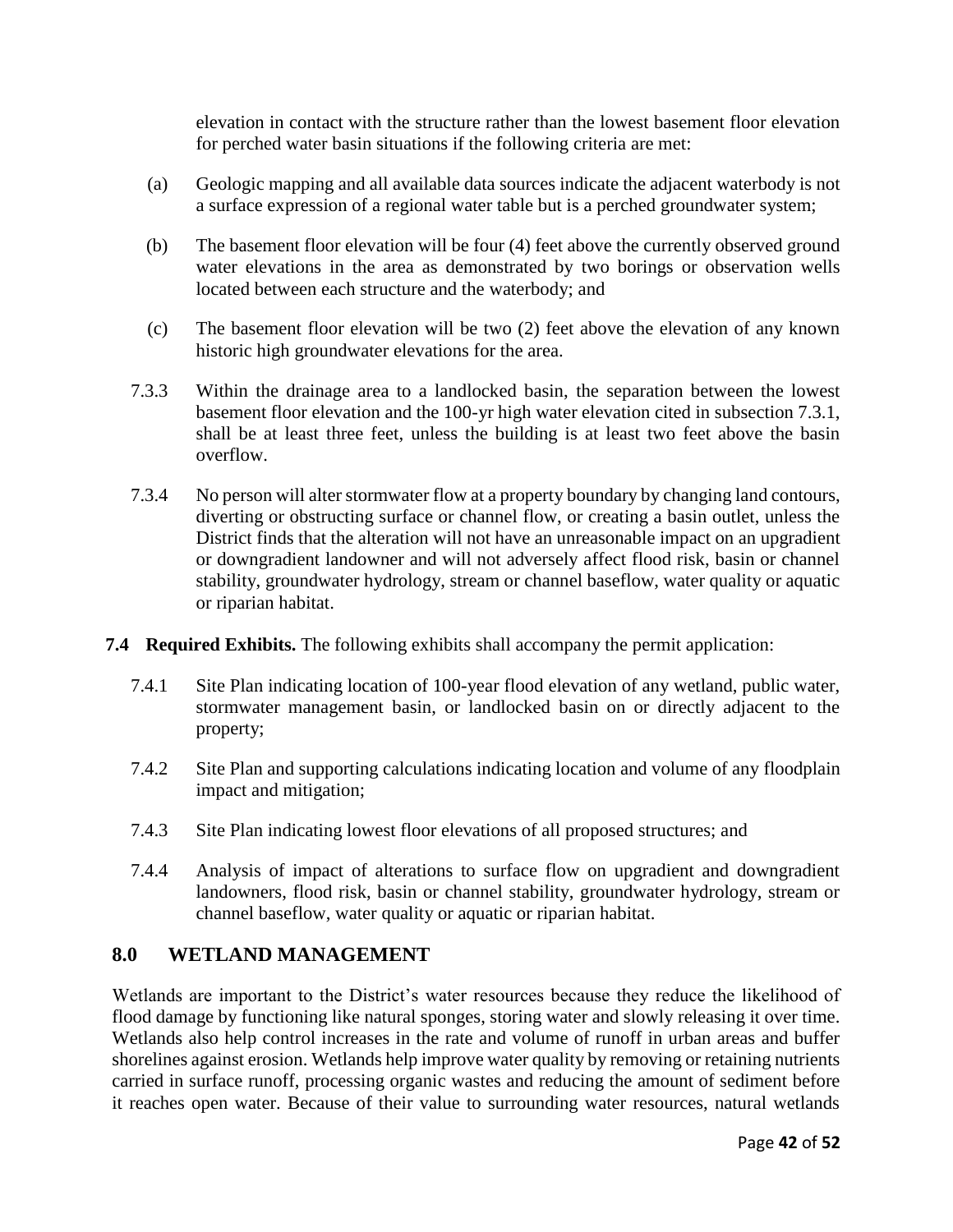should be protected from uses as primary discharge for untreated stormwater.

- **8.1 Policy**. It is the policy of the Board of Managers to support the Wetland Conservation Act Local Governing Unit's efforts to:
	- (a) Manage wetlands to achieve no-net loss in the quantity, quality, and biological diversity of wetlands in the District.
	- (b) Increase the quantity, quality, and biological diversity of wetlands in the District by restoring or enhancing diminished or drained wetlands.
	- (c) Avoid impacts from activities that destroy or diminish the quantity, quality, and biological diversity of District wetlands.
	- (d) Replace affected wetlands where avoidance is not feasible and prudent.
	- (e) Encourage natural vegetation around wetlands which is integral to maintaining the water quality and ecological functions that wetlands provide.
	- (f) Follow general recommendations presented in the County Groundwater Plans
- **8.2 Wetland Impact Permits.** Any wetland impact (filling, draining, ditching, dredging, or altering vegetation or grades in a buffer zone surrounding a wetland) is required to conform to the Wetland Conservation Act (WCA). The District does not currently serve as the Local Governing Unit (LGU) for WCA for any of the communities in the District, and therefore does not require the review of wetland impact, permit, and replacement/mitigation plans. Local Governing Unit regulations must be followed.

Activities conducted in wetlands may require a permit from the District under the other Rules of the District, see Rules 2.0 through 7.0 in particular.

- **8.3 Wetland replacement**. The District urges wetland replacement, where permitted, shall be of the same or improved quality, type and function, and in accordance with the following prioritization for the location of the replacement wetland (both constructed and banked).
	- (a) On site replacement is most preferred;
	- (b) Within the same sub-watershed;
	- (c) Within adjoining sub-watershed;
	- (d) Within the District;
	- (e) Outside of the District is the least preferred;
- **8.4 Technical Evaluation Panel**. The District shall participate as able, in the activities and deliberations of the technical evaluation panel (TEP) in accordance to the WCA process.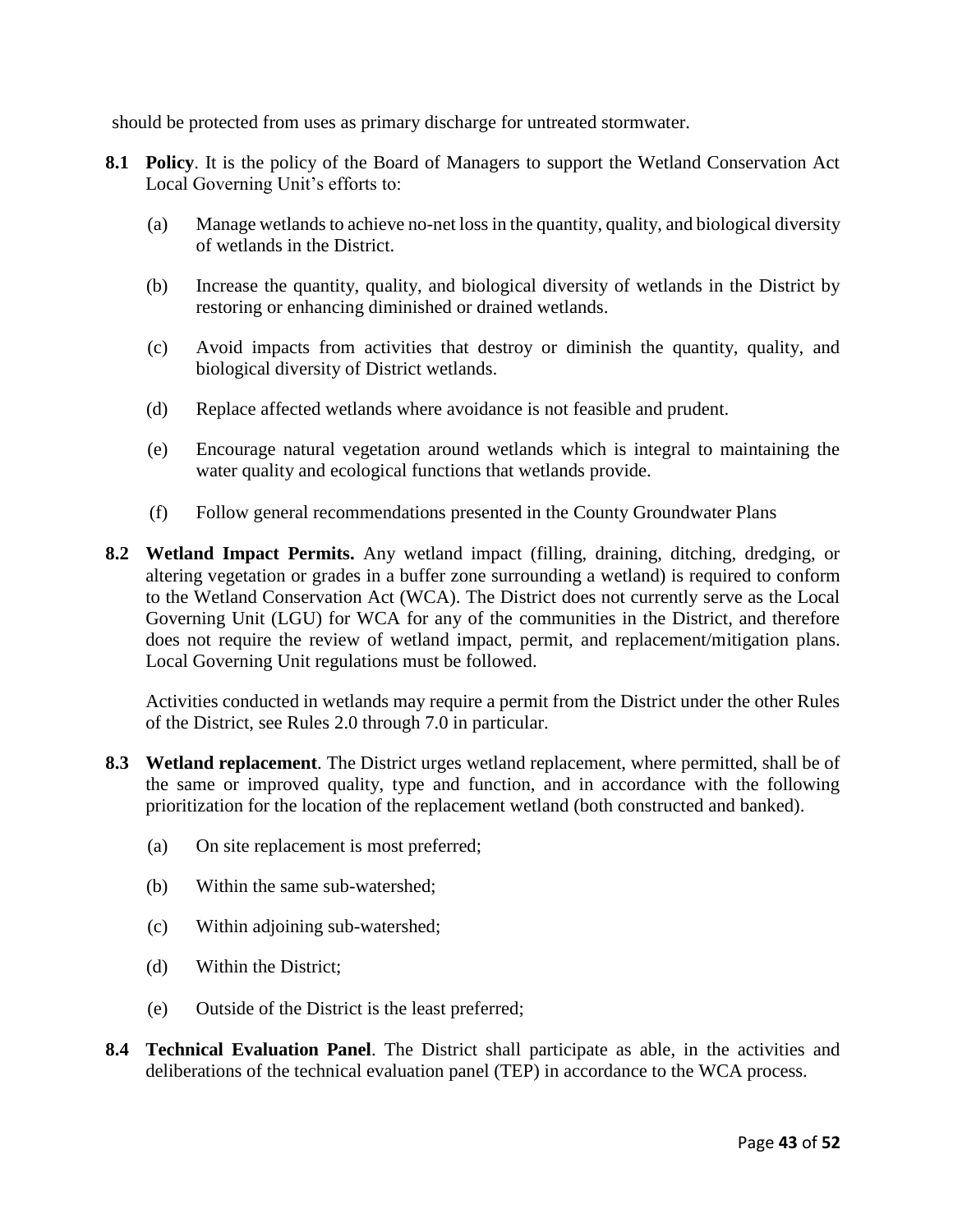#### **9.0 FEES**

- **9.1 Policy Findings.** The Board of Managers finds that:
	- 9.1.1 By encouraging applicants When property owners are encouraged to seek permits for potential projects, the public benefits by improving or maintaining water quality and quantity of water resources in the District. Other benefits include reduced inspection and enforcement costs for correcting unpermitted activities in violation of District rules, state and federal clean water laws.;
	- 9.1.2 It is in the public interest that extrain projects land disturbance, be inspected and analyzed by District staff to provide the Board of Managers sufficient information to evaluate compliance with District goals and Rules and applicable law. The District's annual tax levy should not be used to pay such costs for these the cost to monitor private development projects; and
	- 9.1.3 From time to time persons perform work requiring a permit from the District without a permit, and persons perform work in violation of an issued District permit. The cost of engineering inspection and analysis and of District efforts to gain compliance, in such cases exceeds the baseline cost of monitoring a compliant site. The District's annual tax levy should not be used to pay such costs which are incurred because of a failure to meet District requirements.
- **9.2 Site Inspections.** A site inspection by District staff shall be performed in the following cases:
	- 9.2.1 commercial, industrial, or multi-family residential developments;
	- 9.2.2 single family residential developments greater than five (5) acres;
	- 9.2.3 any alterations of a floodplain;
	- 9.2.4 where any person performs any work for which a permit is required under these Rules without having first obtained a permit from the District, or, performs any work in violation of any terms or conditions of a permit issued by the District under these Rules; or
	- 9.2.5 any project which, due to its location, scope, or construction techniques, requires inspection as part of permit review or in order to determine compliance with District Rules and applicable law.

**9.2 Calculation of Fees.** As an element of a complete application, the applicant shall submit to the District a permit fee that reflects the District's actual costs of permit application review and field inspection of the work, including investigation of the area affected by the work, analysis of the work, services of a consultant, including engineering and legal consultants, and activity performed to monitor and secure compliance with the permit and District rules. The permit fee schedule will be established, and amended from time to time, by resolution of the Board of Managers.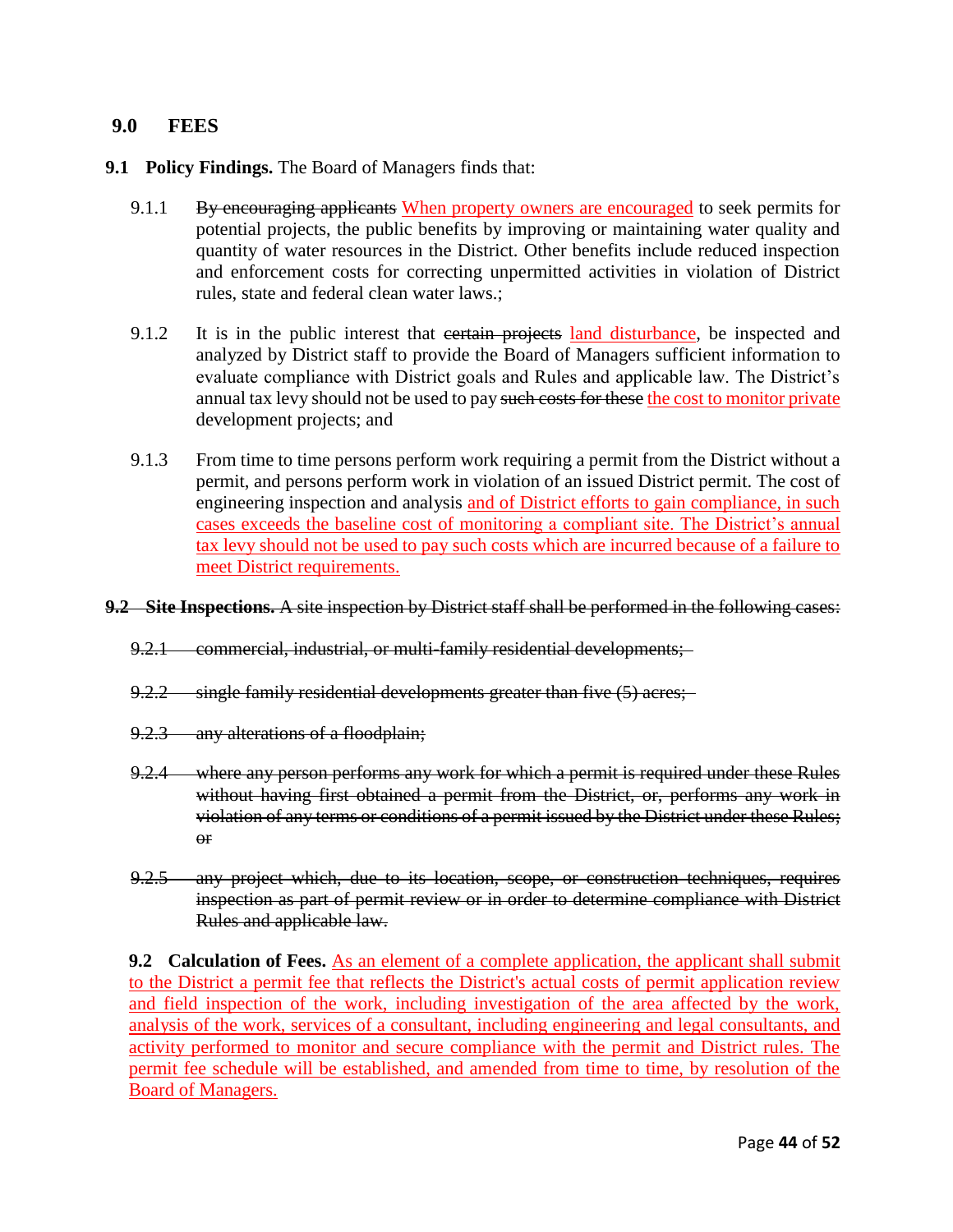#### **9.3 Violation Procedures and Payment of Fees.**

- 9.4.1 The enforcement of all unpermitted work will fall under Rule 12.0.
- 9.3.1 The District may notify any person performing work that it finds to be in violation of a District rule or permit. If a permit has not been issued for the work, the person performing the work shall promptly apply for a permit submit the permit application fee.
- 9.3.2 As a condition of permit issuance, a permittee must replenish the permit fee deposit to the scheduled amount. On permit approval, the Board shall notify the permit applicant of the fee due. The fee shall be paid to the District within thirty (30) days from the date of permit approval and must be received by the District before the permit will issue.
- 9.3.3 When the District determines that work under a permit has been completed, it will return to the permittee the remaining portion of the fee deposit. If the District expends funds in excess of the fee deposit, it may invoice the permittee for the excess at any time. The fee shall be paid to the District within thirty (30) days from the date of invoice. Failure to pay the fee is a violation of the permit terms and the District may recover the fee by any means authorized by law.
- **9.4 Recovery of Fee.** In all cases, fees will be due within thirty (30) days of invoice by the District. The fee provided for in this Rule may be recovered by the District by any legal action authorized by law.
- **9.4 Governmental Agencies Exempt.** The fee provided for in this Rule shall not be charged to any agency of the United States or any governmental unit in the State of Minnesota.

## **10.0 FINANCIAL ASSURANCES**

**10.1 Policy.** It is the policy of the District to protect and conserve the water resources of the District by assuring compliance with the District's Rules in the performance of activities within the District, and to protect against the use of general public funds for that purpose by requiring permittees to maintain financial assurances conditioned on compliance with District Rules.

### **10.2 Form and Conditions of a Letter of Credit, Surety Bond or Cash Escrow.**

- 10.2.1 The District may require a letter of credit, surety bond or cash escrow in a form approved by the District for an activity regulated under these Rules. A commercial assurance shall be from an issuer licensed to issue such assurances in Minnesota. The principal for a letter of credit or bond need not be the permittee but the District's access to the assurance may not be impeded by a claim that the principal is not responsible for permit non-compliance.
- 10.2.2 The assurance shall be in favor of the District and conditioned on the permittee's performance of the activities authorized in the permit in compliance with the District Rules and governing law, the terms and conditions of the permit, and payment when due of any fees or other charges authorized by law. The assurance shall state that in the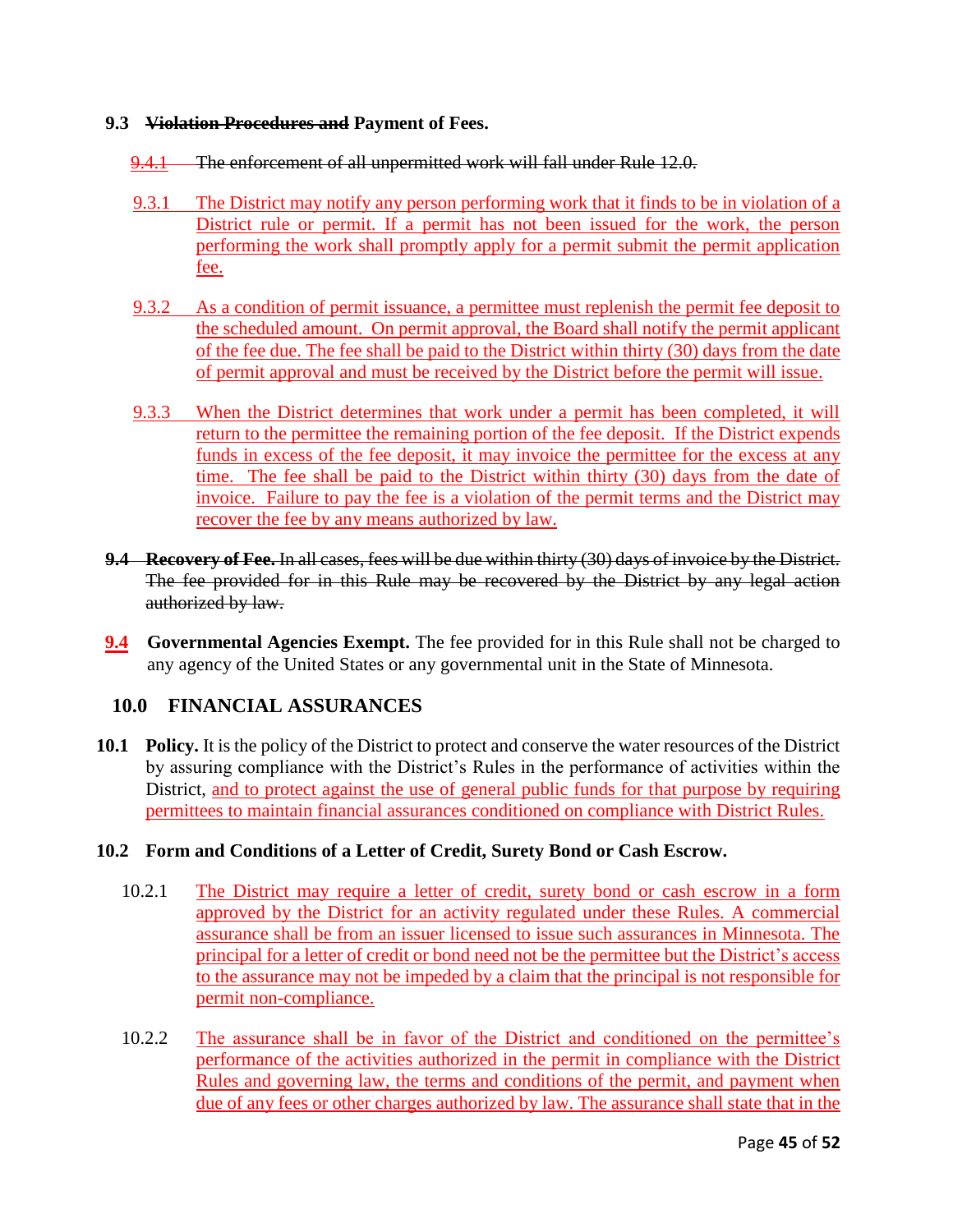event the conditions of the assurance are not met, the District may make a claim against it.

- 10.2.3 The assurance must be valid and in force for at least the permit term.
- 10.2.4 The form of the assurance shall be as follows:
	- (a) Cash deposit The first \$5,000 of the financial assurance, and any additional amount as the permittee elects, shall be by cash deposit to the District. The cash will be held by District in an escrow account but may be commingled with other escrows and the permittee will not be entitled to interest. In conjunction with the deposit, the permittee will sign an escrow agreement acceptable to the District.
	- (b) Security deposit Letter of credit or bond provide to the District, as beneficiary, an original of an irrevocable standby letter of credit or a negotiable permit bond.
- **10.3 Assurance Amount.** A standard assurance schedule shall be set and revised from time to time by resolution of the Board of Managers by resolution as the amount the Board deems necessary to cover the following potential costs to the District:
	- (a) Application, field inspection, monitoring and related fees authorized under Minn. Stat. § 103D.345;
	- (b) The cost of maintaining and implementing protective measures set forth in or incorporated into the permit; and
	- (c) The cost of remedying damage resulting from permit noncompliance or for which the permittee otherwise is responsible.
- **10.4 Use of Assurance**. The District may obtain and use funds in accordance with the procedures stated here and those stated in the bond, letter of credit or cash escrow agreement. The District may apply the proceeds of any financial assurance it holds to reimburse its reasonable costs incurred including, but not limited to, administrative and consultant costs and attorneys' fees for purposes set forth in paragraph 10.3. If the District's reasonable costs exceed the proceeds of financial assurances, the property owner will be responsible for the outstanding amount.
- **10.5 Managing the Financial Assurance**. If at any time during the course of the work the balance of the assurance falls below 50% of the total required deposit, the District may require the permittee to restore the assurance to the required amount. The District notice may provide that if the permittee does not do so within seven days after receipt of notice, work under the permit must be suspended.
- **10.6 Release of Financial Assurance.** On written notification of completion of a project, the District will inspect the project to determine if the project is constructed in accordance with the terms of the permit and District Rules. If the project is completed in accordance with the terms of the permit and District Rules and there is no outstanding balance for unpaid review, inspection fees, and remedial work, the District will issue a letter of compliance and release the assurance. The original letter of credit or bond will be destroyed and the permittee so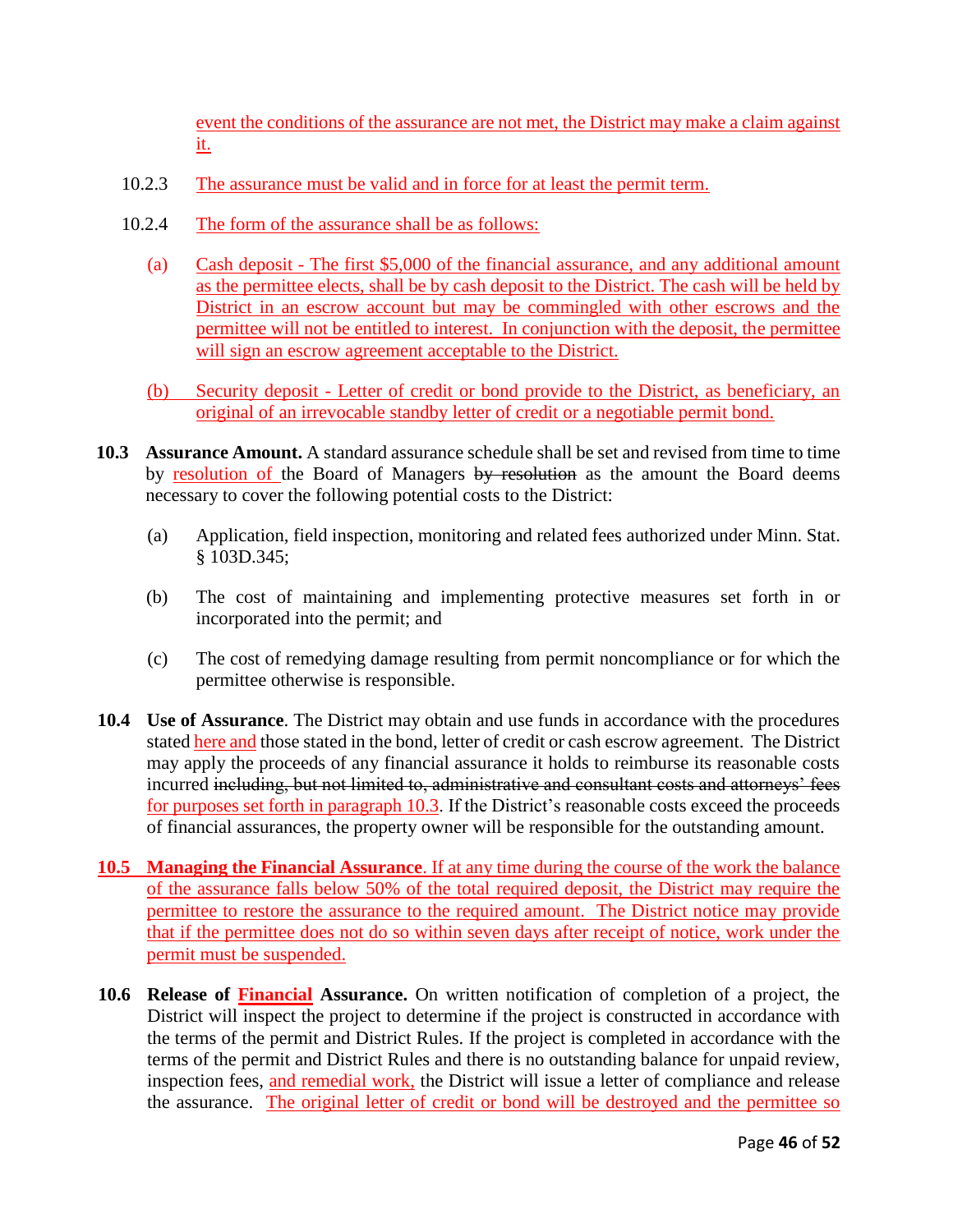advised, unless the permittee instructs that it be returned. If the District has not inspected the project and made a determination of project completion within sixty (60) days of District receipt of written notification, the assurance is deemed released. In this event, the District will provide a written letter releasing the assurance if needed to meet the issuer's requirements.

## **11.0 VARIANCES**

- **11.1 Variances Authorized**. The Board of Managers may hear requests for variances from the literal provisions of these Rules in instances where their strict enforcement would cause practical difficulty undue hardship because of circumstances unique to the property under consideration. The Board of Managers may grant variances where it is demonstrated that such action will be in keeping with the spirit and intent of these Rules. A variance shall contain conditions to prevent or mitigate adverse impacts from the activity.
- **11.2 Standard.** In order to grant a variance, the Board of Managers shall determine that the special conditions that apply to the structure or land in question do not apply generally to other land or structures in the District, that the granting of the variance will not merely serve as a convenience to the applicant, and that the variance will not impair or be contrary to the intent of these Rules. A hardship cannot be created by the landowner, the landowner's agent or representative, or a contractor. Economic hardship alone is not grounds for issuing a variance*.*
- **11.3 Term.** Unless terminated under section 11.5, a variance will remain valid for the same term as the permit of which it is a part.
- **11.4 Procedure.** The procedure for requesting a variance to the District's rules can be obtained from the contacting the District Administrator.
- **11.5 Violation.** A violation of any condition set forth in a variance shall be a violation of the District Rules and may terminate the variance.

## **12.0 ENFORCEMENT**

- **12.1 Administrative Order.** The District may issue a compliance order when it finds that a proposed or initiated project land disturbance subject to but lacking a District permit, or disturbance pursuant to a permit, presents a serious threat of flooding, soil erosion, sedimentation, or adverse effect on water quality or otherwise violates any Rule of the District or condition of a District permit. The compliance order may direct that work cease, direct that actions be taken to prevent or remedy a violation, and otherwise contain terms to correct a violation and prevent future violations. An order will be issued by the Board of Managers only after due notice and hearing, but the Board may delegate to staff the authority to issue temporary compliance orders necessary to prevent or limit water resource impacts until the matter can be heard by the Board.
- **12.2 Violation of Rules a Misdemeanor.** By statute, a violation of these Rules, a stipulation agreement made, an enforcement order, or a permit issued by the Board of Managers pursuant to these Rules is a misdemeanor and a violator is subject to a fine, imprisonment or both.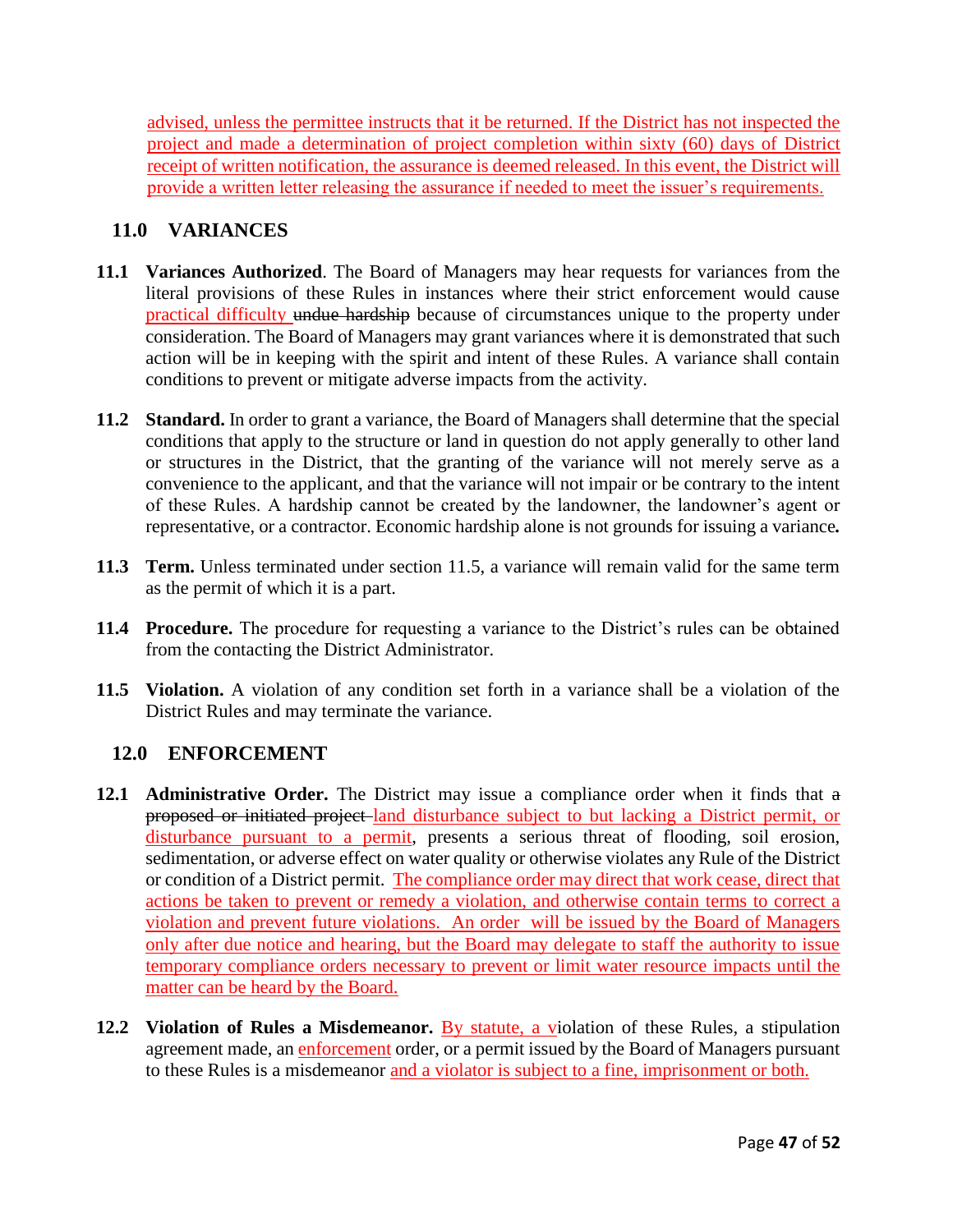**12.3 District Court Action.** The Board of Managers may exercise all powers conferred upon it by Minnesota Statutes Chapter 103D in enforcing these Rules, including criminal prosecution, injunction, action to compel performance, restoration, abatement, or and other appropriate action.

### **12.4 Enforcement of Erosion and Sediment Control**.

- (a) If sediment has moved to the perimeter of the site or of a surface water or wetland on site, the District may direct the permittee to immediately develop a cleanup and restoration plan and implement the plan within forty-eight (48) hours of District approval. When restoration to wetlands or other resources is required, the applicant shall work with the appropriate agencies to ensure that the work is done properly. If the permittee has not presented an acceptable plan within the time specified or the District finds that the permit holder has not effectively implemented the plan, the District may enter to perform work reasonably directed to prevent and correct the movement of sediment off site or into surface waters or wetlands.
- (b) If erosion or sedimentation is discharging or directly threatening a discharge to surface waters or wetlands, the District may enter the site and require or take action as necessary to address the immediate harm.
- (c) If eroded soils (including tracked soils from construction activities) enter or appear likely to enter streets, cleanup and repair shall be immediate. The applicant shall provide all traffic control and flagging required to protect the traveling public during the cleanup operations.
- (d) In addition to the authorities provided in this subsection 12.5, the District may pursue any other enforcement remedy that Minnesota Statutes chapter 103D and section 12.0 provide.
- (e) In implementing subsection 12.4, the District will transmit communications to the permittee or the permittee's official representative as soon as reasonably possible. However, communication with and notice to the individual identified in the permit or on site as having site responsibility for erosion and sediment control will be considered notice to the permittee sufficient to meet the notice requirements of this subsection. If no such individual is present on site, the District may exercise authority under paragraph 12.4(b) before notice to the permittee.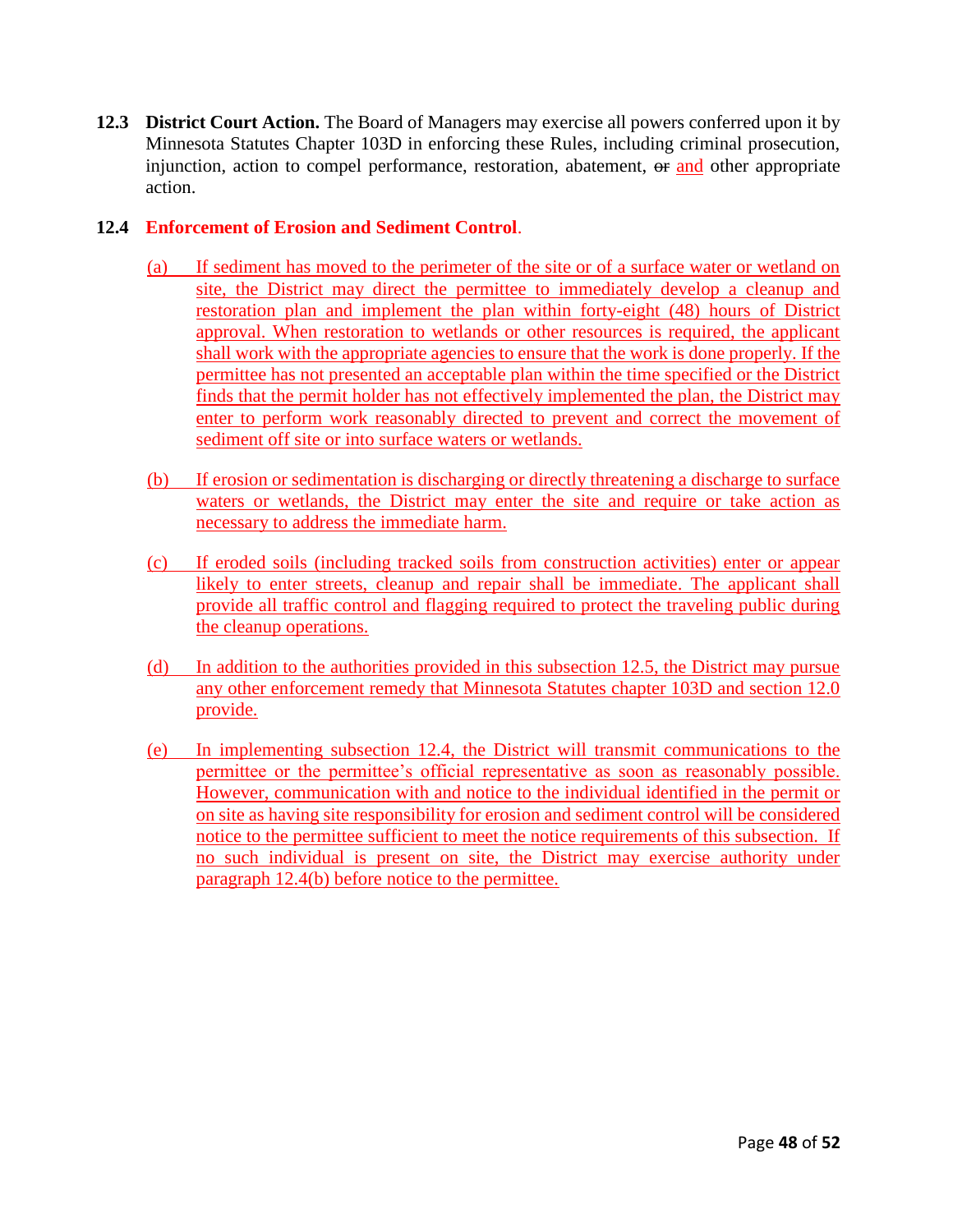This is a true and correct copy of the Rules of the Comfort Lake - Forest Lake Watershed District as amended and adopted by the Board of Managers on \_\_\_\_\_\_\_\_\_\_\_\_\_\_\_\_\_\_\_, 2017;

The Effective date for the District's adopted Rules shall be: a\_\_\_\_\_\_\_\_\_\_\_\_\_\_\_\_\_\_, 2017.

| Jackie A. Anderson, President        |
|--------------------------------------|
| Jon W. Spence, Vice President        |
| Wayne S. Moe, Secretary              |
| Stephen Schmaltz, Treasurer          |
| Jackie McNamara, Assistant Treasurer |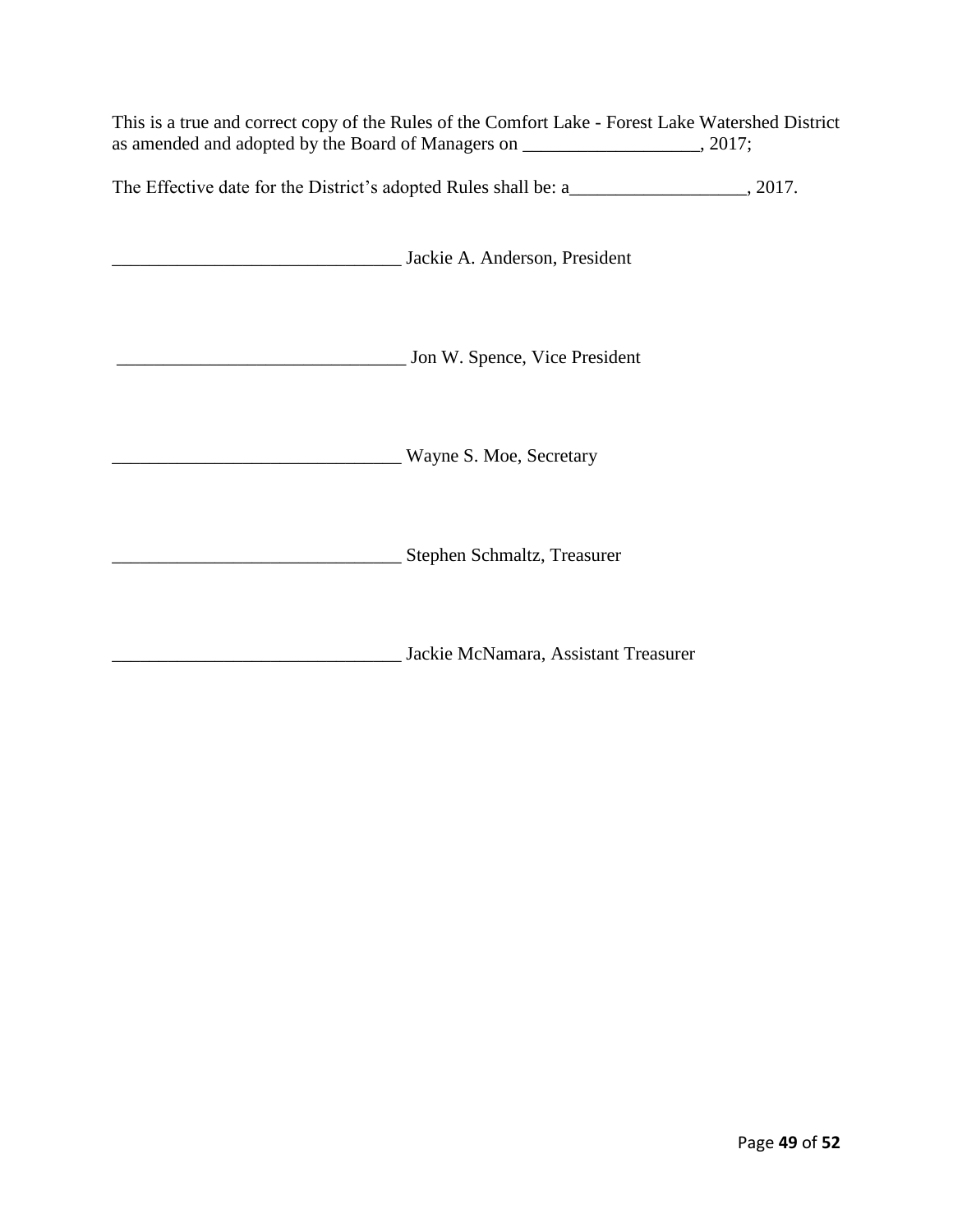## **Addendum A. Groundwater**

**A.1.1 Background.** The Washington County Water Consortium initiated the process of developing model groundwater rules for future adoption by watershed districts located in Washington County in spring 2004. As part of this process, Emmons and Olivier Resources (EOR) produced a report for the Washington County Water Consortium entitled, "Incorporating Groundwater Protection into Watershed District Rules".

The resulting report provided potential rule language pertaining to groundwater appropriations, volume control, groundwater quality, and groundwater dependent natural resources. The District's proposed groundwater rules come directly from the EOR report.

Because the District rules do not have a section specifically addressing groundwater, language addressing the referenced groundwater issues are scattered throughout the rules discussing other topics (i.e. stormwater management). For this reason, this groundwater addendum consolidates all the district rules concerning groundwater into one place.

It is the general policy of the Board of Managers to follow general recommendations presented in the County Groundwater Plans (located in subsection 2.1.9 and section 4.1 of District rules). While Washington County does have an adopted groundwater plan, Chisago County currently does not. Chisago County started work on one in 2007 as part of the Chisago County Geologic Atlas project (in partnership with the Minnesota Geologic Survey and Minnesota Department of Natural Resources).

The following bullets represent specific language within the District's rules pertaining to groundwater and details where each are located in the District's rules. Each specific rule is categorized in the four headings used in the Washington Water Consortium EOR report; groundwater appropriations, volume control, groundwater quality, and groundwater dependent natural resources.

#### **Groundwater Appropriations**

Objective: To monitor the use of groundwater in areas where existing wells and/or groundwater dependent natural resources could be negatively impacted by overuse of groundwater. Negative impacts include reduced flow to surface water bodies, lowering of lake and wetland levels, or interference with other wells.

 To manage a sustainable water supply ensuring ample, high quality groundwater is available for residential, commercial, and natural resource needs. (Appropriations not specifically addressed in rules, however, volume control standards help maintain groundwater supply and protect groundwater quality).

#### **Volume control**

Objective: To control the rate and volume of stormwater runoff so that surface water and groundwater quantity and quality are protected, soil erosion is minimized, flooding potential is reduced, and thermal impacts are reduced. In addition, it is designed to address the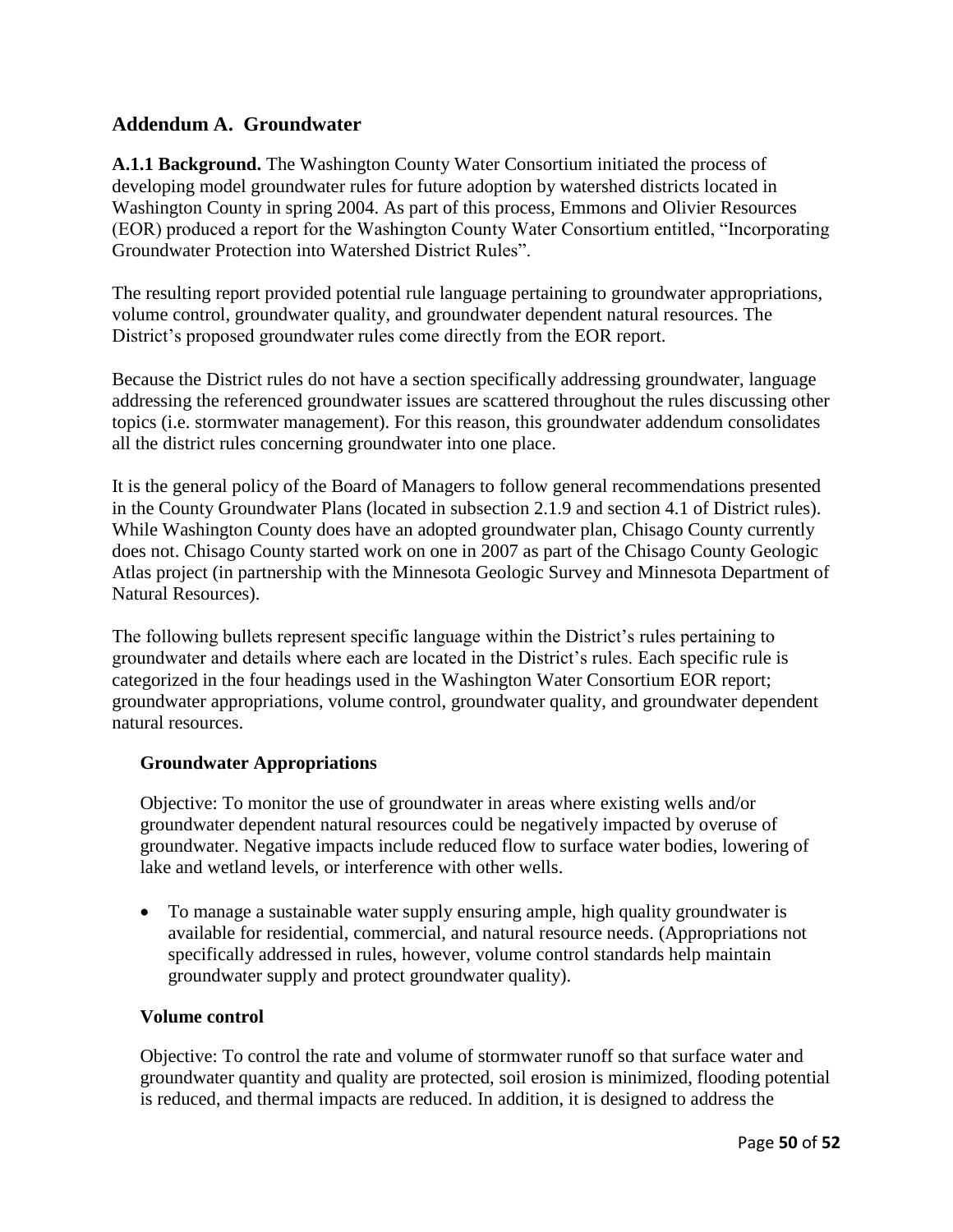preservation of natural infiltration and recharge of groundwater to ensure that subsurface flows are maintained for groundwater dependent natural resources such as lakes, streams, wetlands, plant communities, and drinking water supplies

- Assure property owners control the rate and volume of stormwater runoff originating from their property so that surface water and groundwater quantity and quality is protected, soil erosion is minimized, flooding potential is reduced and thermal impacts are reduced (located in subsection 2.1.6 of rules).
- Preserve natural infiltration and recharge of groundwater and to maintain subsurface flows which maintain groundwater dependent resources including lakes, streams, wetlands, plant communities and drinking water supplies (located in subsection 2.1.1 of rules).

## **Groundwater Quality**

Objective: To protect groundwater quality while promoting groundwater recharge. Many of the current stormwater management/water quality standards prohibit the use of volume control practices for groundwater in certain applications (e.g. commercial, industrial, and institutional land uses) due to the potential for groundwater contamination. This rule would allow for controlled infiltration in these areas by using best management practices (BMPs) to pre-treat the stormwater runoff before it is infiltrated.

Language included in the District rules pertaining to groundwater quality:

It is the policy of the District:

- Require management of stormwater flow to limit sediment, nutrient, and metals conveyed to the groundwater (located in subsection 2.1.4 of rules).
- Manage land-use activities to minimize adverse impacts to groundwater quality (located in subsections 2.1.7, 2.5.5, and 8.1 (f) of rules).
- The District will work with all communities and non-community public water supply systems as they develop and implement their wellhead protection plan (located in subsection 2.1.8 of District rules).

### **Groundwater Dependent Natural Resources**

Objective: To protect the unique and sensitive resources found in Washington County. While there is some overlap in this standard with the volume control and groundwater quality standards, it addresses groundwater protection by providing specific criteria for vegetative buffers, stormwater management, water quality, and wetland bounce and duration.

- Promote groundwater/surface water management practices that protect the hydrologic functions of groundwater dependent resources (located in subsection 2.5.7 of District rules);
- Limit activities that result in the loss of locally/unique groundwater dependent resources (located in subsection 2.1.9 of District rules).
- Basin in Contributing Area to Groundwater-Dependent Natural Resource. A stormwater basin within the surface contributing area to a groundwater-dependent natural resource must contain and infiltrate the volume generated by a two-year, 24-hour storm event, if